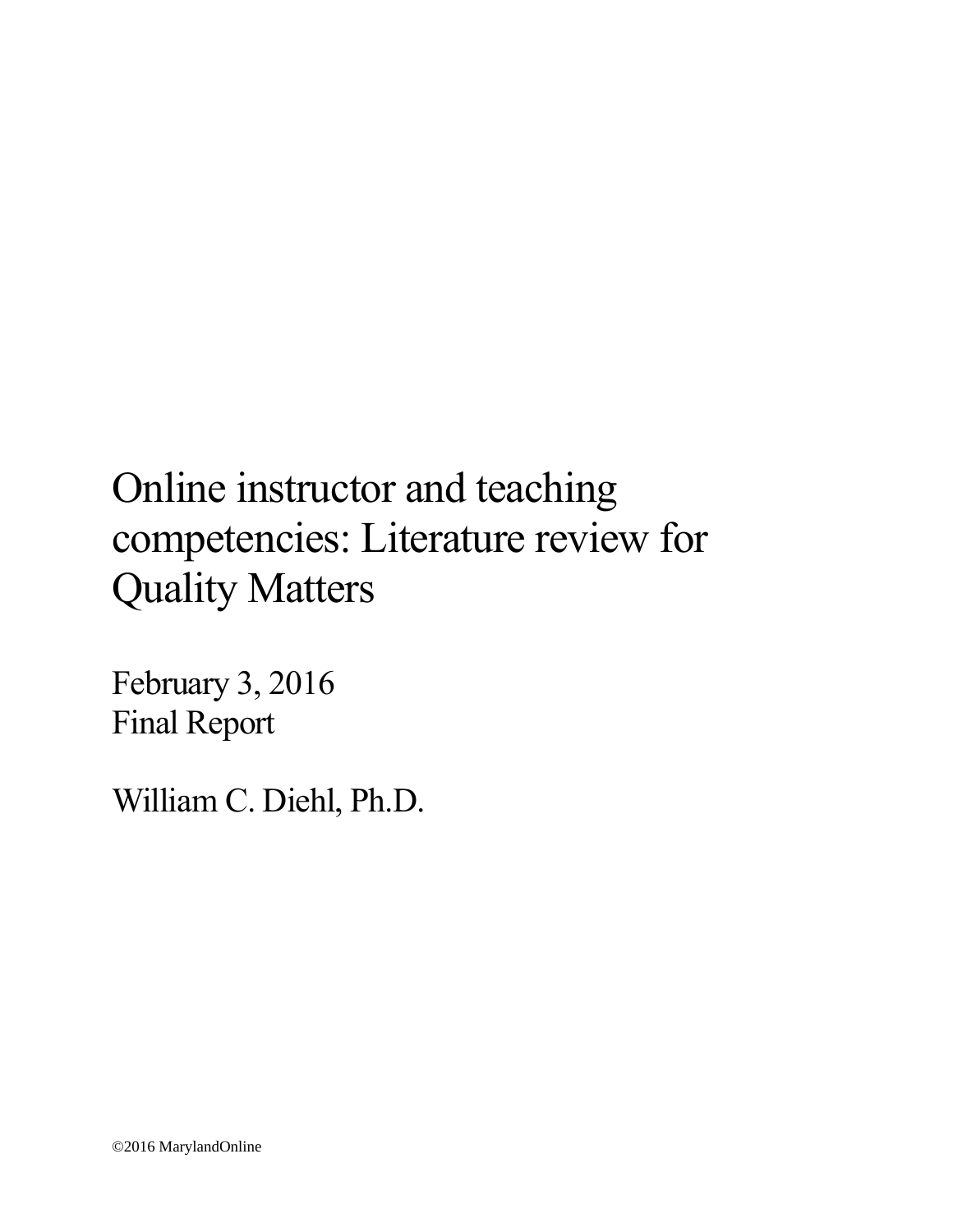| Contents                                                                     |  |
|------------------------------------------------------------------------------|--|
|                                                                              |  |
|                                                                              |  |
|                                                                              |  |
| Annotated Review of Competency Rubrics and Standards (Hilke 2011 section) 10 |  |
|                                                                              |  |
|                                                                              |  |
|                                                                              |  |
|                                                                              |  |
|                                                                              |  |
|                                                                              |  |
|                                                                              |  |
|                                                                              |  |
|                                                                              |  |
|                                                                              |  |
|                                                                              |  |
|                                                                              |  |
|                                                                              |  |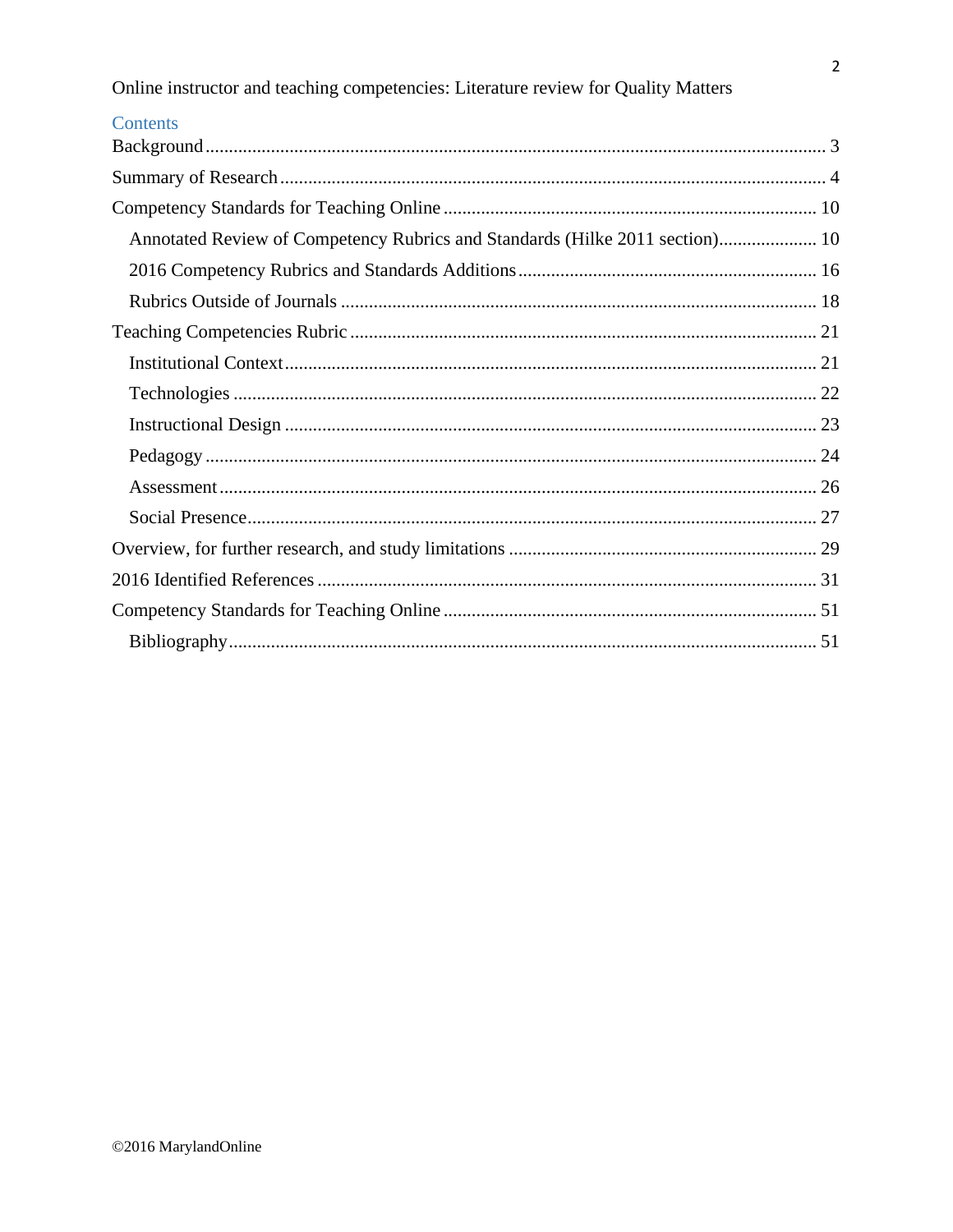# <span id="page-2-0"></span>Background

This report is a summary of findings of a research-focused review of the literature centered around instructor and online teaching competencies. The research builds upon a previous study by Jurgen Hilke and others that was completed in 2012. In this study, Hilke and colleagues categorized multiple instructor and online teaching competencies that were identified in the literature at that time. These included:

- Institutional context
- Technologies
- Instructional design
- Pedagogy
- Assessment
- Social presence
- Discipline expertise

Additionally, Hilke identified myriad competency rubrics and standards, and this report builds upon and supports that work.

The following pages contain a general analytical summary of the new research, an annotated bibliography of the rubrics and standards, and a bibliography of the articles that relate to instructor and online teaching competencies spanning from 1995 to 2015.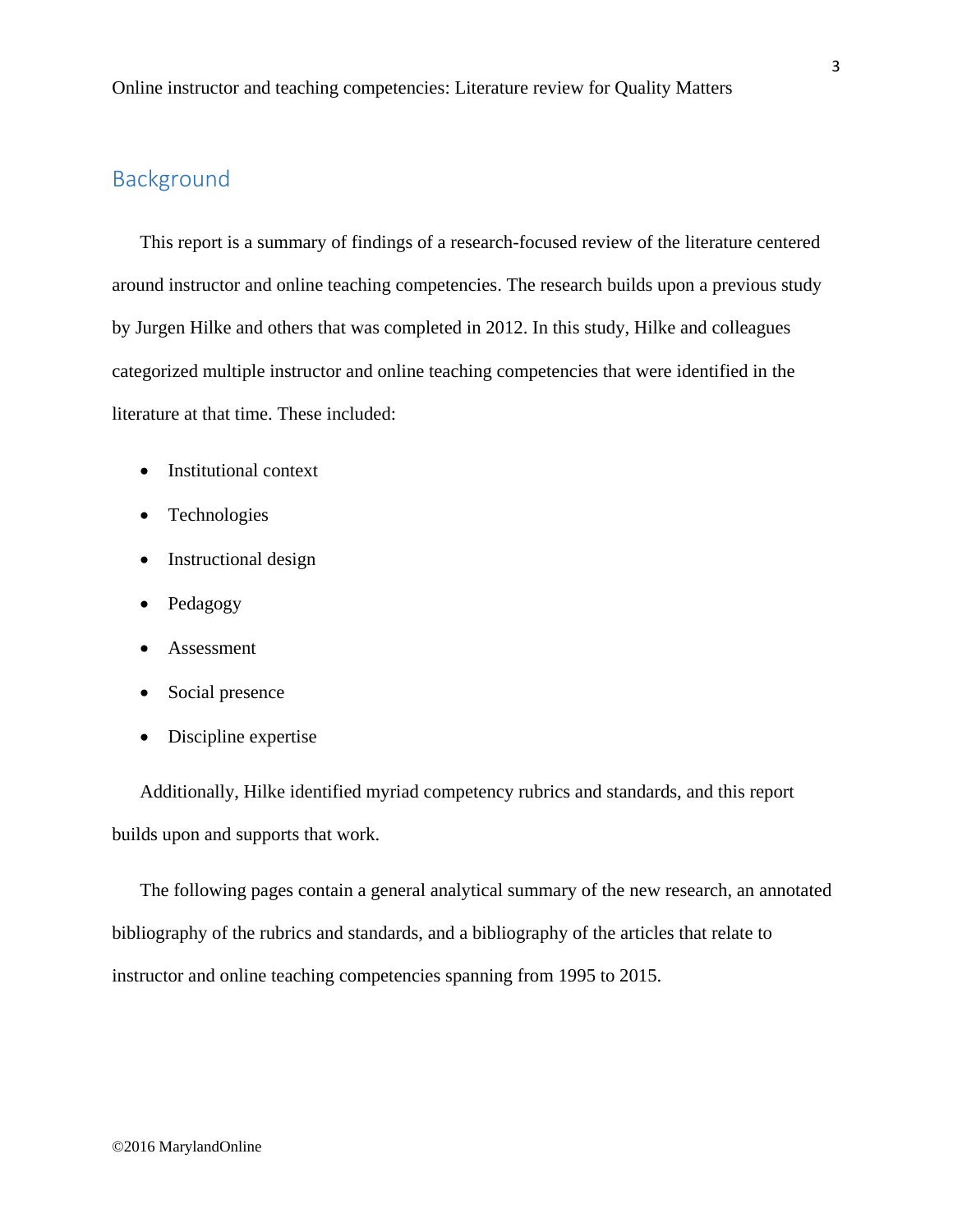# <span id="page-3-0"></span>Online instructor and teaching competencies: Literature review for Quality Matters Summary of Research

Queries were targeted at a database of journals, conference proceedings, and other publications from a wide array of disciplines. Keywords included "online instructor competency", "online teaching and competency", "online teaching and competencies", "elearning and instructor competency", "online teaching and quality", "online instructor competency", online teaching and competency", online teaching and competencies", "e-learning and instructor competency", "online teaching and quality", "web based teaching and quality", "online teaching effectiveness", "e-learning and teaching quality", "teaching quality and distance education", and "teaching competency/competencies and distance education."

Published articles on the above that are related to this study originated from a wide range of journals, a few conference proceedings and other publications. The following is a list of publications (if more than one article in publication has been dedicated to online teaching competency the number of articles is noted in parenthesizes) including *Academy of Management Learning and Education, Active Learning in Higher Education, Advance Principles of Effective eLearning, American Journal of Distance Education, The Australasian Society for Computers in Learning in Tertiary Education, Assessment in Education, Australasian Journal of Educational Technology (2), Australian Journal of Teacher Education, British Journal of Educational Technology (6), Campus Wide Information Systems (4), College Teaching, Community College Journal of Research and Practice, Computers & Education (3), Contemporary Educational Technology, Contemporary Issues in Technology and Teacher Education, Creative Education, Distance Education (8), Education and Information Technologies (2), Education and Training, Educational Media International, Educational Technology & Society, Educational Technology Research and Development (3), EDUCAUSE Quarterly, E-Journal of Instructional Science and*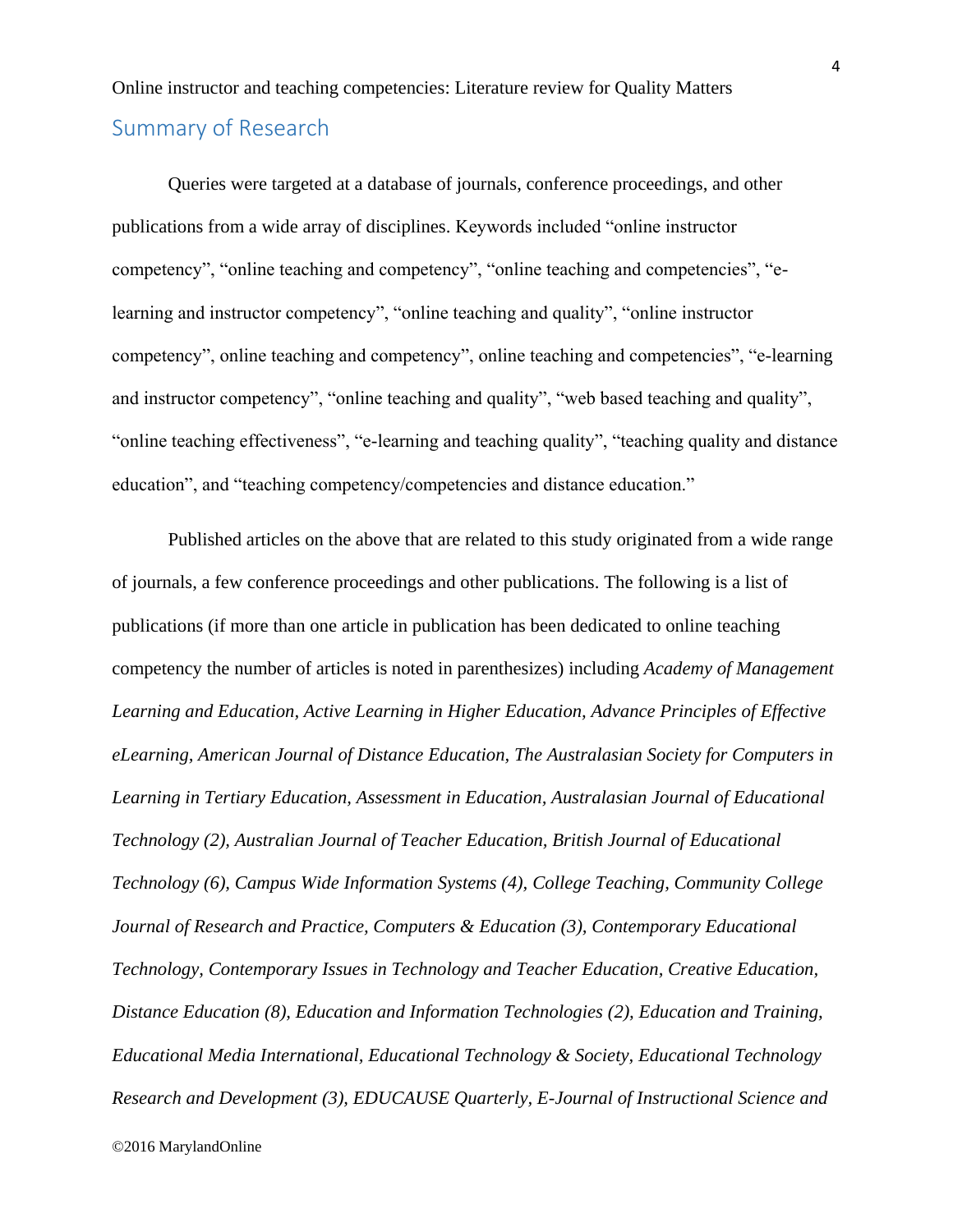Online instructor and teaching competencies: Literature review for Quality Matters *Technology, eLearning Papers, European Journal of Teacher Education (2), Family and Consumer Sciences Research Journal, Hanaover Research Council, Higher Education , Informatics in Education, Information Technology Journal, Innovate (2), Innovation, Innovative Higher Education (3), Instructional Science (2), Interactive Learning Environments, International Association for K-12 Online Learning, International Journal of Computer Applications, International Journal of Engineering and Technology, International Journal of Instructional Media, International Journal of Instructional Technology and Distance Learning (2), International Journal of Learning, International Journal of Medical Informatics, International Review of Research in Open and Distance Learning, Internet and Higher Education (7), JALN, Journal of Adult Education, Journal of Asynchronous Learning Networks (7), Journal of Computer-Mediated Communication, Journal of Computing in Higher Education, Journal of Digital Learning in Teacher Education, Journal of Educational Technology & Society, Journal of Faculty Development, Journal of Information Systems Education, Journal of Information Technology Education, Journal of Library & Information Services in Distance Education, Journal of Management Education, Journal of Nursing Education, Journal of Online Learning and Teaching, Journal of Professional Nursing (2), Journal of Research in Innovative Teaching, Journal of Systemics, Journal of Technology and Teacher Education (2), Journal of the Idaho Academy of Science, Journal of the Learning Sciences, Language Teaching, Learning, Learning, Media and Technology, Malaysian Online Journal of Instructional Technology (MOIT), Medical Teacher, MERLOT Journal of Online Learning and Teaching (2), Most, New Directions in Adult Education and Human Resource Development, Nurse Education in Practice, Nurse Education Today, Nurse Educator (2), Online (2), Online Journal of Distance Learning Administration, Online Teaching and Learning, Performance Improvement, Procedia – Social*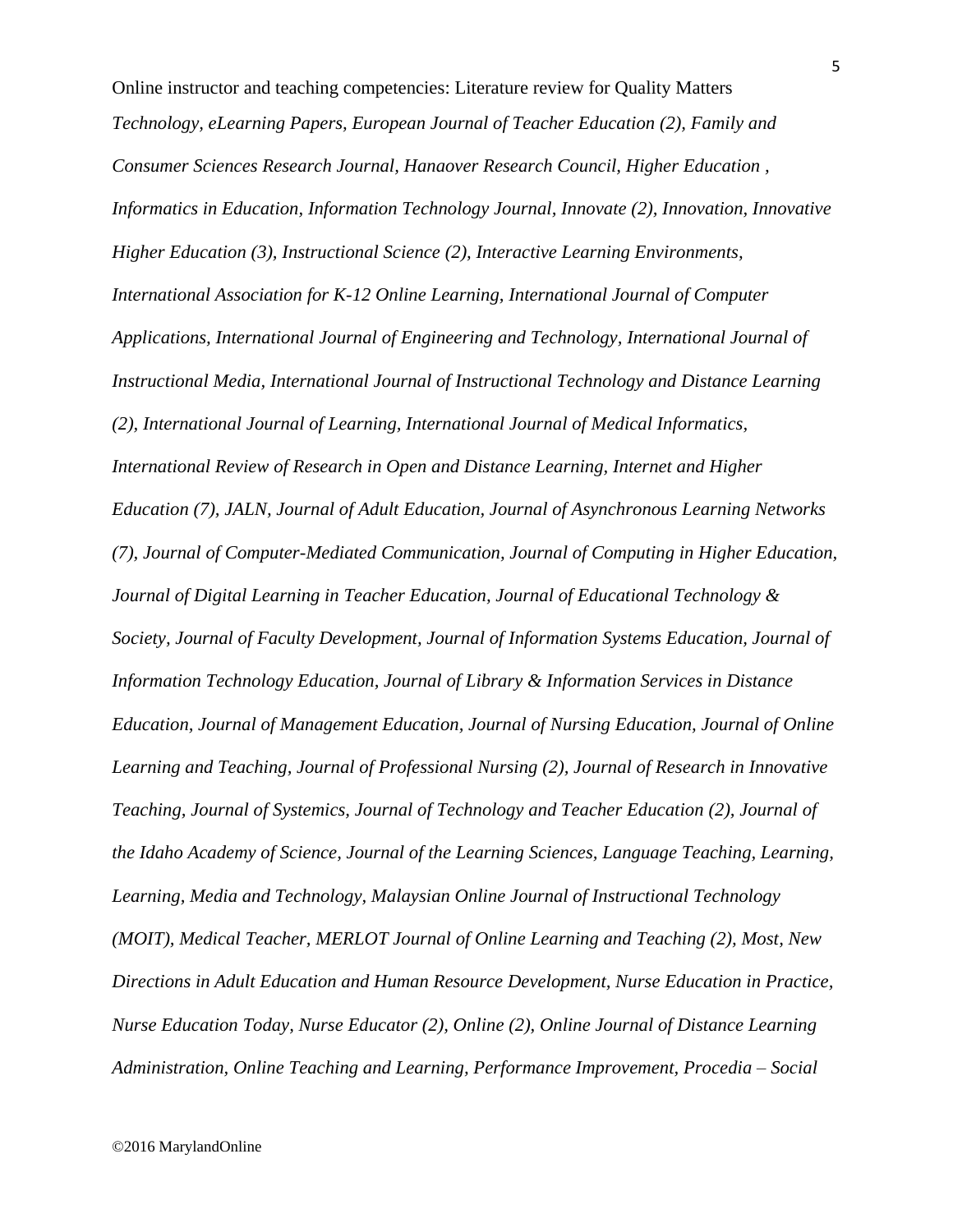Online instructor and teaching competencies: Literature review for Quality Matters *and Behavioral Sciences (7), Proceedings asci lite Melbourne 2008, Proceedings of Society for Information Technology & Teacher Education International Conference 2008, Proceedings of the 9th Annual Teaching learning Forum, Quarterly Review of Distance Education (6), ReCALL (2), Review of Educational Research, Southern Regional Education Board, Studies in Higher Education, Teachers College Record, Teaching and Teacher Education (2), TEACHING Exceptional Children, Teaching of Psychology, Technology for Education (T4E) 2010 International Conference, TechTrends (3), The International Review of Research in Open and Distance Learning, The Internet and Higher Education (4), The Journal of Continuing Education in Nursing (2), The Journal of Educators Online, The Journal of Faculty Development (2), The Language Learning Journal, The Turkish Online Journal of Distance Education (3), Third International Conference on eLearning for Knowledge-Based Society, World Wide Web, YC Young Children.* 

Almost 120 different journals that have published articles related to instructor and online teaching competencies. Several initial observations can be made from the above list:

- Distance education (online education) is ubiquitous in today's higher educational landscape and scholars interested in online teacher competencies are focusing on publishing their research in journals that may not necessarily be traditional distance education journals.
- Because of the ubiquitous nature of distance/online education., the research that is being conducted and published is also becoming widespread across a multi-disciplinary field of educators.
- This writer hypothesizes that educators that are researching and publishing their work may not be fully cognizant of, or interested in the broader academic field of distance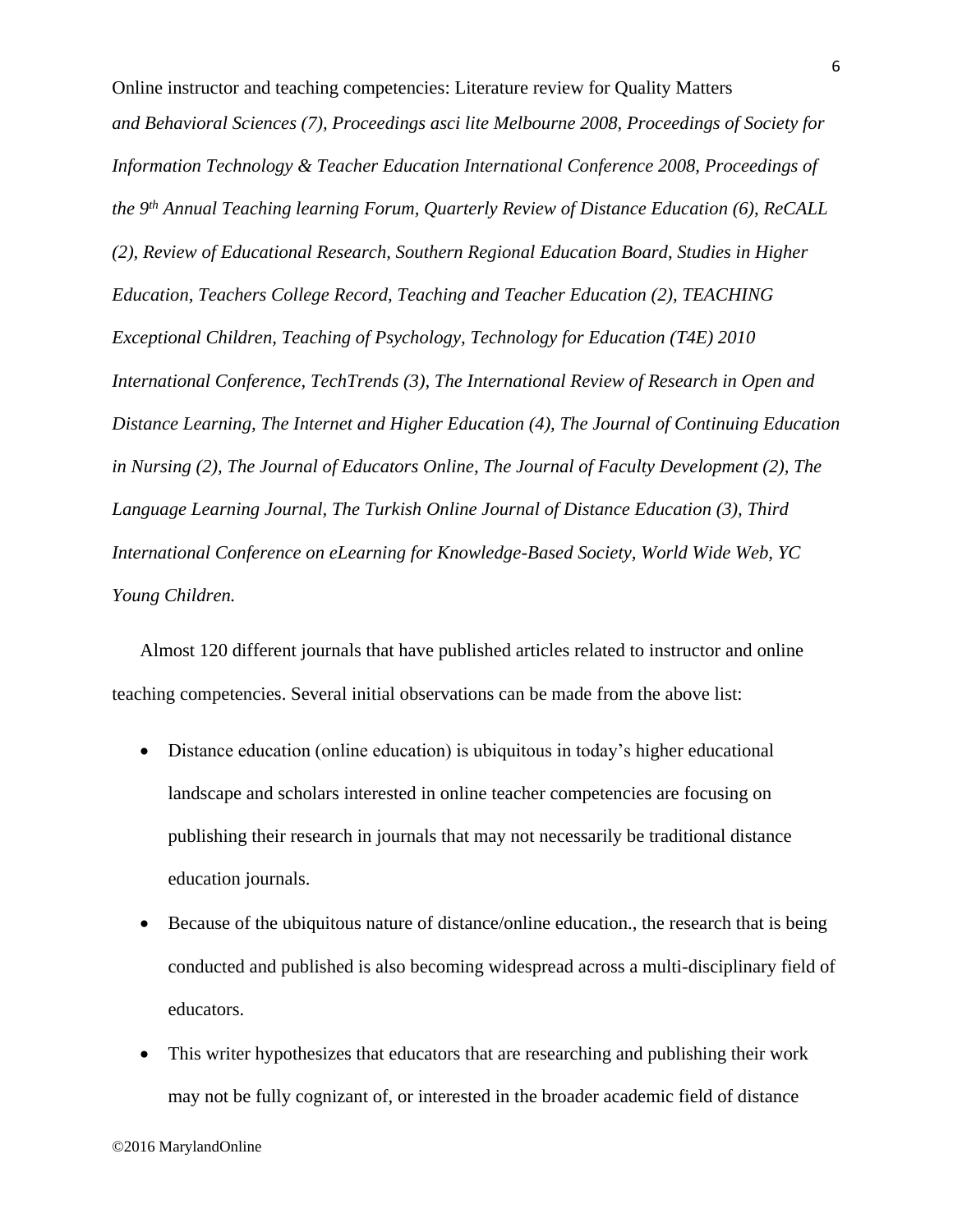- Online instructor and teaching competencies: Literature review for Quality Matters education research. Likely, their academic disciplinary focus may be on those journals and publications that are directly related to their academic disciplines. A suggestion is that scholars who have established a foundation in distance education research should continue to create an awareness of traditional distance education journals across disciplines so that their colleagues can build upon past research and not attempt to "reinvent the wheel" or duplicate efforts unnecessarily.
	- Distance and online learning and technology focused journals (e.g. Distance Education, British Journal of Educational Technology, Educational Technology Research and Development, International Journal of Instructional Technology, International Review of Research in Open and Distance Learning, Journal of Asynchronous Learning Networks, MERLOT Journal of Online Learning and Teaching, Online, Quarterly Review of Distance Education, The Internet and Higher Education) contained the most articles related to teacher competencies. Further analysis of the results is needed to determine percentages of articles in these types of journals vs. journals from the remaining academic disciplines. Additionally, an analysis of the origins from specific academic disciplines would be of interest (e.g. healthcare, K-12).

An initial tally of articles over the years resulted in over 190 new articles in journals and conference proceedings identified since Hilke and colleagues' report. The table below provides the number of new articles and a breakdown of publication dates. The new column represents the results from this 2016 report, and the Hilke column represents the results from that particular study.

As the reader will notice, a fairly significant number of new articles were discovered that range over the course of years that Hilke and colleagues reported. Possible reasons for this may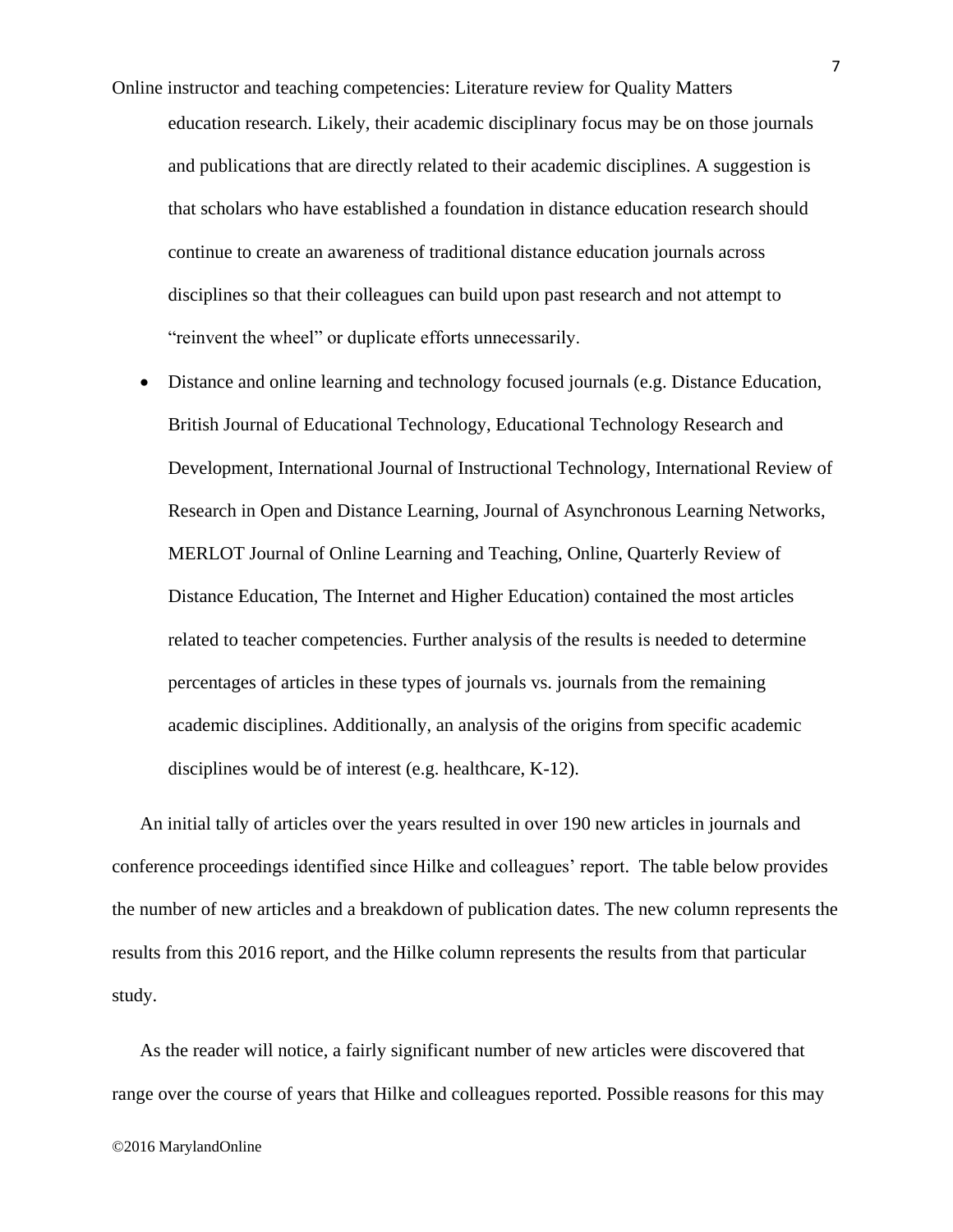Online instructor and teaching competencies: Literature review for Quality Matters be that a) journals previously queried have now made older articles available online, b) a wider range of journals was queried, or c) additional key search terms were used.

No missing competency areas were identified that should be added to Hilke's original list. A more granular analysis might provide new insights and opportunities to refine or build upon that original work.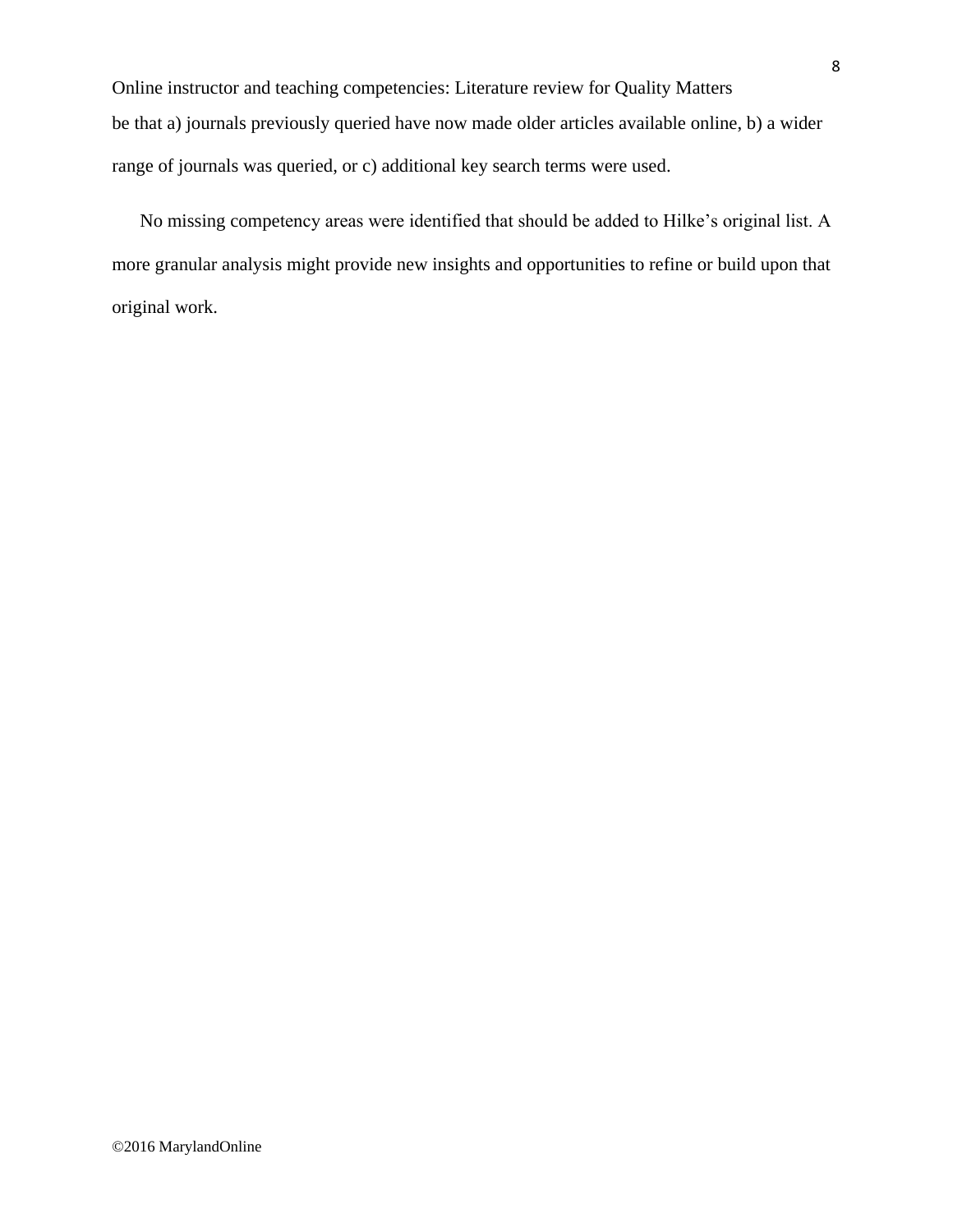# **Number of publications per year**

| Year   | <b>New</b>     | <b>Hilke</b>   |
|--------|----------------|----------------|
| 2015   | 7              | $\overline{0}$ |
| 2014   | 16             | $\overline{0}$ |
| 2013   | 15             | $\overline{0}$ |
| 2012   | 15             | $\overline{0}$ |
| 2011   | 17             | 5              |
| 2010   | 18             | $\overline{4}$ |
| 2009   | 23             | $\overline{4}$ |
| 2008   | 13             | $\overline{c}$ |
| 2007   | 10             | 3              |
| 2006   | 21             | 3              |
| 2005   | 8              | $\overline{4}$ |
| 2004   | 7              | 10             |
| 2003   | $\overline{4}$ | 15             |
| 2002   | $\overline{4}$ | 11             |
| 2001   | 3              | 19             |
| 2000   | 3              | 17             |
| 1999   | $\overline{c}$ | 9              |
| 1998   | $\mathbf{1}$   | $\overline{4}$ |
| 1997   | $\overline{0}$ | $\overline{c}$ |
| 1996   | $\overline{7}$ | $\overline{c}$ |
| 1995   | $\mathbf{1}$   | 3              |
| 1994   | $\overline{0}$ | $\overline{0}$ |
| 1993   | $\mathbf{1}$   | $\overline{0}$ |
| 1990   | $\overline{0}$ | 3              |
| 1982   | $\overline{0}$ | $\mathbf{1}$   |
| 1979   | $\overline{0}$ | $\mathbf{1}$   |
| 1964   | $\overline{0}$ | $\mathbf{1}$   |
| 1962   | $\overline{0}$ | $\mathbf{1}$   |
| nd     |                | 1              |
| totals | 196            | 125            |

Table 1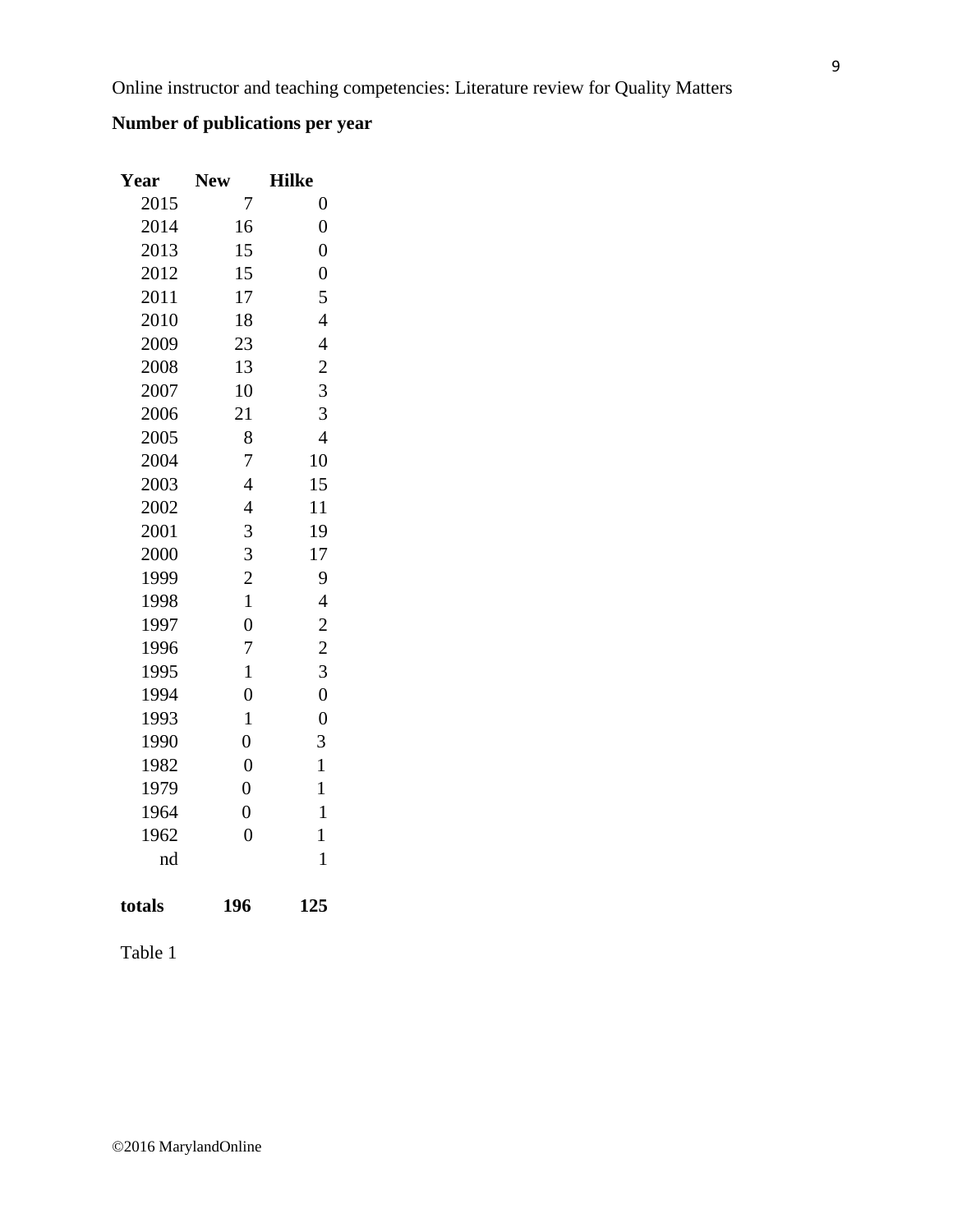# <span id="page-9-0"></span>Competency Standards for Teaching Online

## <span id="page-9-1"></span>Annotated Review of Competency Rubrics and Standards (Hilke 2011 section)

There are a number of competency standards and competency rubrics to be found in the

relevant literature. We have selected and annotated them here to represent differences in

approach, amount of detail and institutional provenance. This section has been slightly edited

from Hilke's original list in some areas in order to update the APA style of the source.

Smith, T. C. (2005). Fifty-One Competencies for Online Instruction. *The Journal of Educators Online*, *2*, 1–18. Retrieved from http://web.kennisnet2.nl/attachments/session=cloud\_mmbase+1690923/Ted\_Smith\_Final.

Access[:http://64.233.169.104/search?q=cache:fb2NHy1c8\\_gJ:www.thejeo.com/Ted%2520Smith](http://64.233.169.104/search?q=cache:fb2NHy1c8_gJ:www.thejeo.com/Ted%2520Smith%2520Final.pdf+Theodore+C.+Smith,+The+Journal+of+) [%2520Final.pdf+Theodore+C.+Smith,+The+Journal+of+Educators+Online,+Vol+2,+No+2,+Jul](http://64.233.169.104/search?q=cache:fb2NHy1c8_gJ:www.thejeo.com/Ted%2520Smith%2520Final.pdf+Theodore+C.+Smith,+The+Journal+of+) [y+2005&hl=en&ct=clnk&cd=1&gl=us](http://64.233.169.104/search?q=cache:fb2NHy1c8_gJ:www.thejeo.com/Ted%2520Smith%2520Final.pdf+Theodore+C.+Smith,+The+Journal+of+)

Abstract: "The effectiveness of distance learning must be measured in results—quality learning. Learner-center programs and competent instructors are two oft-cited keys to success in higher education. Teaching online requires specific skill sets (competencies). This paper identifies and describes 51 competencies needed by online instructors and outlines an instructor-training program that satisfies 3 of the 24 benchmarks for excellence recommended by the Institute for Higher Education Policy".

*(There is no definition of 'competency', the 51 items are plucked from relevant literature. and listed in alphabetical order. Not grouped by instructor roles or general areas, but the categorization applicability to 'before', 'during' and 'after' course delivery is useful).*

Darabi, A. A., Sikorski, E. G., & Harvey, R. B. (2006). Validated Competencies for Distance Teaching. *Distance Education*, *27*(1), 105–122. http://doi.org/10.1080/01587910600654809

Access: [http://www.informaworld.com/smpp/content~content=a747655809](file:///C:/Users/Will/Documents/COAT/%3ccurrent%20document%3ehttp:/www.informaworld.com/smpp/content~content=a747655809)

Abstract:"The International Board of Standards for Training, Performance and Instruction (IBSTPI) provides a methodology for drafting and validating teaching competencies. This study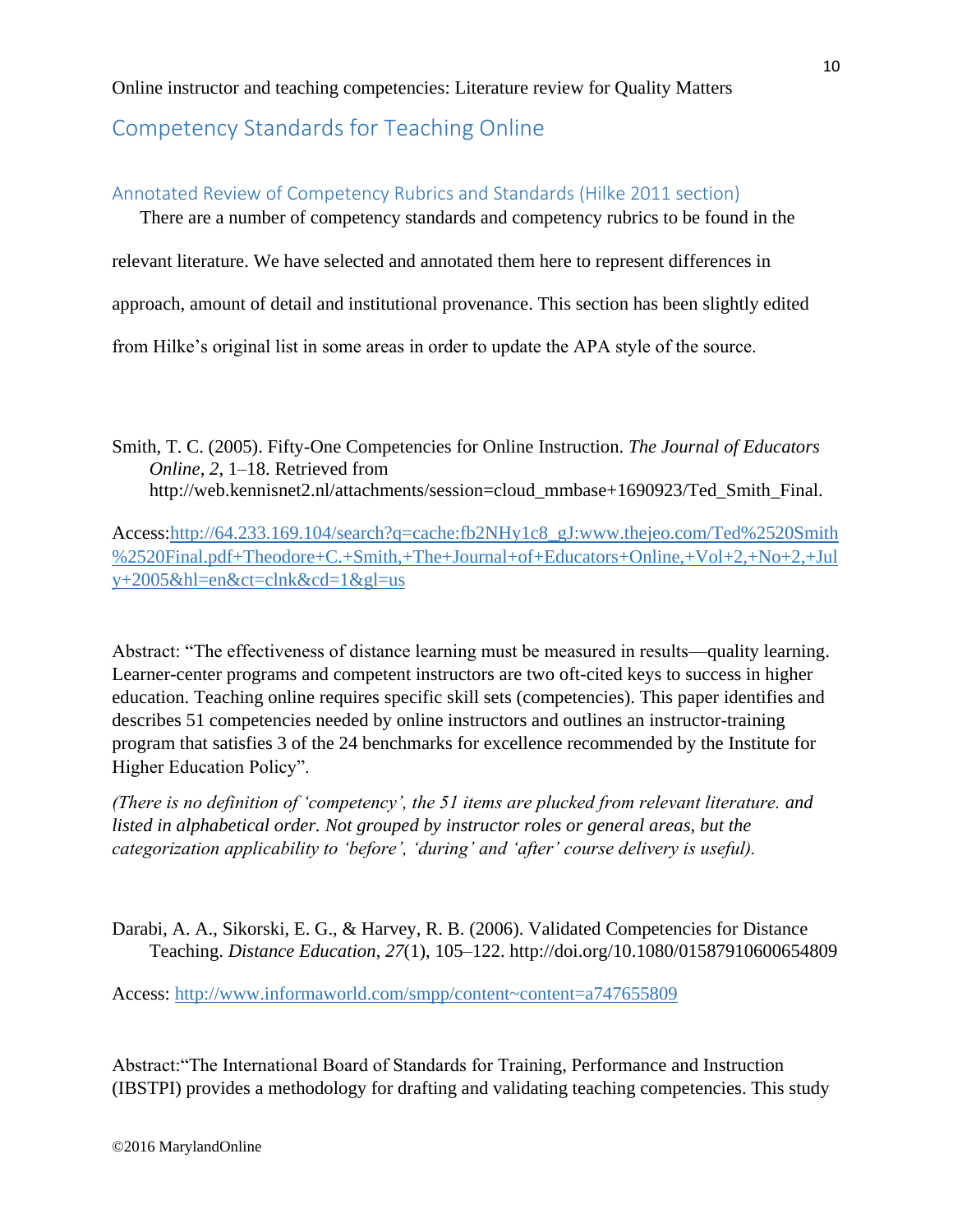applied the IBSTPI methodology to identify and validate distance education (DE) instructor competencies. The research team's review of DE literature in the past 10 years resulted in a list of 20 competencies. The list was reviewed by 18 distance learning professionals as subject matter experts (SMEs). The SMEs' feedback and comments along with the performance statements developed for the competencies were analyzed which resulted in 54 task statements describing the instructional activities of a DE instructor. These tasks were then rated by 148 instructors in terms of importance, frequency of performance, and the perception of relative rime spent on each task. The task analysis resulted in a list of 17 most frequently performed tasks that we linked back to the corresponding original competencies. Analysis of these data pointed out the significant characteristics of teaching from a distance including interaction with learners and technological and logistical requirements. This article presents the methodology and findings of this study and discusses their implications for recruitment, selection, and training of DE instructors".

*(The validation method involving expert practitioners from both military and non-military institutions seems helpful in that it allows for the ranking of competencies by tasks measured by importance, frequency of performance, and time spent. Rubric is not linked to instructor roles.)*

Varvel, V. E. (2007). Master Online Teacher Competencies. *Online Journal of Distance Learning Administration*, *10*, 1–47. Retrieved from <http://www.westga.edu/~distance/ojdla/spring101/varvel101.htm>

Online education continues to flourish across the globe. As we pass from the early adopter phase into acceptance by the masses, the number of instructors taking part in online education grows. Although qualified in their field, many instructors have no education in the methods of instruction or facilitation. Those that have such training often do not have any additional training or experience specifically in the field of distance or online education. But what should such training consist of, and what additional faculties of an individual help one to be a proficient online educator? Furthermore, once a listing of such skills or competencies has been developed, how can or should they be assessed and when should such an assessment occur? This paper discusses the process of constructing a competency document for online instructors. In addition, issues and axioms that developed as an online instructor competency list, geared to the needs of a particular program, was generated. Implications for assessment of program and individuals are discussed. The competencies that were delineated are then discussed followed by the rationales for their choice and categorization.

*(Very thorough. The rubric identifies 7 instructor roles, each grouped into subdivisions of competencies. Core competencies are assigned to the concept of a "competent" instructor", additional competencies are assigned upwardly affiliated with a category and instructor role.)*

*Abbreviated as <ION>*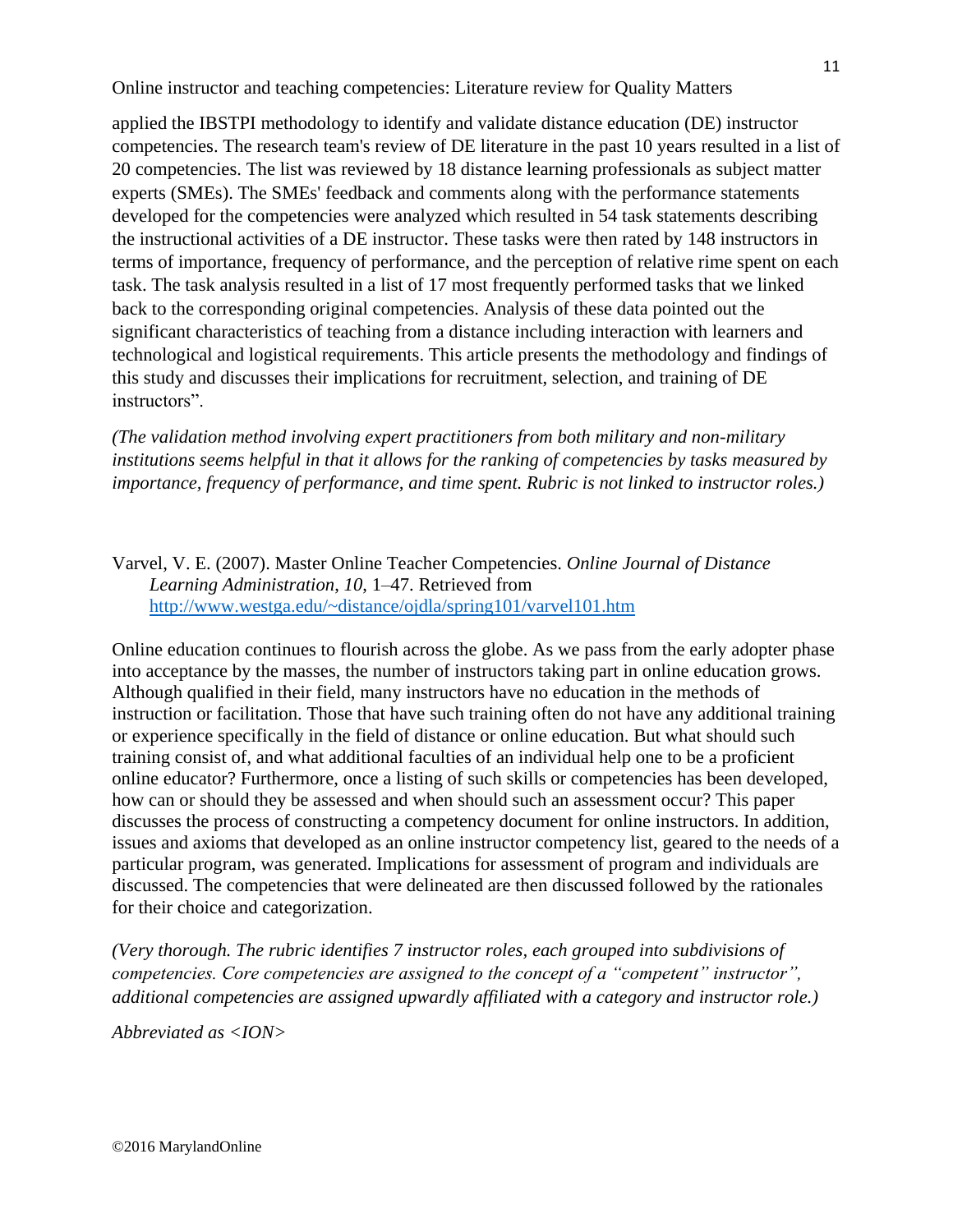Penn State University: Competencies for Online Instructors

Access:<http://ets.tlt.psu.edu/learningdesign/onlinecontent/instructors>

Abstract: "Many factors influence the outcomes of instruction. The instructor's role in the success of instruction, including learner retention and achievement, is clearly documented. In online learning, this role is even more critical, as the instructor has to help learners overcome potential barriers caused by technology, time, and the way interactions with learners and with the instructor occur. The following online instructor competencies come from instructional theory and research, as well as many years of combined (mine and others') experience as an online learner, instructor, and instructional designer.

The actions are divided into five competency areas: administrative, design, facilitation, evaluation, technical.

There is some overlap between them. The individual actions are general and apply mainly to asynchronous instruction. Some contexts may require additional or different actions. Credible content knowledge and obtaining help as needed to complete these actions are assumed to be present and are not addressed here."

*(The five competency areas provide a grid for 30 competencies that articulate measurable instructor actions such as "Provides opportunities for hands-on practice and application".)*

Shannon Young, shannony@umich.edu

Project IDEAL Support Center, University of Michigan, September 20, 2006

Access:<http://www.adultedonline.org/DistTchCompetenciesFinal.pdf>

Abstract: This "is the list of 49 distance teaching competencies that underlie *AdultEd Online's Distance Teaching Self-Assessment.* The competencies are based on a review of highereducation and business literature on distance education competencies and were tailored toreflect the unique skills and dispositions needed by teachers of ABE, ASE, and ESOLlearners. The competencies reflect the input and expertise of over fifty distanceeducation teachers and consultants".

*(The 49 competencies are grouped in eight areas: Recruitment, Intake and Orientation, Communication, Personal Dispositions, Student Support, Instruction, Curriculum, and optionally Course Development. The competencies articulate mostly measurable instructor activities such as "Can develop supplemental learning materials for learners who need more help than a curriculum provides".)*

International Association for K-12 Online Learning (originally published by North American Council for Online Learning (NACOL) in 2008)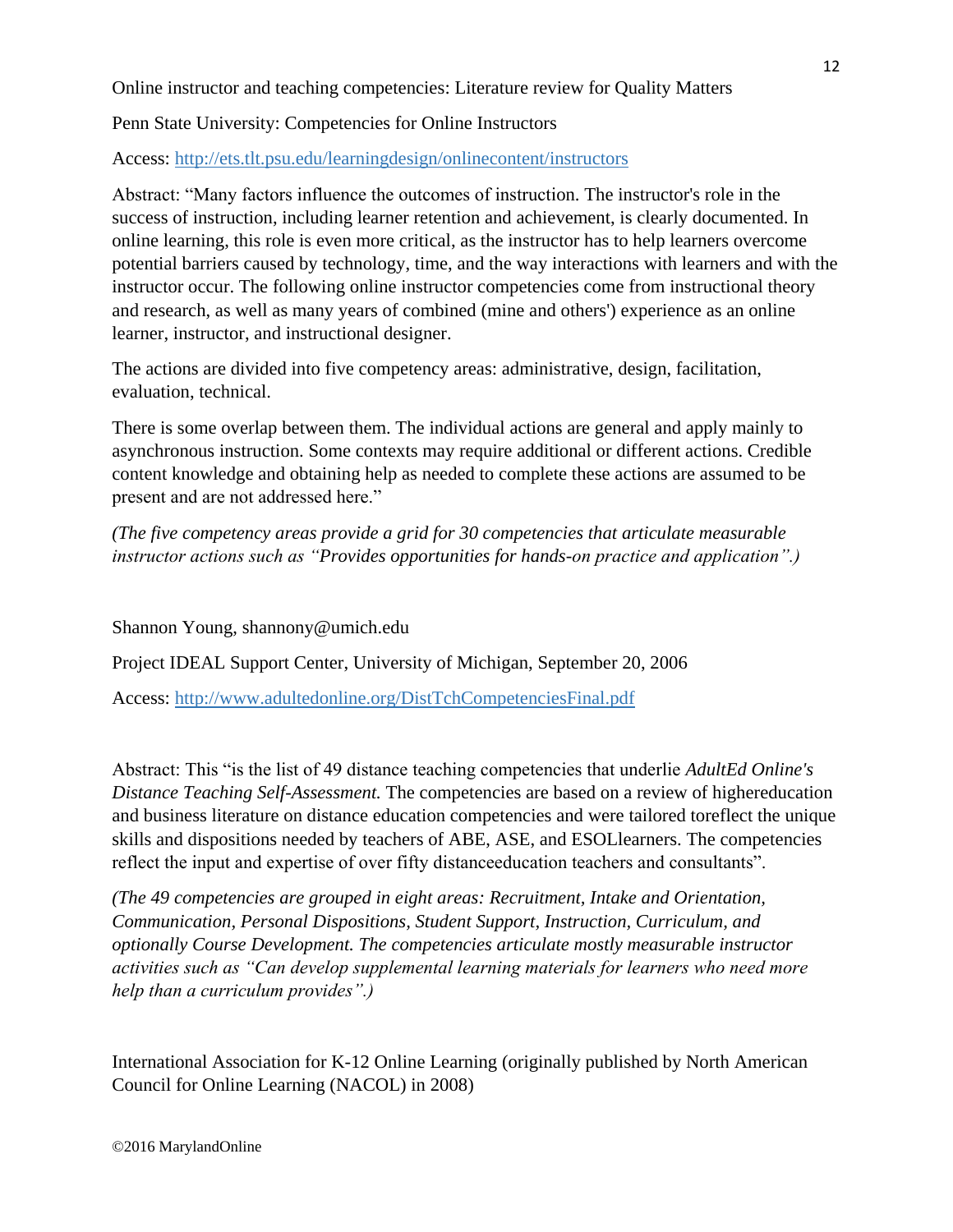Access:

[http://www.inacol.org/research/nationalstandards/NACOL%20Standards%20Quality%20Online](http://www.inacol.org/research/nationalstandards/NACOL%20Standards%20Quality%20Online%20Teaching.pdf) [%20Teaching.pdf](http://www.inacol.org/research/nationalstandards/NACOL%20Standards%20Quality%20Online%20Teaching.pdf)

Abstract: *National Standards for Quality Online Teaching* is designed to provide states, districts, online programs, and other organizations with a set of quality guidelines for online teaching and instructional design. The initiative began with a thorough literature review of existing online teaching quality standards, a cross-reference of standards, followed by a research survey to NACOL members and experts to ensure the efficacy of the standards adopted.

*(NACOL has endorsed and incorporated the SREB" Standards for Quality Online Teaching and Online Teaching Evaluation for State Virtual School. NACOL also incorporated NEA Guide to Teaching Online Courses, Fifty-one Competencies for Online Instruction, the Ohio Department of Education's Ohio Standards for the Teaching Profession, and the Electronic Classroom of Tomorrow's Teacher Evaluation Rubric.)*

*Abbreviated as <NACOL(SREB)>*

AYDIN, C. H. (2005). Turkish Mentors' Perception of Roles, Competencies and Resources for Online Teaching. *The Turkish Online Journal of Distance Education*, *6*(3), 58–80. Retrieved from http://psu.summon.serialssolutions.com/2.0.0/link/0/eLvHCXMw3V25TsQwELWWrWgQ pzglVzQQlNt2QQELCBoaFiSqKD6yLIgEZdmGiq9A4vf4EsaxcyxQISrKWFGceF7miF\_eI BT4B67zxSdAlJQyU65HWSxdXwDQQuZFMswgBaCE13-PGTpU7- 0bRepfGH5aPmiZIq3OU5STms3ANNndclgqBZLCdrse1Jkz1Mz2d0XzRb9Satg

Access:<http://tojde.anadolu.edu.tr/tojde19/articles/caydin.htm>

Abstract:"Due to qualified instructor shortage and some other administrative issues such as intellectual property, Anadolu University uses mentors rather than instructors in its completely online degree program, the Information Management Program (IMP). It is an associate degree (two-year long) program that requires the use of online technologies in instruction processes. This program is also the first online undergraduate level degree program in Turkey. It aims to help students (1) gain the necessary skills to use required business software effectively and efficiently, (2) acquire the concepts and experience of Information Management in business, (3) attain the collaborative working experience and institutional communication through the Internet environment, and (4) acquire the necessary experience for the enterprise and management of the Internet environment.

There are 55 mentors, entitled "Academic Advisor", employed primarily for providing the pedagogical support in IMP. The main duties of these mentors include, providing guidance to students when they are working on their assignments, answering their questions regarding assignments and topics, and assessing assignments".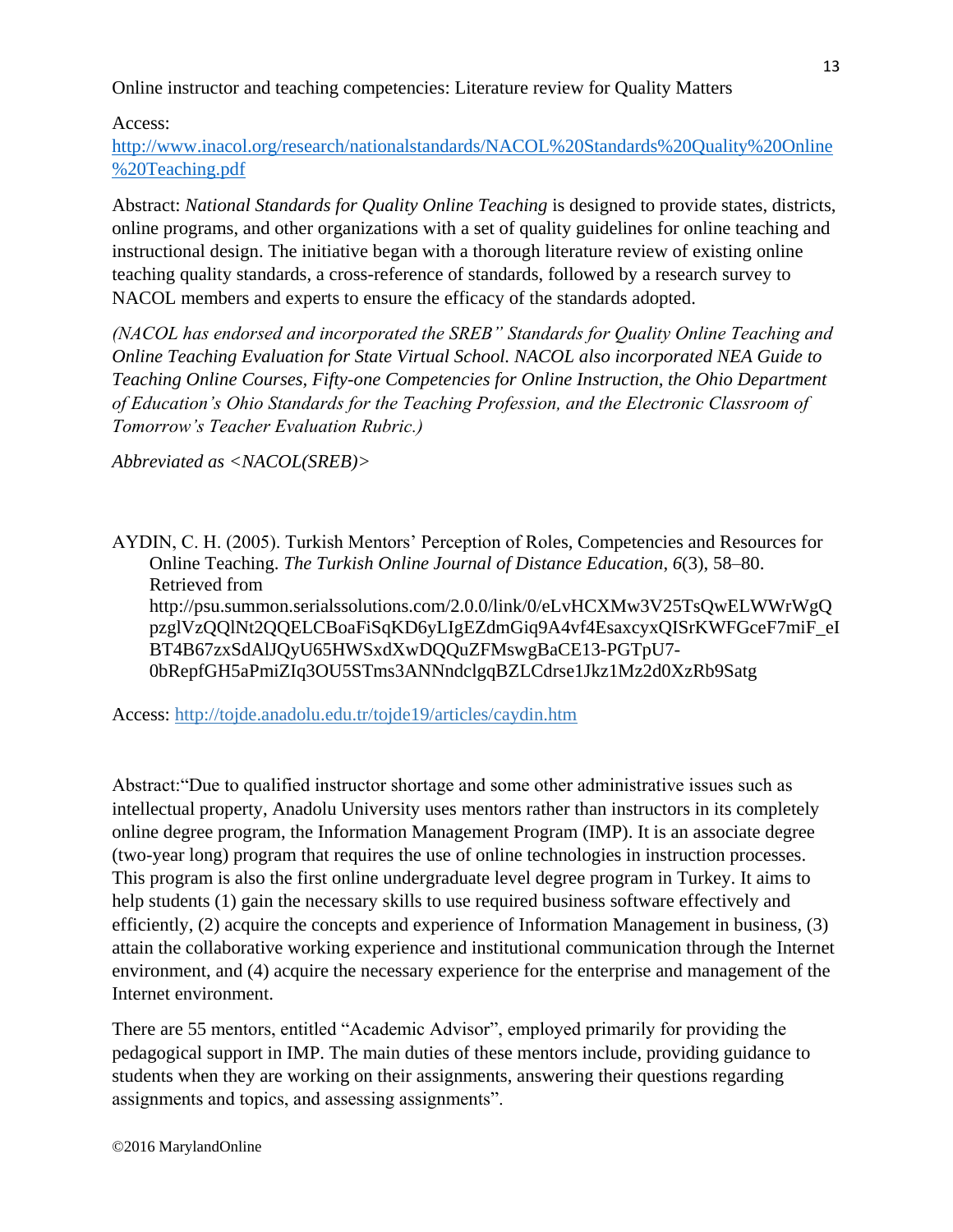*("The main goal of this study is to examine the Turkish online mentors' perception of roles, competencies and resources for successful online teaching. In other words, the study aims to identify roles, competencies and resources for online teaching in Turkey by asking mentors what they think of the roles they should perform, competencies and resources they should possess, in order to teach online successfully.")*

SREB Standards for Quality Online Teaching, August 2006

Access:

[http://www.sreb.org/programs/EdTech/pubs/PDF/06T02\\_Standards\\_Online\\_Teaching.pdf](http://www.sreb.org/programs/EdTech/pubs/PDF/06T02_Standards_Online_Teaching.pdf)

Abstract: "The standards for quality online teaching in this report were developed by knowledgeable, experienced resource persons from K-12 and postsecondary education, drawn from national and regional organizations, SREB state departments of education, and colleges and universities. Through extensive collaboration and sharing with SREB staff over many months, their work culminated in specific standards that SREB states can use to define and implement quality online teaching. Through broad acceptance of these standards, SREB states will be able to provide more students with the courses they need, regardless of where students and teachers reside.

These standards have been supported by practice over time, as well as substantiated by research. In fact, research at both the K-12 and postsecondary levels is creating a growing body of evidence that quality online teaching is not only as good as traditional teaching — in many ways it can be superior."

*(The competencies are grouped into three areas: a. Academic Preparation, b. Content Knowledge, Skills and Temperament for Instructional Technology, c. Online Teaching and Learning Methodology, Management, Knowledge, Skills and Delivery. The rubric shows 11 standards and 62 Indicators that articulate instructor activities such as "troubleshoots typical software and hardware problems").*

Tigers Project: Assessing Online Facilitation (2006)

Access:<http://www.humboldt.edu/~aof/index.html>

Abstract: The instrument was developed by a team of seven instructional designers and online educators from Humboldt University and five other colleges and universities.**It**can be used to guide a current course's facilitation as well as a review tool for a recent course facilitation. The instrument is organized around four principal instructor roles *Pedagogical:* Guiding student learning with a focus on concepts, principles, and skills. *Social:* Creating a welcoming online community in which learning is promoted. *Managerial:* Handling organizational, procedural,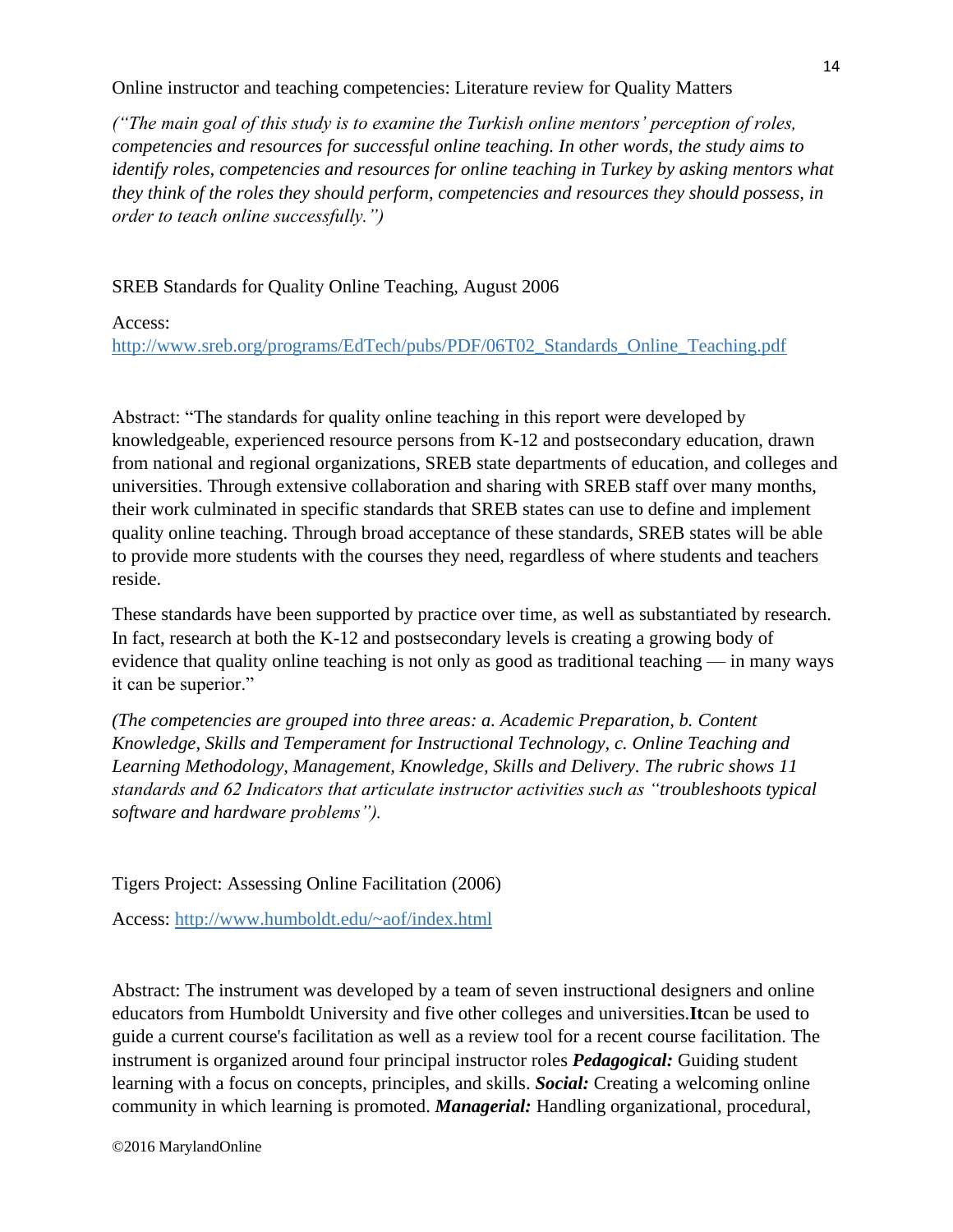and administrative tasks. *Technical:* Assisting participants to become comfortable with the technologies used to deliver the course.

A total of 84 instructor activities are assigned to the four instructor roles in a "before", "during", and "after" the semester division. The instrument can be used in connection with a Facilitation Activity Record as an optional companion document.

The facilitator can use this document to help organize and document activities performed as a facilitator for a particular course offering.

AEA Iowa Area Education Agencies (2012)

Access:<http://iowaonlinelearning.wikispaces.com/Teaching+Standards>

Abstract: The work of AEA was commissioned by AEA Chief Administrators as the AEA Online Council in 2007 with the goals of establishing quality online education. Part of the work was development of the Iowa Online Teaching Standards. The Iowa Online Teaching Standards used the NACOL, SREB and Varvel competencies as resources in the development of the instrument. Iowa Online Teaching Standards include eight areas of competence, which include: 1. Demonstrates ability to enhance academic performance and support the agency's student achievement goals; 2. Demonstrates competence in content knowledge (including technological knowledge) appropriate to the instructional position; 3. Demonstrates competence in planning, designing, and incorporatinginstructional strategies; 4 Understands and uses instructional pedagogy that is appropriate for the online environment and meets the multiple learning needs of students; 5. Creates and implements a variety of assessment that meet course learning goals and provide data to improve student progress and course instruction;6. Incorporates social aspects into the teaching and learning process, creating a community of learners; 7. Engages in professional growth; 8. Adheres t, models, and guides ethical behavior, including technological use.

Matrix on Virtual Teaching: A comptetency-based model for faculty development

Access: [http://conference.merlot.org/2008/Friday/grant\\_mr\\_1045Friday.ppt](http://conference.merlot.org/2008/Friday/grant_mr_1045Friday.ppt)

Abstract: This model is developed by Mary Rose Grant, Ph.D. and was presented at the MERLOT Conference in 2008. The model combines course design and instructor competencies and is based on Grant's research which looked at faculty competencies and course design and teaching practice. Instructor competencies include 1. Undertanding online format; 2. Knowing online pedagogy; 3. Knowing instructional design; Understanding online format includes knowing time and effort required, understanding the medium (CMS), believing in the outcome, and discovering teaching and social presence. Knowing online pedagogy includes connectivity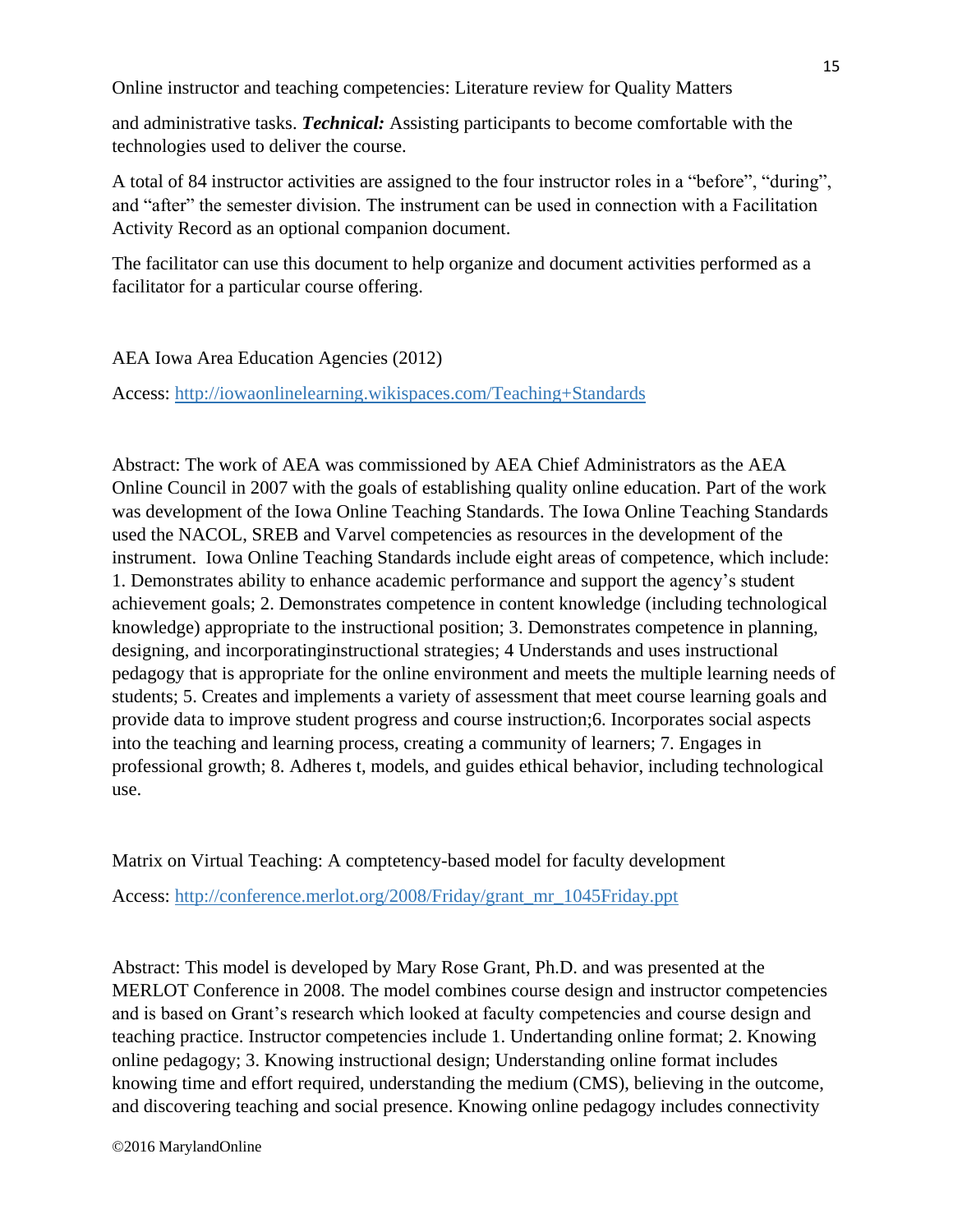(student to student, student to content, student to instructor), and interactivity (learning community, groups, feedback, peer review, journals). *(The instructor competencies are less defined in this model compared to other earlier models presented in this document.)*

Ragan, L. and Bigatel, P.M., From Research to Practice: Towards the Development of an Integrated and Comprehensive Faculty Development Program (2012); Journal of Asynchronous Learning Networks, Vol.16, Issue 5, Oct. 2012, pp 73-86

Access: [\(http://sloanconsortium.org/node/377986\)](http://sloanconsortium.org/node/377986).

Abstract: "This article describes the design and development of a professional development program based upon research on the competencies necessary for online teaching success conducted at Penn State University in 2009-10. The article highlights how the results of this research are being aligned with various professional development courses comprising the certificate program for online faculty Penn State's World Campus". In three categories (Pedagogical, Administrative, and Technological Competencies) the research the research identifies 27 competencies for online teaching.

*(The 27 teaching competencies are statements of behavior, attitude, belief or skill. The usefulness of assigning particular competencies to one of the three categories is not always clear.)*

*Abbreviated as <PSU12>*

# <span id="page-15-0"></span>2016 Competency Rubrics and Standards Additions

Frydenberg, J. (2002). Quality standards in eLearning: A matrix of analysis. In *International Review of Research in Open and Distance Learning* (Vol. 3, pp. 68–85).

Abstract: "Most institutions of postsecondary and higher education are creating or adopting quality statements, standards, and criteria regarding their niche of the "e-Learning enterprise." In doing so, they have a tendency to reinvent the wheel. This article summarizes current published quality standards in the US, and analyzes and organizes them into a nine-cell matrix. It concludes with discussion of emerging issues with respect to the nine standards-areas."

*The article covers Institutional Commitment, Technology, Student Services, Instructional Design and Course development, Instruction and Instructors, Delivery, Finances, Regulatory and Legal Compliance, and Program Evaluation. While it does not go into depth, the section on Instruction and Instructors may be helpful and other sections touch on instructor competencies (e.g. communication, legal knowledge).*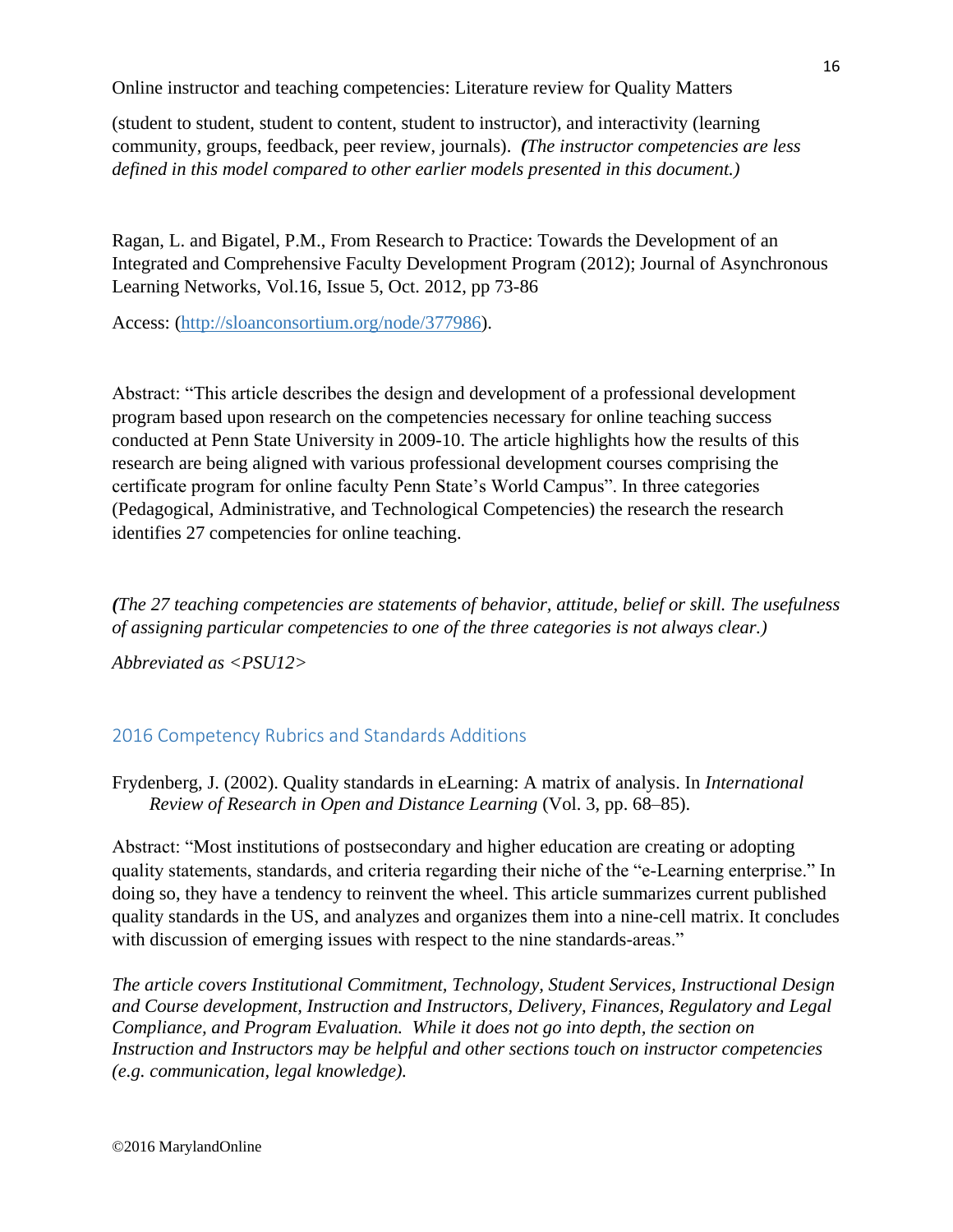- Northcote, M., Seddon, J., & Brown, P. (2011). Benchmark yourself: Self-reflecting about online teaching. *ASCILITE 2011 - The Australasian Society for Computers in Learning in Tertiary Education*, 904–908.
- Annual Conference of the Australasian Society for Computers in Learning in Tertiary Education - "Changing demands, changing directions", ASCILITE 2011; Hobart, TAS; Australia; 4 December 2011 through 7 December 2011; Code 94320

Retrieved from [http://www.scopus.com/inward/record.url?eid=2-s2.0-](http://www.scopus.com/inward/record.url?eid=2-s2.0-84870794668&partnerID=40&md5=eee37c0d03453171c53463c4fdc210b2) [84870794668&partnerID=40&md5=eee37c0d03453171c53463c4fdc210b2](http://www.scopus.com/inward/record.url?eid=2-s2.0-84870794668&partnerID=40&md5=eee37c0d03453171c53463c4fdc210b2)

Abstract: "Teachers need effective online teaching and course development skills to engage higher education students in meaningful, socially contextual, challenging and engaging learning experiences. To develop these skills, academic teaching staff typically attend professional learning activities, such as workshops to investigate online learning and strategies, engage in one-to-one consultations with online learning experts, and analyse practical exemplars. Online teacher/designers are often perplexed by the transitional conundrums between the modes of oncampus and online teaching, and grapple with how to endow online learning contexts with the same qualities of good oncampus learning contexts. Many online teachers and designers of online courses are self-taught whereas others rely on institutionally-provided courses, workshops and seminars to extend their online teaching skills. This paper reports on a utilisation-focused evaluation methodology (Patton, 1997) that was adopted to develop a self-reflection rubric tool to guide academic teaching staff in the evaluation of their own online teaching and course development skills. © 2011 Maria Northcote, Jack Seddon, Philip Brown."

*This work contains a rubric tool that "can be used to self-reflect on and self-evaluate one's online teaching and course development skills." It covers pedagogical knowledge, content knowledge, and technological knowledge and each area contains "descriptive statements … developed to identify knowledge and skills associated with effective online teaching and course design"(p. 906).*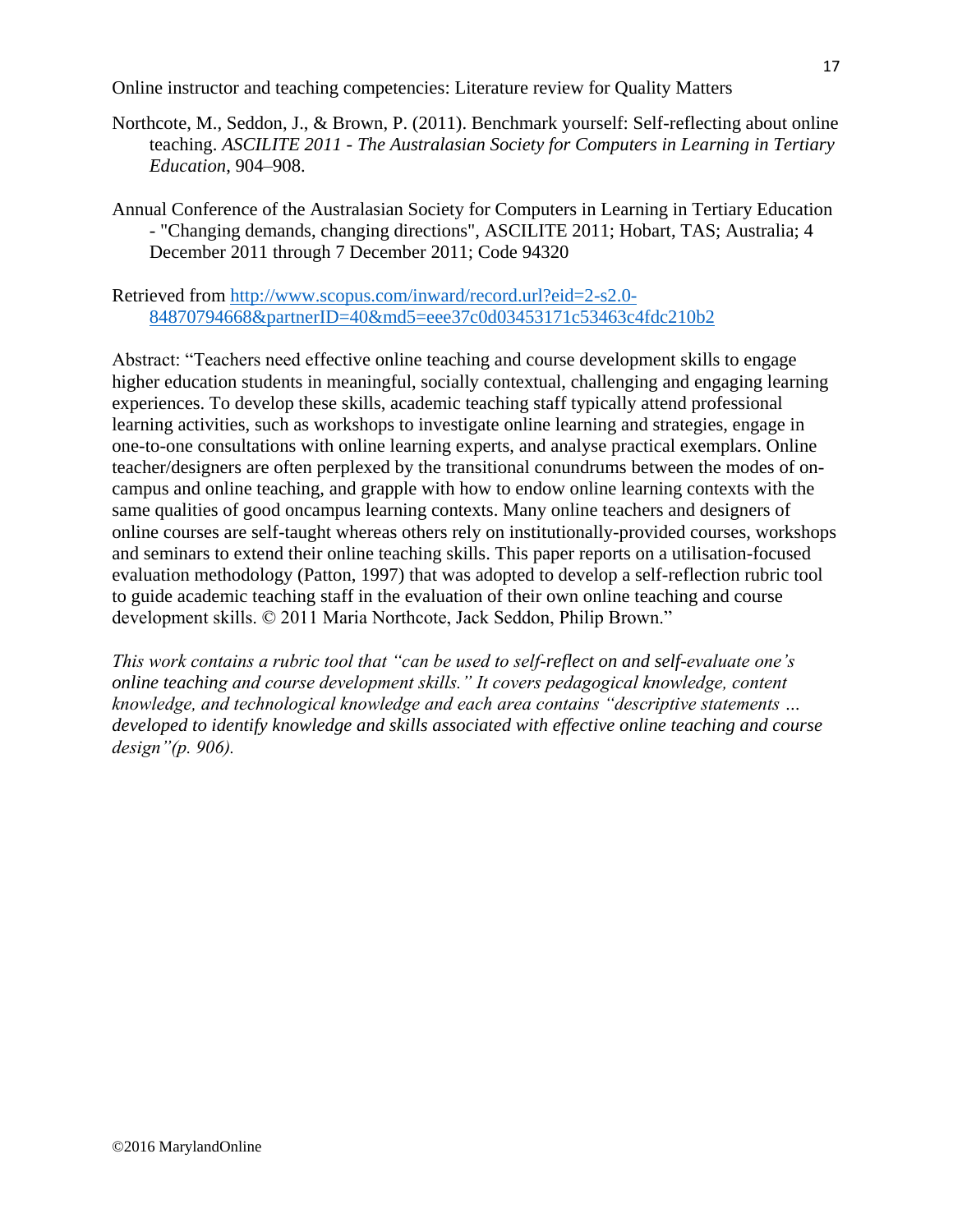# <span id="page-17-0"></span>Rubrics Outside of Journals

Many universities and colleges maintain rubrics for online courses and teaching, and the majority of them solely address characteristics of course design. The following rubrics contain at least some elements that can be considered to be in the category of instructor competency standards. These are not directly retrieved from journals but are included for reference.

## **Chico State University**:<http://www.csuchico.edu/eoi/documents/rubricpdf>

## Rubric for Online Instruction Rationale

"California State University, Chico's first strategic priority is to create and enhance high quality learning environments. Academic technologies, especially online or web-enhanced courses, have a significant role in the creation of those learning environments. The University's Strategic Priorities challenge faculty and staff to use academic technologies to create and enhance high quality learning environments in a demonstrable manner. What should a quality online course look like? Chico's Rubric for Online Instruction offers a framework for addressing this question. Use of this rubric represents a developmental process for online course design and delivery, and provides a means for an instructor to self-assess course(s) based on University expectations. Furthermore, the rubric provides a means for supporting and recognizing a faculty member's effort in developing expertise in online instruction as part of our commitment to high quality learning environmnts. The Rubric for Online Instruction can be used in three ways. 1. As a course "self-evaluation" tool - advising instructors how to revise an existing course to the Rubric for Online Instruction. 2. As a way to design a new course for the online environment, following the rubric as a road map. 3. As a means for getting recognition for exemplary online instruction -going through a nomination/recognition process on campus. Faculty can receive recognition to go in their RTP file."

*Category 6 addresses "Faculty Use of Student Feedback" which relates to instructor competency measured as "baseline", "effective", or "exemplary". The remainder of the rubric addresses course design features.* 

## **OLC quality framework**

#### <http://onlinelearningconsortium.org/about/quality-framework-five-pillars/> -

"In 1997, Frank Mayadas, President of the Online Learning Consortium (renamed OLC), affirmed that any learner who engages in online education should have, at a minimum, an education that represents the quality of the provider's overall institutional quality. Any institution, he maintained, demonstrates its quality in five inter-related areas – learning effectiveness, access, scale (capacity enrollment achieved through cost-effectiveness and institutional commitment), faculty satisfaction, and student satisfaction.

These five have become OLC's Five Pillars of Quality Online Education, the building blocks which provide the support for successful online learning. The intent of the quality framework,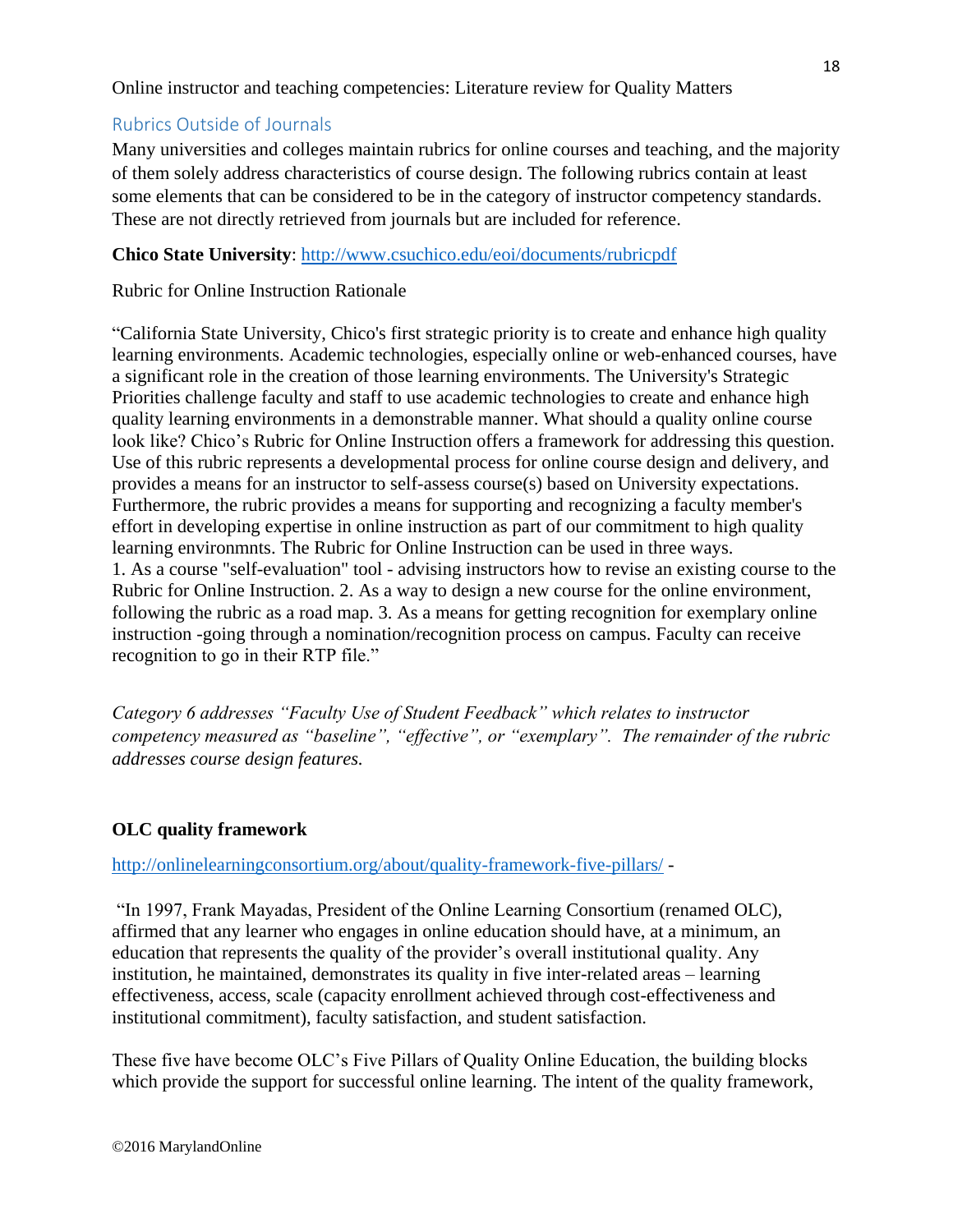which is always a work in progress, is to help institutions identify goals and measure progress towards them."

*Basic info on a pillared framework (learning, faculty, students, scale, access) for quality online courses but in addition, the Student satisfaction pillar addresses "appropriate, constructive, and substantive interaction with faculty" and notes that "Effective professors help students achieve learning outcomes that match course and learner objectives by using current information and communications technologies to support active, individualized, engaged, and constructive learning."*

**Online Course Development Guidelines and Rubric** (Michigan Community College Association Virtual Learning Collaborative).

Guidelines and a rubric intended to assist institutions with developing online courses of quality. <http://www.mccvlc.org/~staff/content.cfm?ID=108>

*While most of this rubric has direct relation to course design elements, the final section entitled "Course Development and Support" addresses "appropriate training and technical support" as part of the rubric. Criteria are ranked from Beginning, Developing, Accomplished, and Exemplary, with the scoring based upon no access to training to "informal" to "formal" including and up to "some formal Online Teaching Certification program." Another note in this section addresses Faculty access to technology, and this could be considered a technology area. In Hilke's rubric, "access" is not addressed – only knowledge of technologies that are used in the course. This is a bullet point that could be considered for addition to Hilke's rubric under the technology section.* 

**Evaluation of Online Course based on Principles of Online Design**, Florida Gulf Coast University. <http://www.fgcu.edu/onlinedesign/> -

Checklist doc located at:<http://www.fgcu.edu/onlinedesign/Checklist.doc>

*This checklist mainly addresses course design, however, the Course Management section addresses what the instructor needs to address such as time, communication, and setting student expectations/responsibilities. "Student emails are answered in a timely manner" is an element that appears in Hilke's Teaching Competency Rubric under the category of Assessment.* 

**Faculty Focus Special Report** : [http://www.facultyfocus.com/free-reports/principles-of](http://www.facultyfocus.com/free-reports/principles-of-effective-online-teaching-best-practices-in-distance-education/)[effective-online-teaching-best-practices-in-distance-education/](http://www.facultyfocus.com/free-reports/principles-of-effective-online-teaching-best-practices-in-distance-education/)

"This special report explains the "rules of the road" for online teaching and learning and features a series of columns that first appeared in the Distance Education Report's "Between the Clicks,"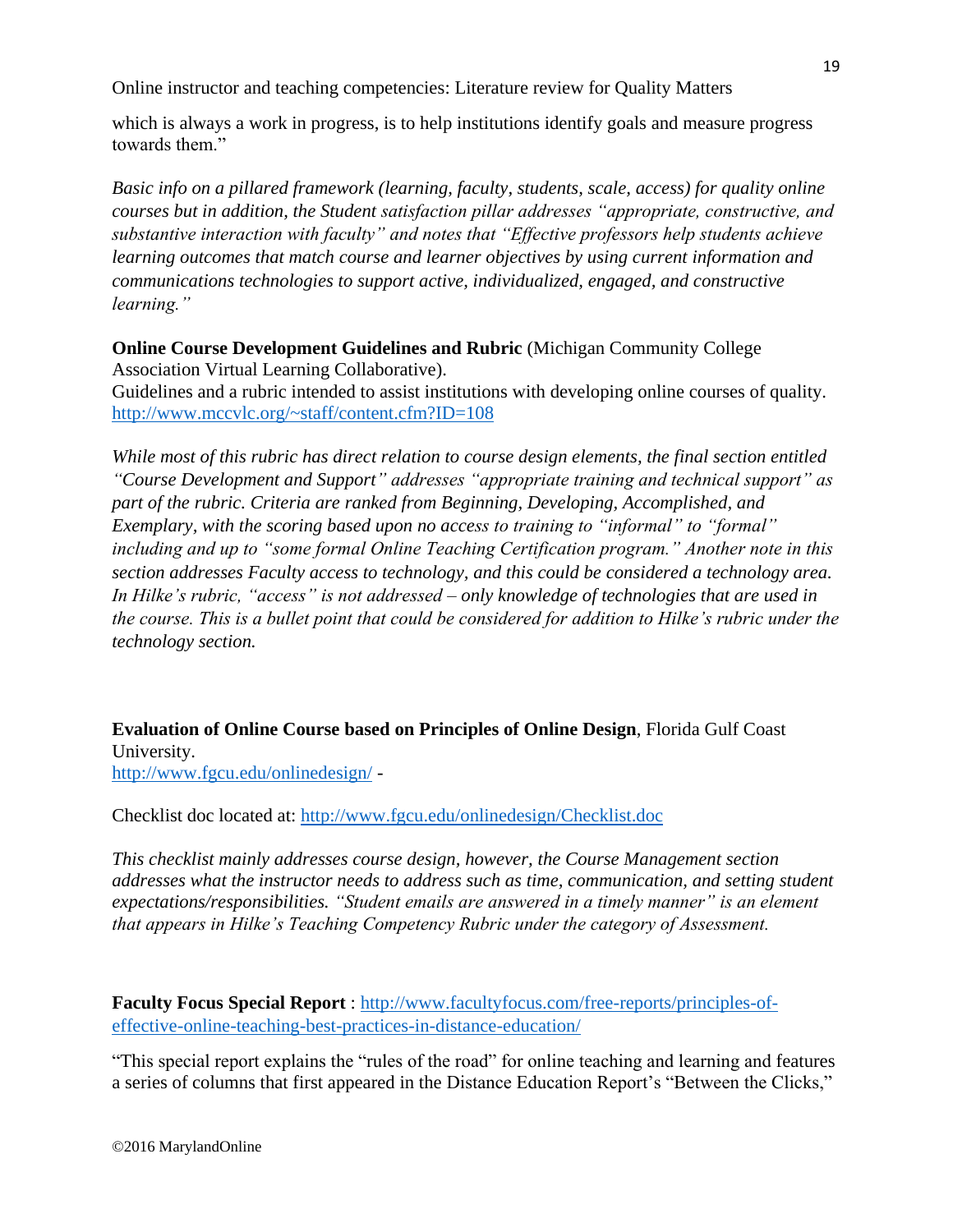a popular column by Dr. Lawrence C. Ragan, Director of Instructional Design and Development for Penn State's World Campus."

*This twenty-six page report includes the following main "online instructor best practices and expectations":* 

*Show up and Teach Practice Proactive Course Management Strategies Establish Patterns of Course Activities Plan for the Unplanned Response Requested and Expected Think Before You Write Help Maintain Forward Progress Safe and Secure Quality Counts (Double) Click a Mile on My Connection*

*The material contained in this report pertains to various areas that are found in Hilke's Teaching Competencies Rubric.*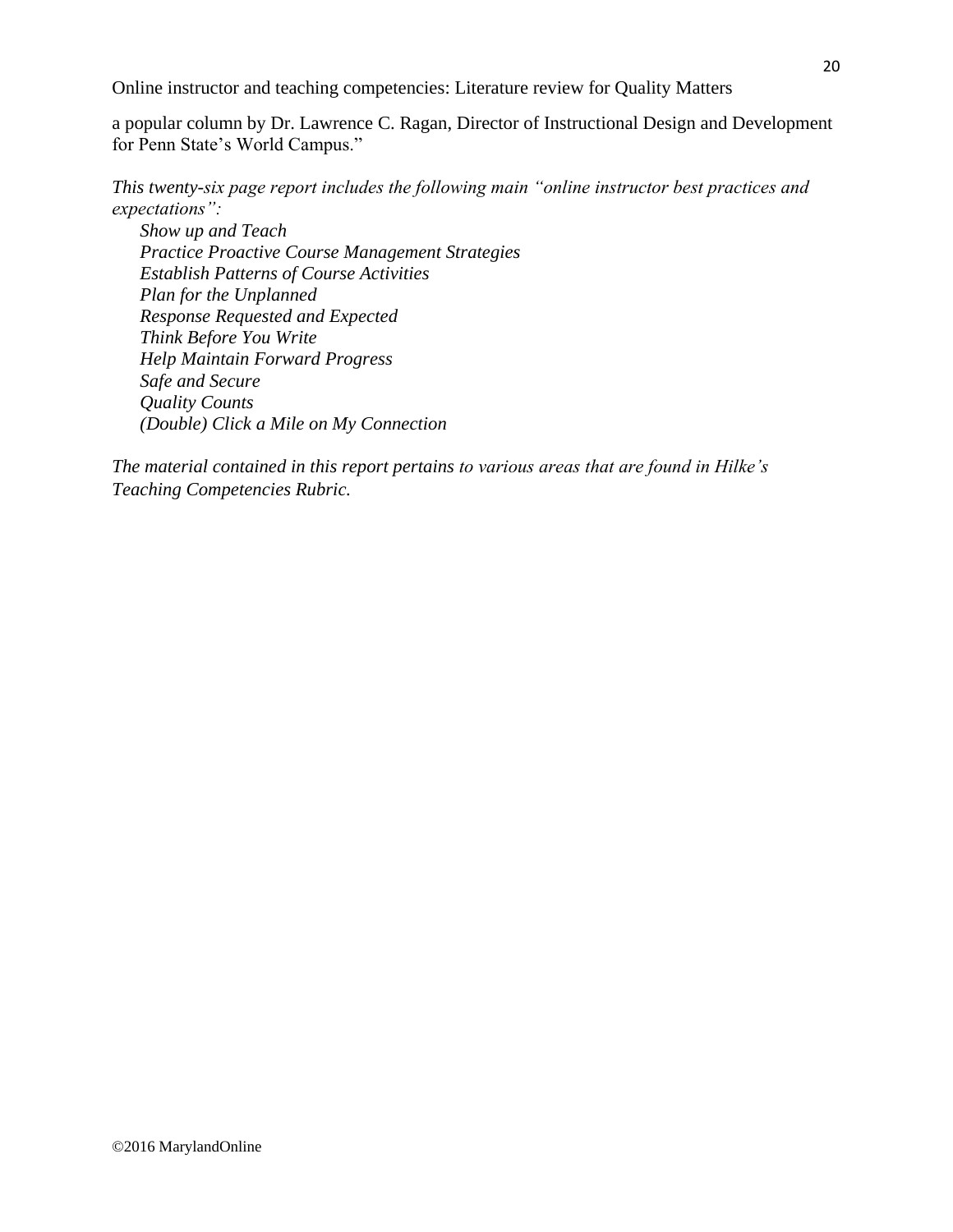# <span id="page-20-0"></span>Teaching Competencies Rubric

Another goal of this study was to identify a sampling of research evidence which supports the competency areas identified by Hilken. Hilke's Teaching Competencies Rubric breaks each competency down into subsections and can be found at the end of this report. The following list of articles have been identified as pertaining to either the broader competency or to the subsections that Hilke identified. The competencies are identified by the Header text and the general description and subsections are in bold below, followed by the respective literature.

#### <span id="page-20-1"></span>Institutional Context

#### **The instructor understands the institutional context in which s/he teaches.**

#### **Student disciplinary policy**

Varvel, V. E. (2007). Master Online Teacher Competencies. *Online Journal of Distance Learning Administration*, *10*, 1–47. Retrieved from http://www.westga.edu/~distance/ojdla/spring101/varvel101.htm

#### **Academic Integrity**

Tracy, B., Baltunis, S., & Swiderski, C. (2011). National standards for quality online teaching. *International Association for K-12 Online Learning*, (October), 18. Retrieved from http://www.inacol.org/research/nationalstandards/iNACOL\_TeachingStandardsv2.pdf

#### **Student privacy**

Varvel, V. E. (2007). Master Online Teacher Competencies. *Online Journal of Distance Learning Administration*, *10*, 1–47. Retrieved from http://www.westga.edu/~distance/ojdla/spring101/varvel101.htm

#### **Student Disabilities**

- Frydenberg, J. (2002). Quality standards in eLearning: A matrix of analysis. In *International Review of Research in Open and Distance Learning* (Vol. 3, pp. 68–85).
- Greer, D., Rowland, A. L., & Smith, S. J. (2014). Critical Considerations for Teaching Students With Disabilities in Online Environments. *TEACHING Exceptional Children*, *46*(5), 79–91. http://doi.org/10.1177/0040059914528105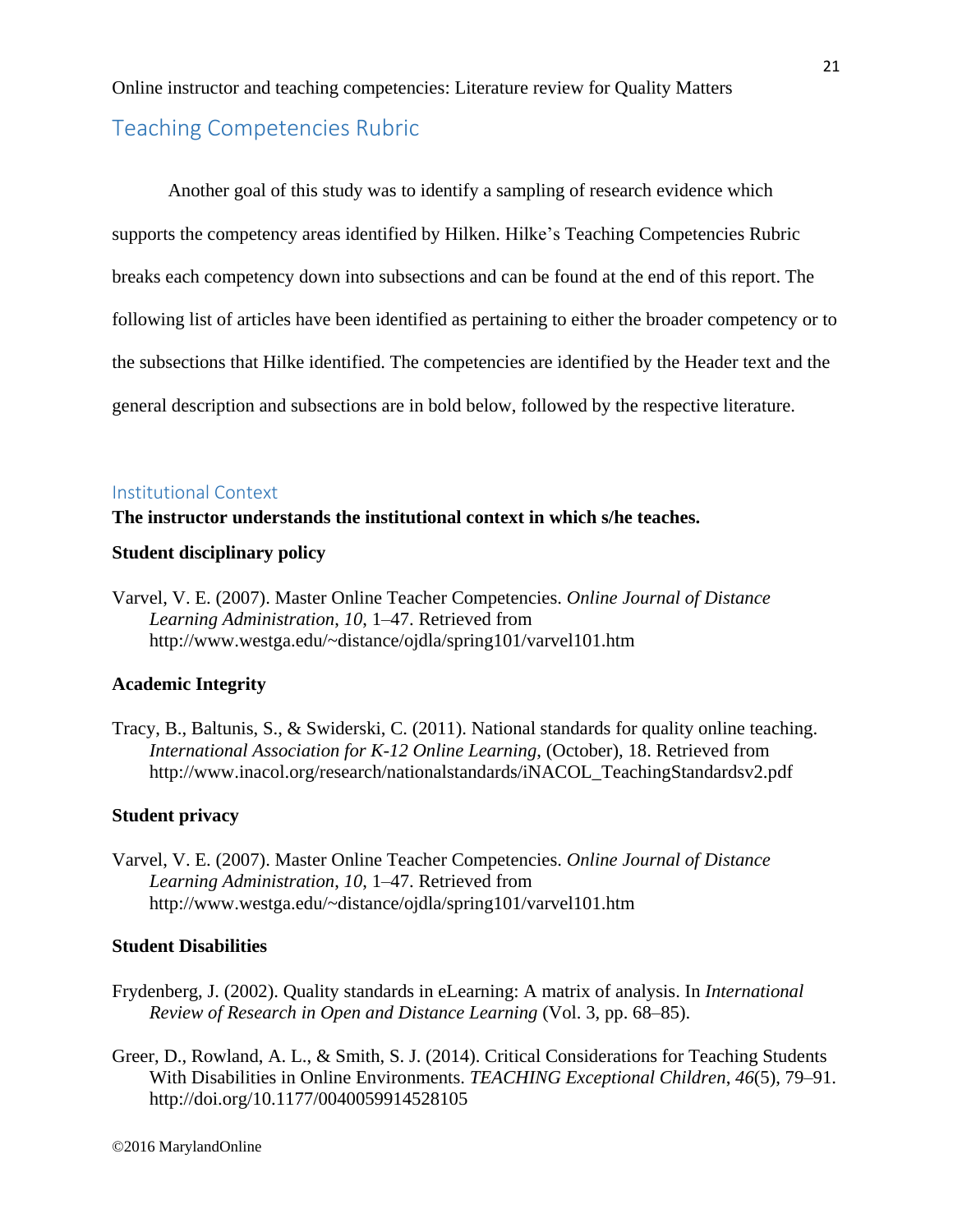Repetto, J., Cavanaugh, C., Wayer, N., & Liu, F. (2010). Virtual high schools: improving outcomes for students with disabilities. *Quarterly Review of Distance Education*, *11*(2), 91. Retrieved from http://psu.summon.serialssolutions.com/2.0.0/link/0/eLvHCXMwnV3JTsMwELWgXLiw7 yD5BwLekrpcUAV0kZCQaCnHKPECSFULTfr\_zCRODywXzo4UORPPvFn8HiFSXLLo m09gGSDxLElUzrxn3ngbW6mydq68Tpx3ze2xMA7VsEIEazdOsvLcdm6waH6lAWuoDk Tfm4\_PCFWksNsaJDXWyQZmpXhQWTRZdRU0q8TmIGRpnGDXf7n

- Tracy, B., Baltunis, S., & Swiderski, C. (2011). National standards for quality online teaching. *International Association for K-12 Online Learning*, (October), 18. Retrieved from http://www.inacol.org/research/nationalstandards/iNACOL\_TeachingStandardsv2.pdf
- Varvel, V. E. (2007). Master Online Teacher Competencies. *Online Journal of Distance Learning Administration*, *10*, 1–47. Retrieved from http://www.westga.edu/~distance/ojdla/spring101/varvel101.htm

#### **Evaluation Policies**

Varvel, V. E. (2007). Master Online Teacher Competencies. *Online Journal of Distance Learning Administration*, *10*, 1–47. Retrieved from http://www.westga.edu/~distance/ojdla/spring101/varvel101.htm

#### <span id="page-21-0"></span>**Technologies**

#### **Technology Knowledge**

#### **The Instructor is knowledgeable about the technologies used in the online classroom.**

- Varvel, V. E. (2007). Master Online Teacher Competencies. *Online Journal of Distance Learning Administration*, *10*, 1–47. Retrieved from http://www.westga.edu/~distance/ojdla/spring101/varvel101.htm
- Ward, C. L., & Benson, S. N. K. (2010). Developing New Schemas for Online Teaching and Learning: TPACK. *Learning*, *6*(2), 482–490. Retrieved from http://jolt.merlot.org/vol6no2/ward\_0610.htm

#### **Students and Effective Access**

- Arinto, P. B. (2013). A framework for developing competencies in open and distance learning. *The International Review of Research in Open and Distance Learning*, *14*(1), 167–185.
- Darabi, A. A., Sikorski, E. G., & Harvey, R. B. (2006). Validated Competencies for Distance Teaching. *Distance Education*, *27*(1), 105–122. http://doi.org/10.1080/01587910600654809
- Drexler, W. (2010). The networked student model for construction of personal learning environments: Balancing teacher control and student autonomy. *Australasian Journal of Educational Technology*, *26*(3), 369–386. http://doi.org/10.1038/sj.tpj.6500311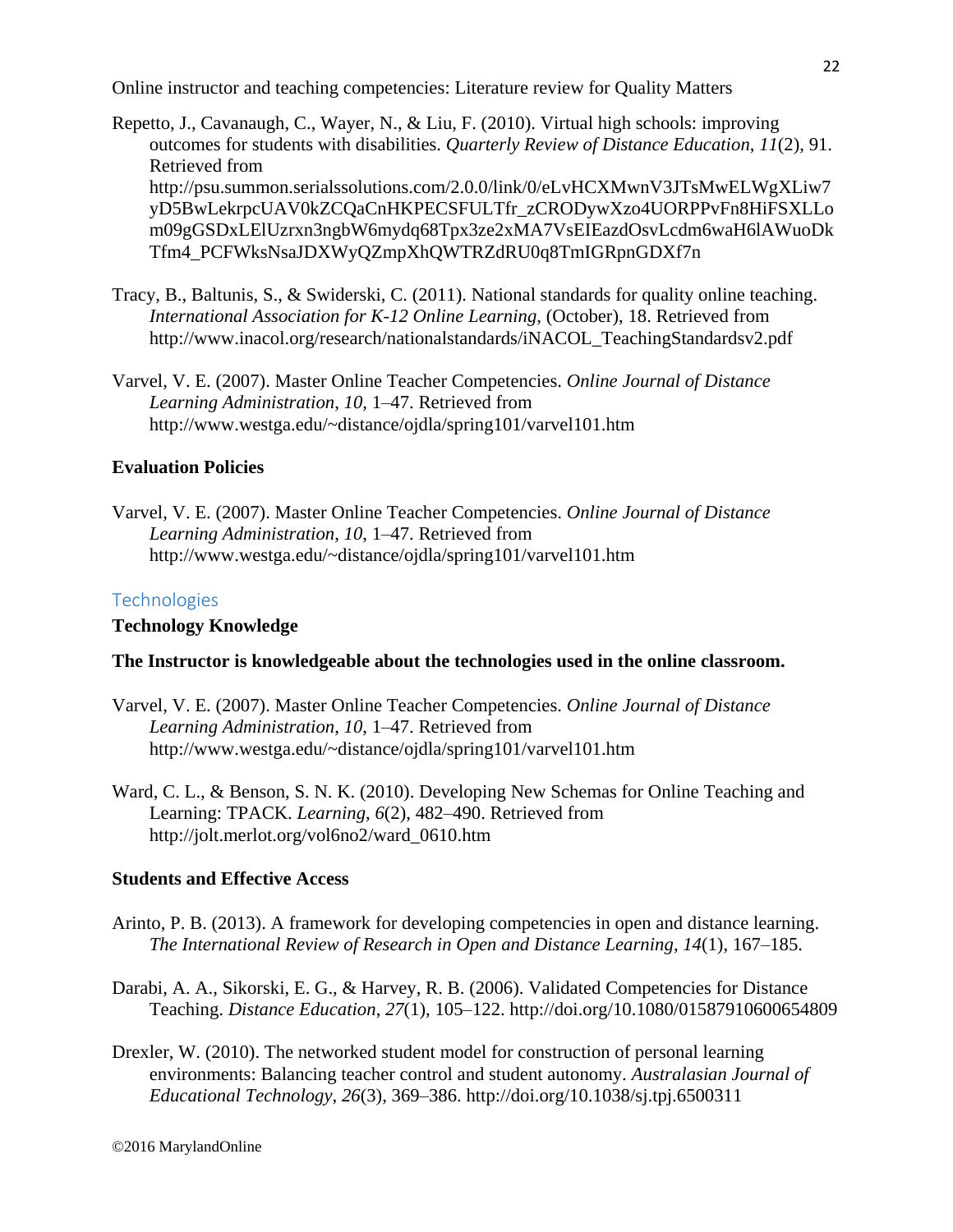Eslaminejad, T., Masood, M., & Ngah, N. A. (2010). Assessment of instructors' readiness for implementing e-learning in continuing medical education in Iran. *Medical Teacher*, *32*(10), e407–e412. http://doi.org/10.3109/0142159X.2010.496006

FLOOD, J. (2004). Successful online learning the five Ps. *The Turkish Online Journal of Distance Education*, *5*(2), 7–9. Retrieved from http://psu.summon.serialssolutions.com/2.0.0/link/0/eLvHCXMw3V05T8MwFLZKJxbEK U4pE0uVykl8ZWAASsWA1Eotc-QTKtQU9fj\_2HHSuoUJMbFkyBAn7728I\_7yfQBkaRfGOznBVkmljIYJy4mCqbSBhvIEK 2RsC8CoaP4e83Co1ugbROo\_OH60qjQQHfbY02A0yhD-tyjjoELDRdiUVvoq\_mHIzfy1KOdoE\_tuQ7Tvf5rLMg

Hannon, J. (2009). Breaking down online teaching: Innovation and resistance. In *Australasian Journal of Educational Technology* (Vol. 25, pp. 14–29).

Smith, T. C. (2005). Fifty-One Competencies for Online Instruction. *The Journal of Educators Online*, *2*, 1–18. Retrieved from http://web.kennisnet2.nl/attachments/session=cloud\_mmbase+1690923/Ted\_Smith\_Final.p df

Varvel, V. E. (2007). Master Online Teacher Competencies. *Online Journal of Distance Learning Administration*, *10*, 1–47. Retrieved from http://www.westga.edu/~distance/ojdla/spring101/varvel101.htm

#### <span id="page-22-0"></span>Instructional Design

#### **Instructor Understands the Instructional Design requirements of a course**

AKBULUT, R. by Y. (2007). CASES ON GLOBAL E-LEARNING PRACTICES: Successes and Pitfalls. *The Turkish Online Journal of Distance Education*, *8*(4), 184–190. Retrieved from http://psu.summon.serialssolutions.com/2.0.0/link/0/eLvHCXMw3V05T8MwFLagEwviFK fkiSVKlcRpDhBDWsIhqrbqMTBFOWyoKClKGwZ-Pc92mqYVEzCxeohjf0 f33Nevg8hYtQ1dY0T4JRMEkY13XGtRDNiCDTT1RuJySAFcOxo8feYbIcqr3iXY\_8B-JYH26F0O8pdu9v02oqvtn2v3-G3Ur0-7xlp-QN4vUEurBKp1Gjujec

- Conceição, S. C. O. (2007). Understanding the environment for online teaching. *New Directions for Adult and Continuing Education*, (113), 16–18. http://doi.org/10.1002/ace
- Eslaminejad, T., Masood, M., & Ngah, N. A. (2010). Assessment of instructors' readiness for implementing e-learning in continuing medical education in Iran. *Medical Teacher*, *32*(10), e407–e412. http://doi.org/10.3109/0142159X.2010.496006
- Frydenberg, J. (2002). Quality standards in eLearning: A matrix of analysis. In *International Review of Research in Open and Distance Learning* (Vol. 3, pp. 68–85).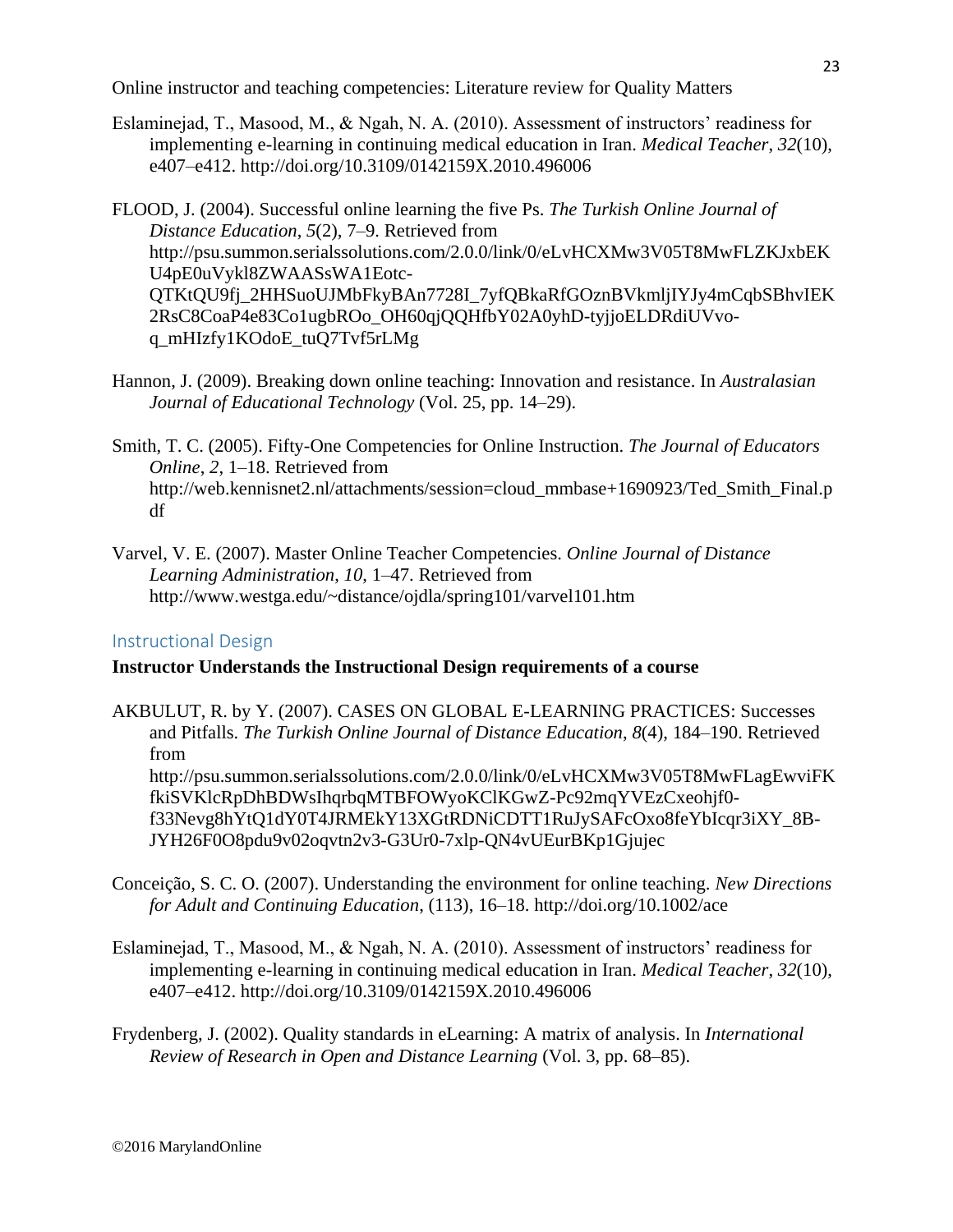- iNACOL, I. A. F. K. O. L. (2011). National Standards for Quality Online Teaching. *Learning*, 18.
- Ke, F. (2010). Examining online teaching, cognitive, and social presence for adult students. *Computers and Education*, *55*(2), 808–820. http://doi.org/10.1016/j.compedu.2010.03.013
- Richmond, A. S., Boysen, G. A., Gurung, R. A. R., Tazeau, Y. N., Meyers, S. A., & Sciutto, M. J. (2014). Aspirational Model Teaching Criteria for Psychology. *Teaching of Psychology*, *41*(4), 281–295. http://doi.org/10.1177/0098628314549699
- Tracy, B., Baltunis, S., & Swiderski, C. (2011). National standards for quality online teaching. *International Association for K-12 Online Learning*, (October), 18. Retrieved from http://www.inacol.org/research/nationalstandards/iNACOL\_TeachingStandardsv2.pdf
- Valtonen, T., Kukkonen, J., & Wulff, A. (2006). High school teachers' course designs and their professional knowledge of online teaching. *Informatics in Education*, *5*(2), 301–316.

#### <span id="page-23-0"></span>Pedagogy

## **The** i**nstructor understands the pedagogical components of the online teaching and learning process**

AKBULUT, R. by Y. (2007). CASES ON GLOBAL E-LEARNING PRACTICES: Successes and Pitfalls. *The Turkish Online Journal of Distance Education*, *8*(4), 184–190. Retrieved from http://psu.summon.serialssolutions.com/2.0.0/link/0/eLvHCXMw3V05T8MwFLagEwviFK fkiSVKlcRpDhBDWsIhqrbqMTBFOWyoKClKGwZ-Pc92mqYVEzCxeohjf0 f33Nevg8hYtQ1dY0T4JRMEkY13XGtRDNiCDTT1RuJySAFcOxo8feYbIcqr3iXY\_8B-JYH26F0O8pdu9v02oqvtn2v3-G3Ur0-7xlp-QN4vUEurBKp1Gjujec

An, H., Kim, S., & Kim, B. (2008). Teacher Perspectives on Online Collaborative Learning: Factors Perceived as Facilitating and Impeding Successful Online Group Work. *Contemporary Issues in Technology and Teacher Education*, *8*, 65–83. Retrieved from http://www.citejournal.org/vol8/iss1/general/article1.cfm

Baran, E. (2011). The Transformation of Online Teaching Practice: Tracing Successful Online Teaching in Higher Education. Retrieved from http://www.eric.ed.gov/ERICWebPortal/search/recordDetails.jsp?searchtype=advanced&pa geSize=10&ERICExtSearch\_SearchCount=1&ERICExtSearch\_SearchValue\_0=online+edu cation+effectiveness&eric\_displayStartCount=11&ERICExtSearch\_Operator\_1=and&ERI CExtSearch\_Searc

Baran, E., & Correia, A.-P. (2014). A professional development framework for online teaching. *TechTrends*, *58*(5), 95–101. http://doi.org/10.1007/s11528-014-0791-0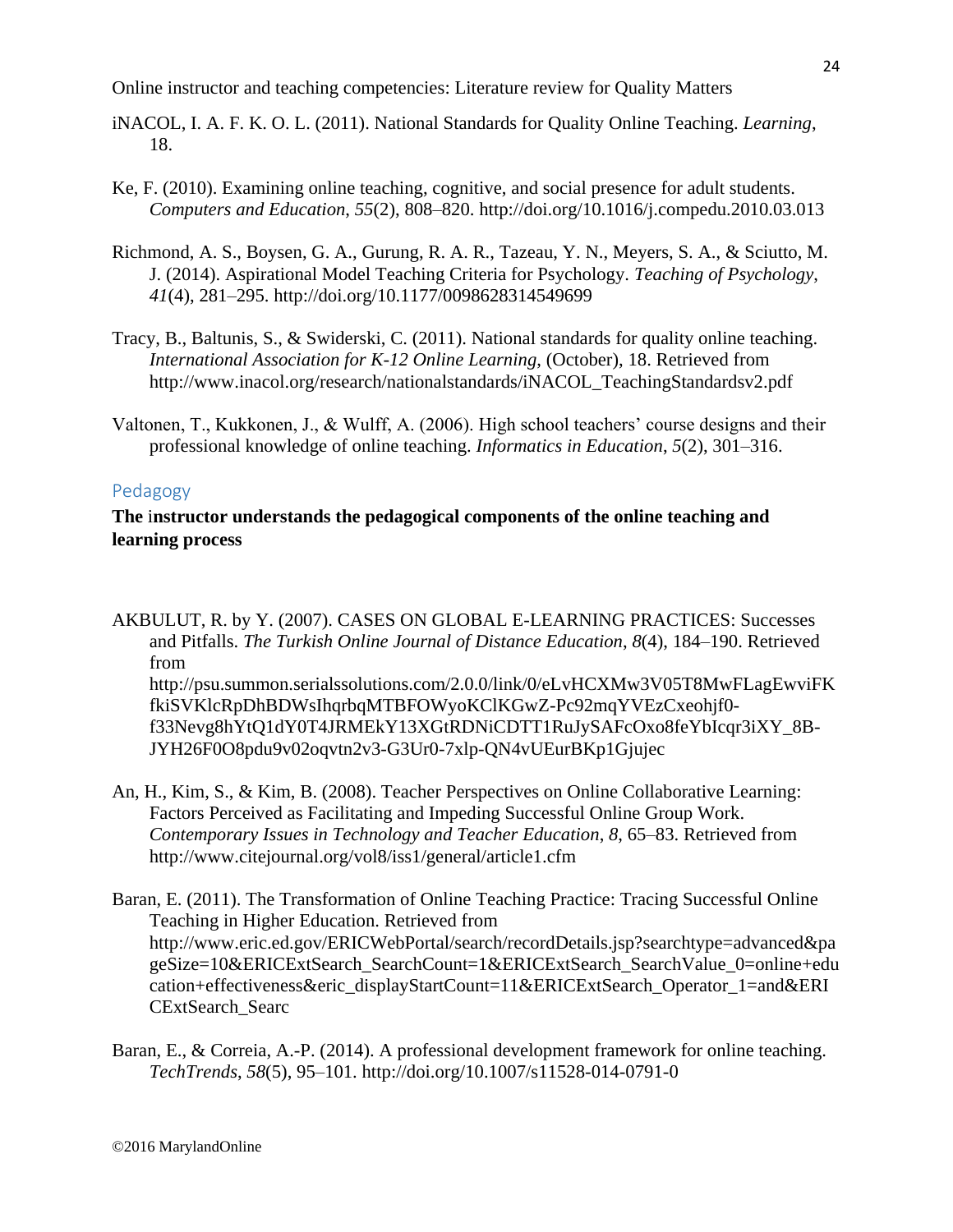Baran, E., Correia, A.-P., & Thompson, A. (2013). Tracing Successful Online Teaching in Higher Education: Voices of Exemplary Online Teachers. *Teachers College Record*, *115*(3), 1. Retrieved from http://psu.summon.serialssolutions.com/2.0.0/link/0/eLvHCXMw3V09a8MwEBVtpi6l39 gqUtxSCTLsgsdQmnp3iRLhyBLZwgkTjEJ9OdXZ8mWk7Z\_oKvEgdGTTnfnp3eEcNYfR Ds-YagMT4Ar4DIV2obYMRQDlhvDJTDtdLUDHaptuRnG\_gXwldK1zPam7oWIHGSnJrUm\_0blt\_4HdMVeo2aa\_gFy88FEuq6pp4s38SyzVhbfPC

Cleveland-Innes, M., & Campbell, P. (2012). Emotional presence, learning, and the online learning environment. *International Review of Research in Open and Distance Learning*, *13*(4). Retrieved from

http://psu.summon.serialssolutions.com/2.0.0/link/0/eLvHCXMwnV3JTsMwELWgXLiwL 2WR8gENOI4dOycoqBUfAFwjL-

MKqUpLSy98PePEqRDQC8fEySGxPX7PnnmPkJzd0PRHTMBV0jkPNFNl4SizONB4m QnHPUIAJU1XPRbToe67nYK2t7sg2URuN7Nh0\_wWgQTnMmdC3c3f02AjFY5bo6fGNt kJtDTMVJq-rhlY0FNvyo1KliI

Conrad, D. (2004). University instructors' reflections on their first online teaching experiences. *Journal of Asynchronous Learning Network*, *8*(2), 31–44.

Dailey-Hebert, A., Norris, V. R., Mandernach, B. J., & Donnelli-Sallee, E. (2014). Expectations, Motivations, and Barriers to Professional Development: Perspectives from Adjunct Instructors Teaching Online. *The Journal of Faculty Development*, *28*(1), 67. Retrieved from http://psu.summon.serialssolutions.com/2.0.0/link/0/eLvHCXMwnZ3JTsMwEIZHUC5c2P dF8wAEUk8SFy5QEBUckHqouFaO7UqgKilNT316PHFSIkovHKNIlrP4H3s8\_n4AEtdh8 EsT2spQYklZkp1Yuyl2ZEehSI0haYX2XO1GOdRDnSnwX7sWyVK5Ta45aX7TThIpOI1

C95OvgG2keLu18tRYhw1elvJIDYP3WpoTIUv\_NRfmKHC

- Edwards, S., & Bone, J. (2012). Integrating peer assisted learning and elearning: Using innovative pedagogies to support learning and teaching in higher education settings. *Australian Journal of Teacher Education*, *37*(5), 1–12. http://doi.org/10.14221/ajte.2012v37n5.4
- Eslaminejad, T., Masood, M., & Ngah, N. A. (2010). Assessment of instructors' readiness for implementing e-learning in continuing medical education in Iran. *Medical Teacher*, *32*(10), e407–e412. http://doi.org/10.3109/0142159X.2010.496006
- Gorsky, P., & Blau, I. (2009). Online teaching effectiveness: A tale of two instructors. *International Review of Research in Open and Distance Learning*, *10*, 1–27.
- Keengwe, J., & Georgina, D. (2012). The digital course training workshop for online learning and teaching. *Education and Information Technologies*, *17*(4), 365–379. http://doi.org/10.1007/s10639-011-9164-x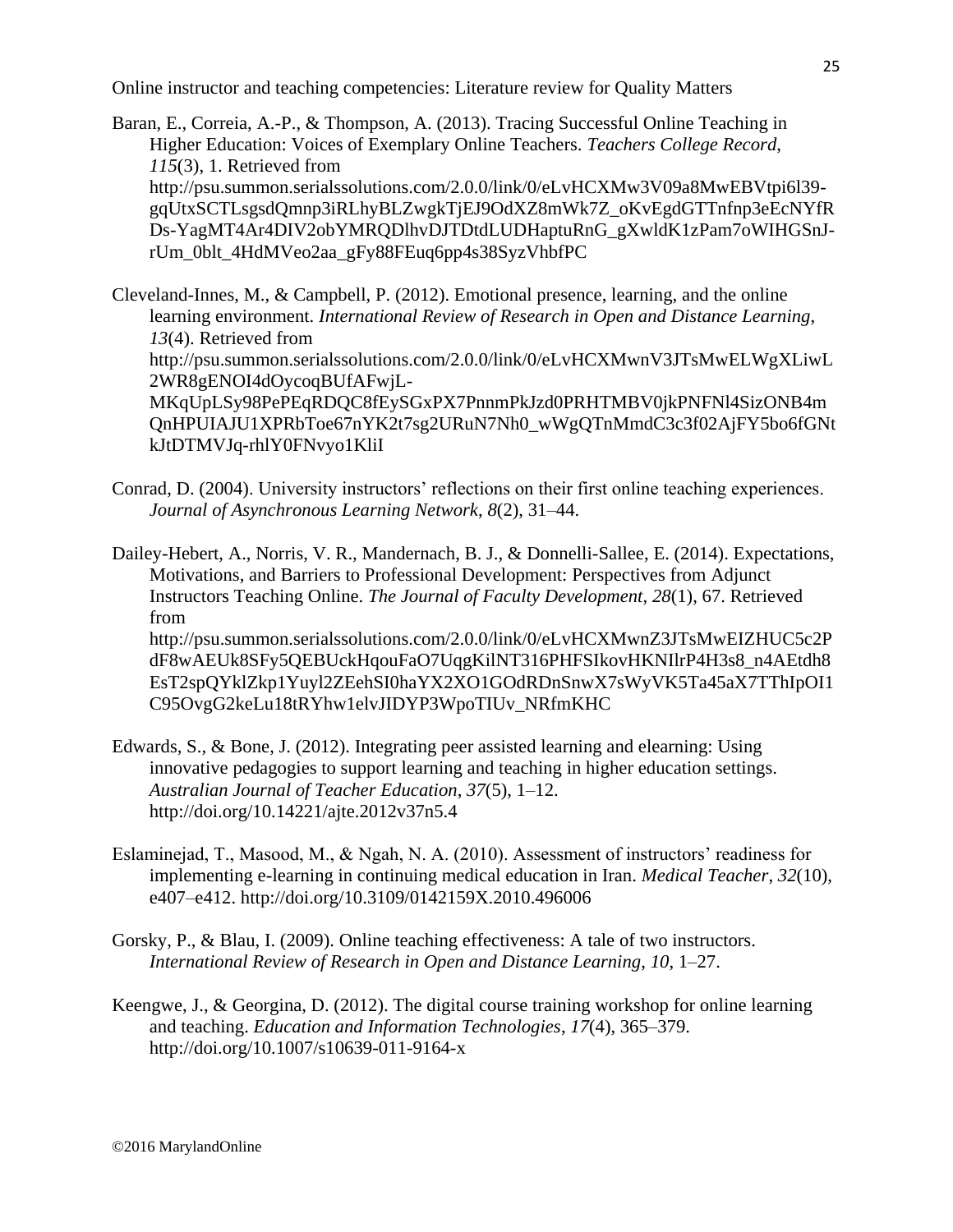- Tracy, B., Baltunis, S., & Swiderski, C. (2011). National standards for quality online teaching. *International Association for K-12 Online Learning*, (October), 18. Retrieved from http://www.inacol.org/research/nationalstandards/iNACOL\_TeachingStandardsv2.pdf
- Varvel, V. E. (2007). Master Online Teacher Competencies. *Online Journal of Distance Learning Administration*, *10*, 1–47. Retrieved from http://www.westga.edu/~distance/ojdla/spring101/varvel101.htm

#### <span id="page-25-0"></span>Assessment

#### **The instructor is knowledgeable about various methods of measuring the success of the teaching and learning process in the online classroom.**

Baran, E., & Correia, A.-P. (2014). A professional development framework for online teaching. *TechTrends*, *58*(5), 95–101. http://doi.org/10.1007/s11528-014-0791-0

Carril, P. C. M., Sanmamed, M. G., & Sellés, N. H. (2013). Pedagogical roles and competencies of university teachers practicing in the e-learning environment. *International Review of Research in Open and Distance Learning*, *14*(3). Retrieved from http://psu.summon.serialssolutions.com/2.0.0/link/0/eLvHCXMwnV3JTsMwELVYLlzYl7J I\_oGA7TixfWITFUcOFdfIa1WpSkvTXvh6PIlTISgXrskhiWy\_eTOZeQhnN2S7AcmxCjpXPCESlU6wmzcaFzRwvEQKYAUpp8eS-1QD32loFvtHiRb5HYzC0Xzu0gkYCoy5-R- \_pGBjRT8bk2eGttoF9JSOKkke19nYKCn3o4bKZbF1Iw

- Gaskamp, C. D., & Kintner, E. (2014). Development, Evaluation, and Utility of a Peer Evaluation Form for Online Teaching. *Nurse Educator*, *39*(1), 22–25. http://doi.org/10.1097/NNE.0000000000000007
- HRC, T. H. R. C. (2009). *Best Practices in Online Teaching Strategies*. *Hanaover Research Council*. Retrieved from http://www.uwec.edu/AcadAff/resources/edtech/upload/Best-Practices-in-Online-Teaching-Strategies-Membership.pdf

Raffanti, M. A. (2006). Discussion-Based Online Teaching to Enhance Student Learning: Theory, Practice and Assessment. *Quarterly Review of Distance Education*. Charlotte: Information Age Publishing. Retrieved from http://psu.summon.serialssolutions.com/2.0.0/link/0/eLvHCXMwnV3LTsMwEFxBucCF9x u0H4DBTtLE4YJ4tOKIRMUNVU3sAFLllKb9f7y20wOlF86RIktxZndnZ2cB4uias1- YYKOkUpXmQuap4lFpL1qSi65KKpsCyKxop8eCHKp1hQhfuwVJh9yqLok0v7GJiaClrybfDPaIkXd1rBSYx02qCqlH5Wzt0VXQXK3bM6GLEkKdrm

- Richmond, A. S., Boysen, G. A., Gurung, R. A. R., Tazeau, Y. N., Meyers, S. A., & Sciutto, M. J. (2014). Aspirational Model Teaching Criteria for Psychology. *Teaching of Psychology*, *41*(4), 281–295. http://doi.org/10.1177/0098628314549699
- Rocco, S. (2007). Assessment and Online Teaching. *Education And Training*, *2007*, 75–86. http://doi.org/10.1002/ace

26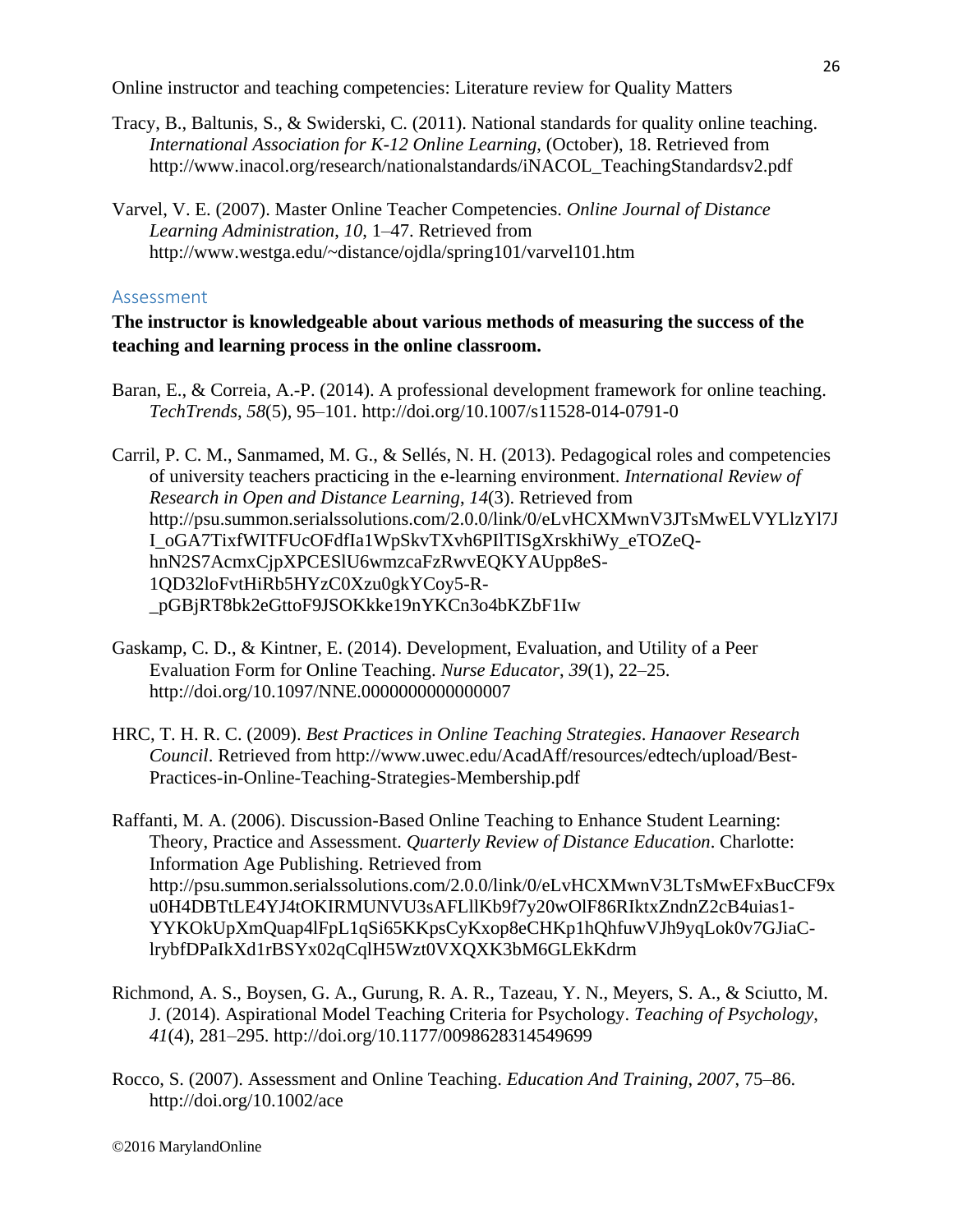- Santilli, S., Beck, V., & Anonymous. (2005). Graduate Faculty Perceptions of Online Teaching. *Quarterly Review of Distance Education*, *6*(2), 155–160. Retrieved from http://search.epnet.com/login.aspx?direct=true&db=aph&an=17913825
- Tracy, B., Baltunis, S., & Swiderski, C. (2011). National standards for quality online teaching. *International Association for K-12 Online Learning*, (October), 18. Retrieved from http://www.inacol.org/research/nationalstandards/iNACOL\_TeachingStandardsv2.pdf
- Varvel, V. E. (2007). Master Online Teacher Competencies. *Online Journal of Distance Learning Administration*, *10*, 1–47. Retrieved from http://www.westga.edu/~distance/ojdla/spring101/varvel101.htm

Winter, J. (2010). Educative assessment for/of teacher competency. *Assessment in Education*, *17*(1), 112. Retrieved from http://proquest.umi.com/pqdweb?did=1979837691&Fmt=7&clientId=11263&RQT=309& VName=PQD

#### <span id="page-26-0"></span>Social Presence

## **The instructor establishes a social presence and communicates effectively through writing and/or audio/video**

Bair, D. E., & Bair, M. A. (2011). Paradoxes of online teaching. *International Journal for the Scholarship of Teaching and Learning*, *5*(2), 1–15. Retrieved from http://www.georgiasouthern.edu/ijsoltl\nWhile much attention is paid to students? experiences in online courses, there is sparse information regarding the experiences of faculty who teach online. Two university instructors address this gap in the literatu

- Baran, E., & Correia, A.-P. (2014). A professional development framework for online teaching. *TechTrends*, *58*(5), 95–101. http://doi.org/10.1007/s11528-014-0791-0
- Baran, E., Correia, A.-P., & Thompson, A. (2011). Transforming online teaching practice: critical analysis of the literature on the roles and competencies of online teachers. *Distance Education*, *32*(3), 421. http://doi.org/10.1080/01587919.2011.610293
- Cleveland-Innes, M., & Campbell, P. (2012). Emotional presence, learning, and the online learning environment. *International Review of Research in Open and Distance Learning*, *13*(4). Retrieved from http://psu.summon.serialssolutions.com/2.0.0/link/0/eLvHCXMwnV3JTsMwELWgXLiwL 2WR8gENOI4dOycoqBUfAFwjL-MKqUpLSy98PePEqRDQC8fEySGxPX7PnnmPkJzd0PRHTMBV0jkPNFNl4SizONB4m QnHPUIAJU1XPRbToe67nYK2t7sg2URuN7Nh0\_wWgQTnMmdC3c3f02AjFY5bo6fGNt kJtDTMVJq-rhlY0FNvyo1KliI
- Conrad, D. (2004). University instructors' reflections on their first online teaching experiences. *Journal of Asynchronous Learning Network*, *8*(2), 31–44.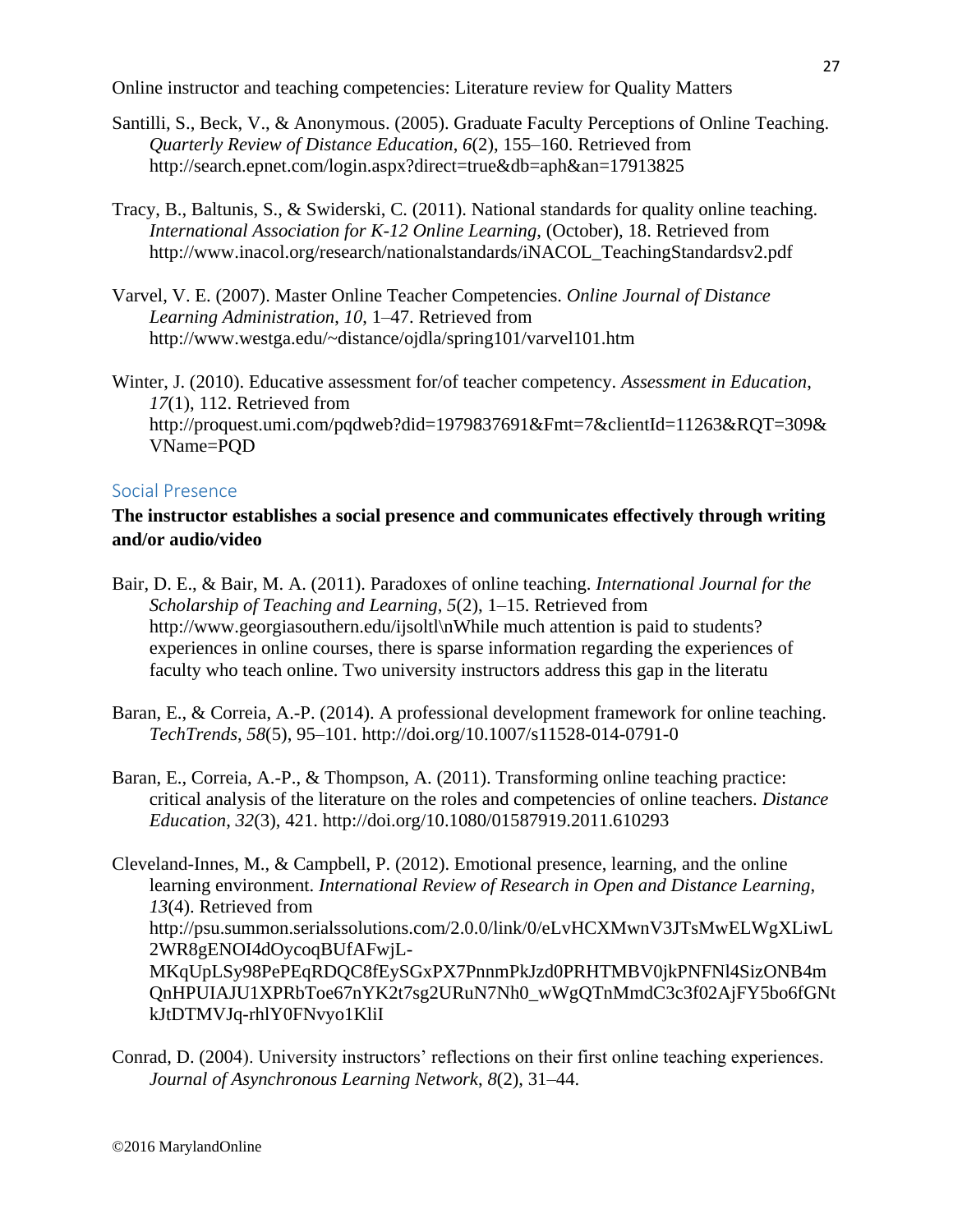- Douglas-Faraci, D. (2010). A correlational study of six professional development domains in elearning teacher professional development. *Journal of Online Learning and Teaching*, *6*(4), 754–766. Retrieved from http://jolt.merlot.org/vol6no4/douglas-faraci\_1210.pdf
- Esani, M. (2010). Moving from face-to-face to online teaching. *Clinical Laboratory Science : Journal of the American Society for Medical Technology*, *23*, 187–190.
- Gorsky, P., & Blau, I. (2009). Online teaching effectiveness: A tale of two instructors. *International Review of Research in Open and Distance Learning*, *10*, 1–27.
- Ke, F. (2010). Examining online teaching, cognitive, and social presence for adult students. *Computers and Education*, *55*(2), 808–820. http://doi.org/10.1016/j.compedu.2010.03.013
- Shea, P., & Bidjerano, T. (2009). Community of inquiry as a theoretical framework to foster "epistemic engagement" and "cognitive presence" in online education. *Computers & Education*, *52*(3), 543–553. http://doi.org/10.1016/j.compedu.2008.10.007
- Varvel, V. E. (2007). Master Online Teacher Competencies. *Online Journal of Distance Learning Administration*, *10*, 1–47. Retrieved from http://www.westga.edu/~distance/ojdla/spring101/varvel101.htm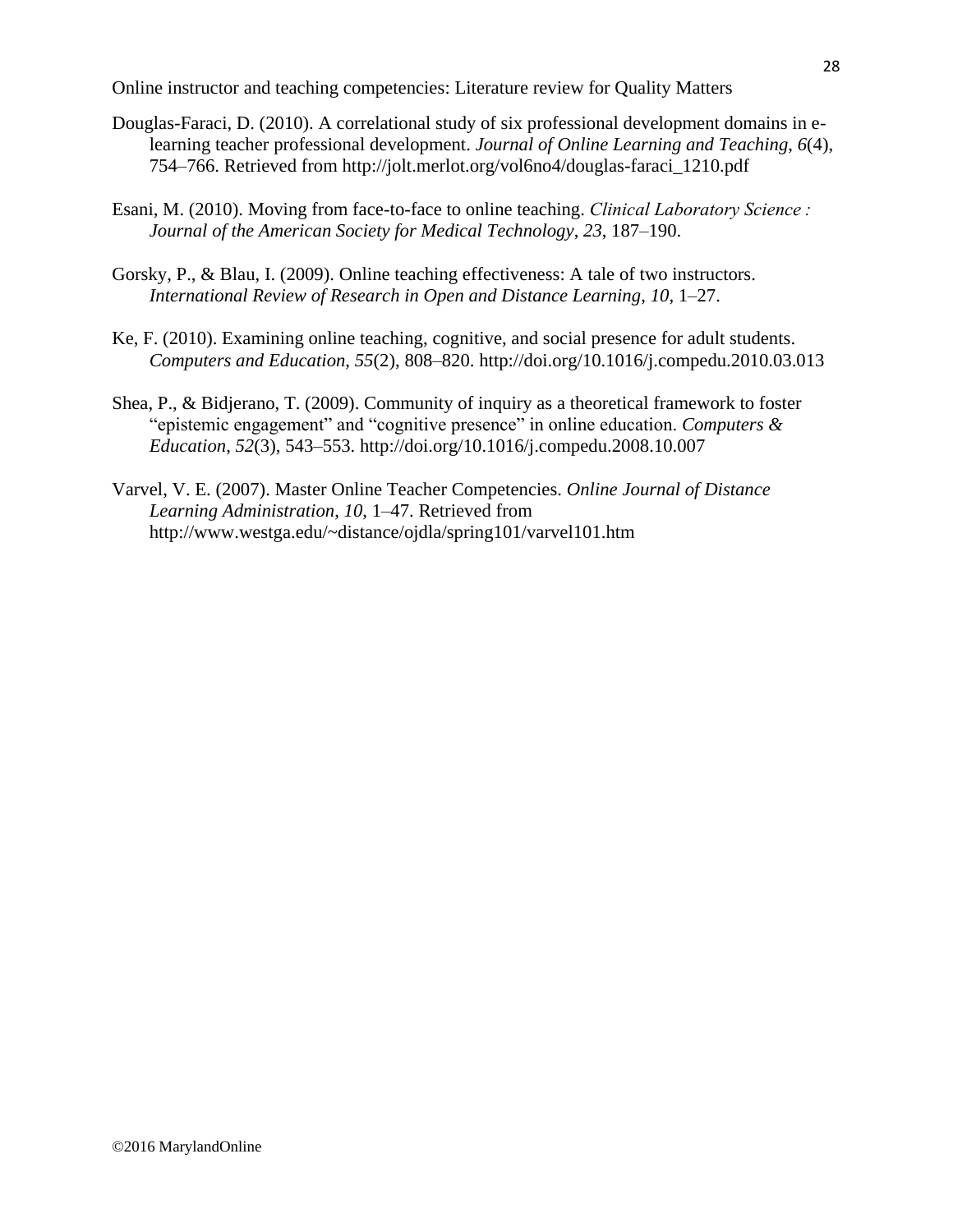<span id="page-28-0"></span>Online instructor and teaching competencies: Literature review for Quality Matters Overview, for further research, and study limitations

While this study has identified a large number of journal articles related to instructor and online teaching competencies, there is a need for further analysis. The study has also identified numerous articles that lend support to Hilke's Teaching Competency Rubric. Additionally, an initial meta-analysis of journals has provided some insight into the origins of the newly identified literature. Additional teaching competency related rubrics have also been identified.

Additional analysis would be useful to understand more details on the finer points of the topics that are covered in the articles. Systematic coding of all of the articles (including Hilke and colleagues' original list) will provide granular insights that would be useful to researchers who wish to pursue research in this area. A plan to populate a database with the research findings is underway and when this work is taken on, it would be an ideal time to carry out the coding.

Additional analysis would also provide an opportunity for a closer review of the articles that have been identified in order to be certain that each article does specifically and appropriately address the main topic of instructor and online teaching competencies. This additional scrutiny would also provide an opportunity to identify the types of studies (e.g. methodology, frameworks) that are presented in this report.

While this author has not identified any competency areas to add to Hilke's original list, additional and more granular analysis of articles may provide new insights and opportunities to refine or build upon that original work.

#### ©2016 MarylandOnline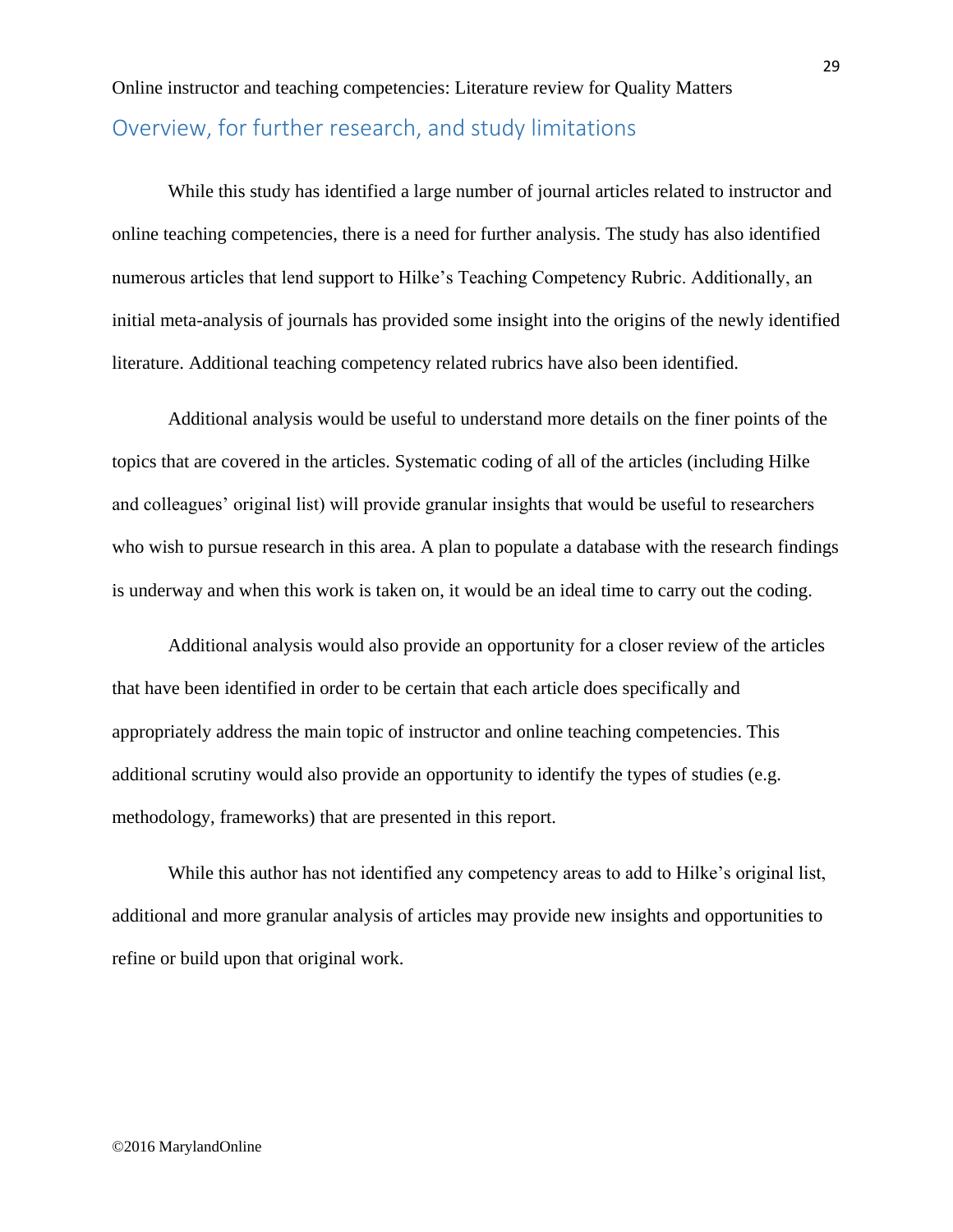Another interesting phase for future study would be to study and better understand the primary references that the authors of these articles have identified. During this study, this author has been cognizant of the fact that this study is mainly focused on *online teaching*, while he and other researchers familiar with distance education history and foundations understand that decades of research in the field has addressed many of the topics that online educators and researchers currently find to be relevant.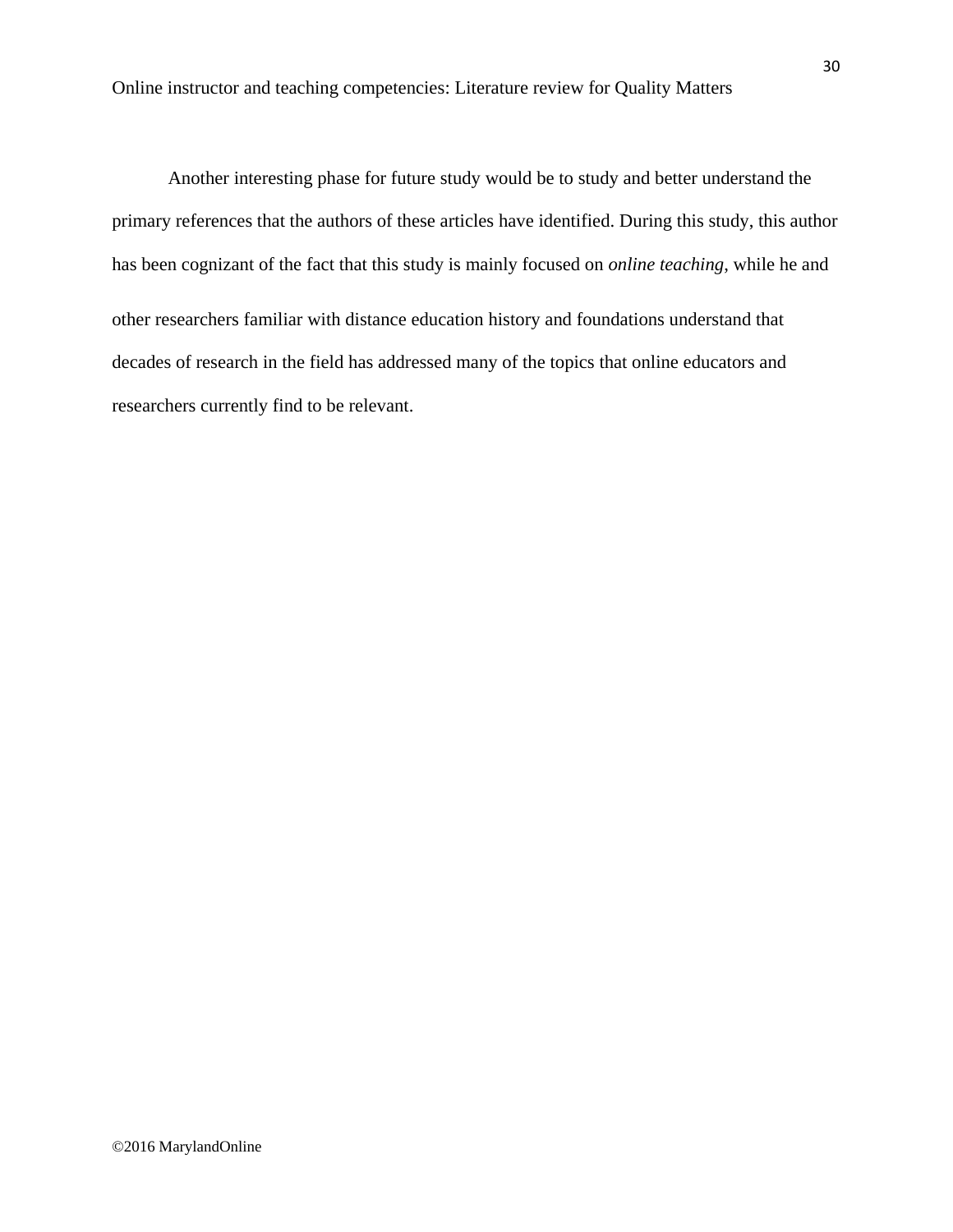# <span id="page-30-0"></span>2016 Identified References

The following is a list of articles identified in this 2016 report. These are in addition to those

articles found in the Hilke and colleagues' report. Hilke and colleagues' references are found at

the end of this document.

- Abdous, M. (2011). A process-oriented framework for acquiring online teaching competencies. *Journal of Computing in Higher Education*, *23*(1), 60–77. http://doi.org/10.1007/s12528- 010-9040-5
- Ahmad, S., & Khan, M. Z. (2010). Improving Effectiveness of Online Teaching (An Application of Web Usage Mining). *International Journal of Computer Applications*, pp. 21–24. New York: Foundation of Computer Science. http://doi.org/10.5120/1307-1677
- AKBULUT, R. by Y. (2007). CASES ON GLOBAL E-LEARNING PRACTICES: Successes and Pitfalls. *The Turkish Online Journal of Distance Education*, *8*(4), 184–190. Retrieved from http://psu.summon.serialssolutions.com/2.0.0/link/0/eLvHCXMw3V05T8MwFLagEwviFK fkiSVKlcRpDhBDWsIhqrbqMTBFOWyoKClKGwZ-Pc92mqYVEzCxeohjf0 f33Nevg8hYtQ1dY0T4JRMEkY13XGtRDNiCDTT1RuJySAFcOxo8feYbIcqr3iXY\_8B-JYH26F0O8pdu9v02oqvtn2v3-G3Ur0-7xlp-QN4vUEurBKp1Gjujec
- Al-mahmood, R. (2008). Spatialities and online teaching: To, from and beyond the academy. *Proceedings Ascilite Melbourne 2008*, 11–22.
- Alvarez, I., Guasch, T., & Espasa, A. (2009). University teacher roles and competencies in online learning environments: a theoretical analysis of teaching and learning practices. *European Journal of Teacher Education*, *32*(3), 321–336. http://doi.org/10.1080/02619760802624104
- An, H., Kim, S., & Kim, B. (2008). Teacher Perspectives on Online Collaborative Learning: Factors Perceived as Facilitating and Impeding Successful Online Group Work. *Contemporary Issues in Technology and Teacher Education*, *8*, 65–83. Retrieved from http://www.citejournal.org/vol8/iss1/general/article1.cfm
- Anderson, C. (2008). Barriers and Enabling Factors in Online Teaching. *International Journal of Learning*, *14*(12), 241–246. Retrieved from http://search.ebscohost.com/login.aspx?direct=true&db=ehh&AN=35789259&site=ehostlive
- Applebee, a., & Veness, D. (2006). Flexmasters: Developing eLearning project management skills. *Plan to Learn: Case Studies in Elearning Project Management*, 17–22.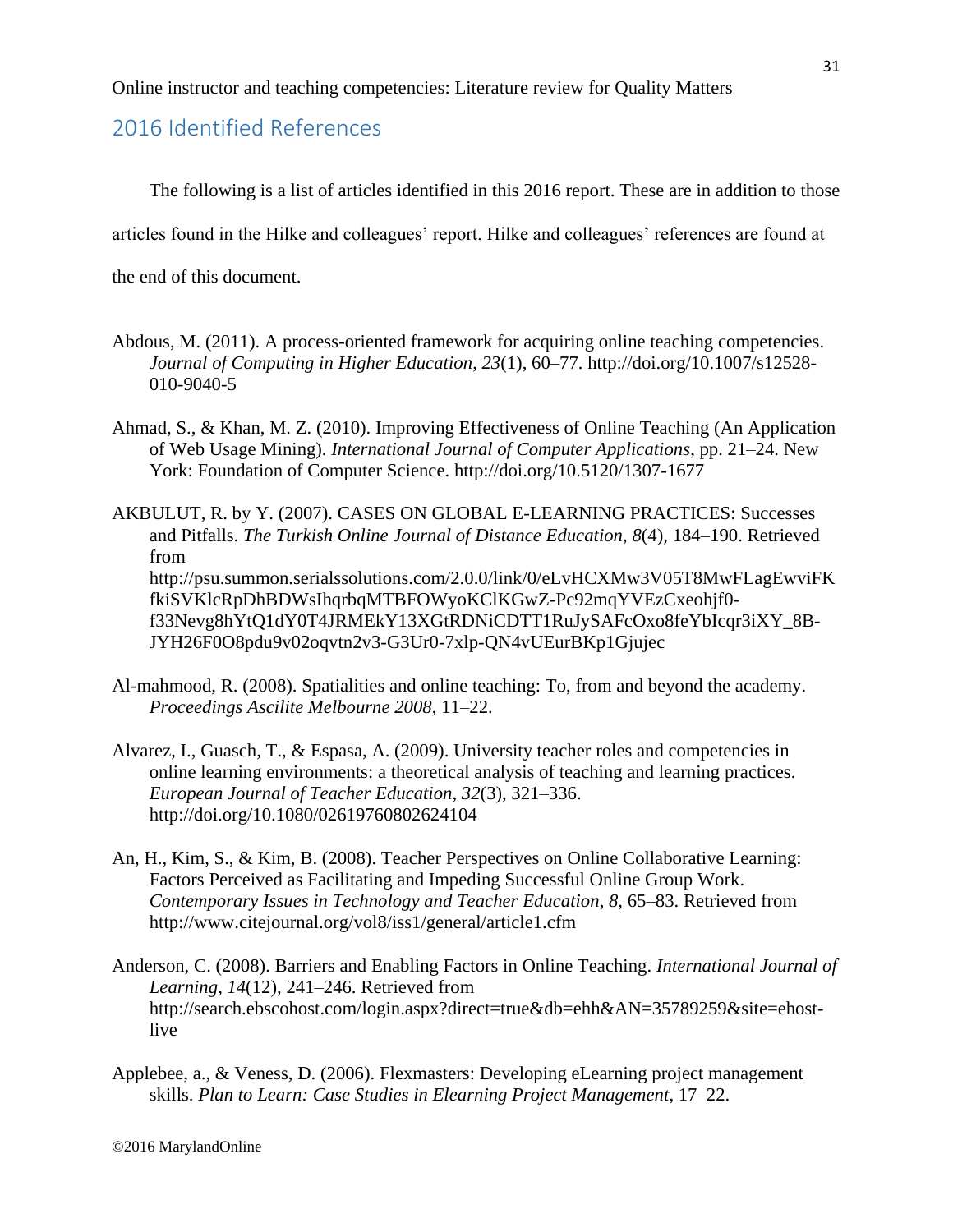Arbaugh, J. B., & Benbunan-Fich, R. (2006). An Investigation of Epistemological and Social Dimensions of Teaching in Online Learning Environments. *Academy of Management Learning & Education*, *5*(4), 435–447. Retrieved from http://psu.summon.serialssolutions.com/2.0.0/link/0/eLvHCXMwlV27TgMxELRQCkTDO xAekn\_gwGc7tlOhCBJRUaWgO\_n8QEjBCQn8P16fjSICBf2ddNrdW413xzMIMXpDqh89 odaWCce0Y1INTYTY3HlCW2uZdNR0utobdKgyyQCSZWIJpp1 hEvt3N3yJPNF6N3yvQL3KNiyZiuN2IpBTSSWtaifvpcJkidDtfhvyyrC9-dCPdx

Archambault, L. (2008). Using TPACK as framework for understanding effective online teaching. In *Proceedings of Society for Information Technology & Teacher Education International Conference 2008* (pp. 5190–5195). Retrieved from http://www.editlib.org/p/28100

Arinto, P. B. (2013). A framework for developing competencies in open and distance e-learning. *International Review of Research in Open and Distance Learning*, *14*(1). Retrieved from http://psu.summon.serialssolutions.com/2.0.0/link/0/eLvHCXMwnV3JTsMwELWgXLiwL 2WR\_AMGx3YWn6AgCh9QcY28TVWpSksLF74eToUicKFq3OJ45nJm\_HMe4RIccPZj5gQ\_5LeQ-BZpQvPhYuGpnSWewURAlSl7abHUjvUfVcpWJ12FyTbyO1nDovmtxFIKKmQQPxu\_sZ QRgqvW5OmxjbZwbQUPZWz13UGhnzq7biRFiymZlk

- Arinto, P. B. (2013). A framework for developing competencies in open and distance learning. *The International Review of Research in Open and Distance Learning*, *14*(1), 167–185.
- Armellini, A. (2009). Expectations and demands in online teaching. *British Journal of Educational Technology*, *40*, 186. http://doi.org/10.1111/j.1467-8535.2008.00925\_3.x

AYDIN, C. H. (2005). Turkish Mentors' Perception of Roles, Competencies and Resources for Online Teaching. *The Turkish Online Journal of Distance Education*, *6*(3), 58–80. Retrieved from http://psu.summon.serialssolutions.com/2.0.0/link/0/eLvHCXMw3V25TsQwELWWrWgQ pzglVzQQlNt2QQELCBoaFiSqKD6yLIgEZdmGiq9A4vf4EsaxcyxQISrKWFGceF7miF\_eI BT4B67zxSdAlJQyU65HWSxdXwDQQuZFMswgBaCE13-PGTpU7- 0bRepfGH5aPmiZIq3OU5STms3ANNndclgqBZLCdrse1Jkz1Mz2d0XzRb9Satg

- Badia, A., Garcia, C., & Meneses, J. (2014). Factors Influencing University Instructors' Adoption of the Conception of Online Teaching as a Medium to Promote Learners' Collaboration in Virtual Learning Environments. *Procedia - Social and Behavioral Sciences*, *141*, 369–374. http://doi.org/10.1016/j.sbspro.2014.05.065
- Bailey, C. J., & Card, K. A. (2009). Effective pedagogical practices for online teaching: Perception of experienced instructors. *The Internet and Higher Education*, *12*(3-4), 152– 155. http://doi.org/10.1016/j.iheduc.2009.08.002
- Bair, D. E., & Bair, M. A. (2011). Paradoxes of online teaching. *International Journal for the Scholarship of Teaching and Learning*, *5*(2), 1–15. Retrieved from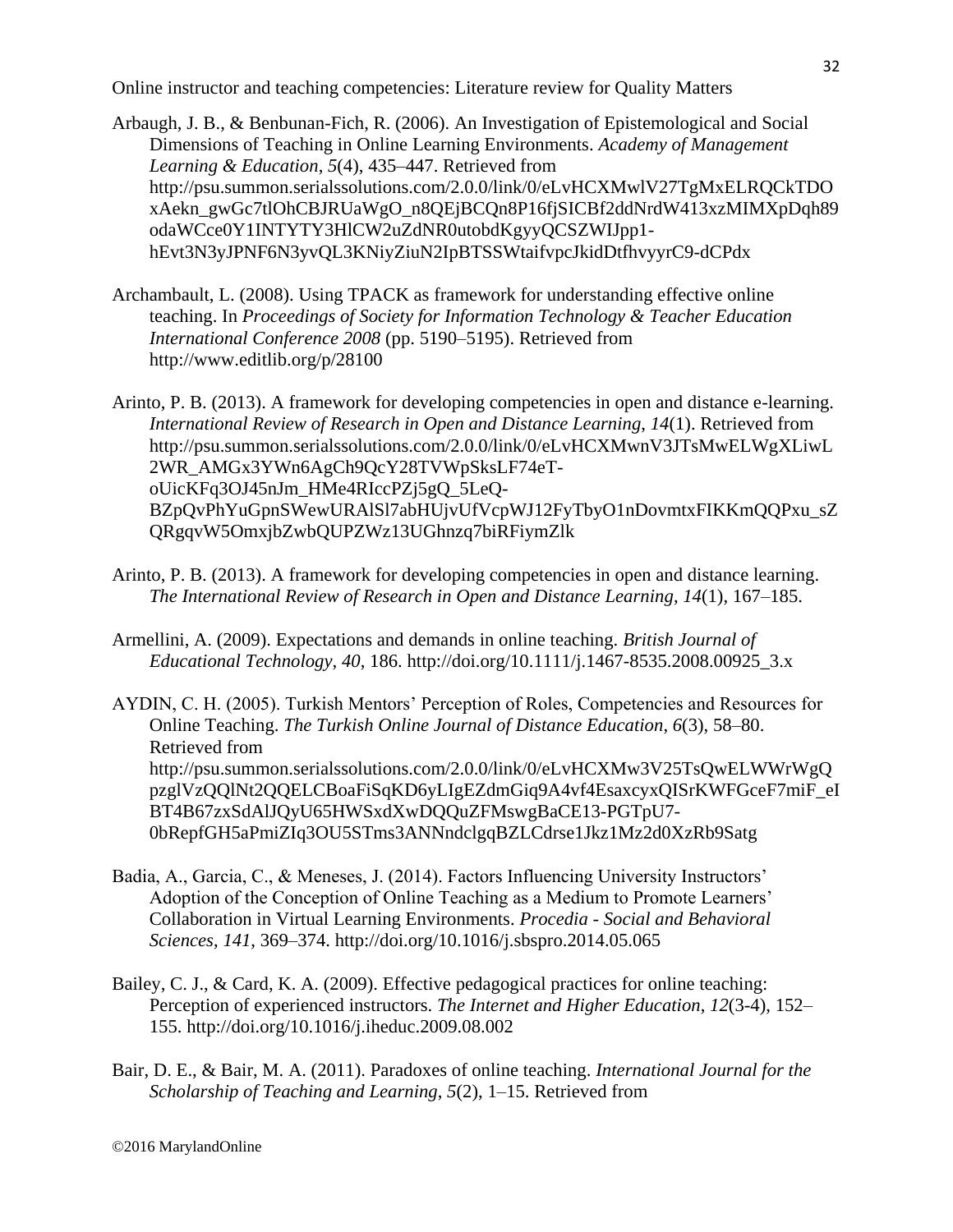http://www.georgiasouthern.edu/ijsoltl\nWhile much attention is paid to students? experiences in online courses, there is sparse information regarding the experiences of faculty who teach online. Two university instructors address this gap in the literatu

- Bangert, A. W. (2008). The development and validation of the student evaluation of online teaching effectiveness. *Computers in the Schools*, *25*(1-2), 25–47. http://doi.org/10.1080/07380560802157717
- Bannan-Ritland, B., & Bannan-Ritland, B. (2002). Computer-Mediated Communication, eLearning, and Interactivity. *Quarterly Review of Distance Education*, *3*(2), 161. http://doi.org/Article

Baran, E. (2011). The Transformation of Online Teaching Practice: Tracing Successful Online Teaching in Higher Education. Retrieved from http://www.eric.ed.gov/ERICWebPortal/search/recordDetails.jsp?searchtype=advanced&pa geSize=10&ERICExtSearch\_SearchCount=1&ERICExtSearch\_SearchValue\_0=online+edu cation+effectiveness&eric\_displayStartCount=11&ERICExtSearch\_Operator\_1=and&ERI CExtSearch\_Searc

- Baran, E., & Correia, A.-P. (2014). A professional development framework for online teaching. *TechTrends*, *58*(5), 95–101. http://doi.org/10.1007/s11528-014-0791-0
- Baran, E., Correia, A.-P., & Thompson, A. (2011). Transforming online teaching practice: critical analysis of the literature on the roles and competencies of online teachers. *Distance Education*, *32*(3), 421. http://doi.org/10.1080/01587919.2011.610293

Baran, E., Correia, A.-P., & Thompson, A. (2013). Tracing Successful Online Teaching in Higher Education: Voices of Exemplary Online Teachers. *Teachers College Record*, *115*(3), 1. Retrieved from http://psu.summon.serialssolutions.com/2.0.0/link/0/eLvHCXMw3V09a8MwEBVtpi6l39 gqUtxSCTLsgsdQmnp3iRLhyBLZwgkTjEJ9OdXZ8mWk7Z\_oKvEgdGTTnfnp3eEcNYfR Ds-YagMT4Ar4DIV2obYMRQDlhvDJTDtdLUDHaptuRnG\_gXwldK1zPam7oWIHGSnJrUm\_0blt\_4HdMVeo2aa\_gFy88FEuq6pp4s38SyzVhbfPC

- Barr, B., & Miller, S. (2013). *Higher Education: The Online Teaching and Learning Experience*. *Online Teaching and Learning*. Retrieved from http://www.eric.ed.gov/contentdelivery/servlet/ERICServlet?accno=ED543912
- Bawane, J., & Spector, J. M. (2009). Prioritization of online instructor roles: implications for competency-based teacher education programs. *Distance Education*, *30*(3), 383–397. http://doi.org/10.1080/01587910903236536
- Berge, Z. L. (University of M. (2002). Active, interactive and reflective eLearning. *Quarterly Review of Distance Education*. Retrieved from http://www.eric.ed.gov/ERICWebPortal/search/detailmini.jsp?\_nfpb=true&\_&ERICExtSea rch\_SearchValue\_0=EJ654231&ERICExtSearch\_SearchType\_0=no&accno=EJ654231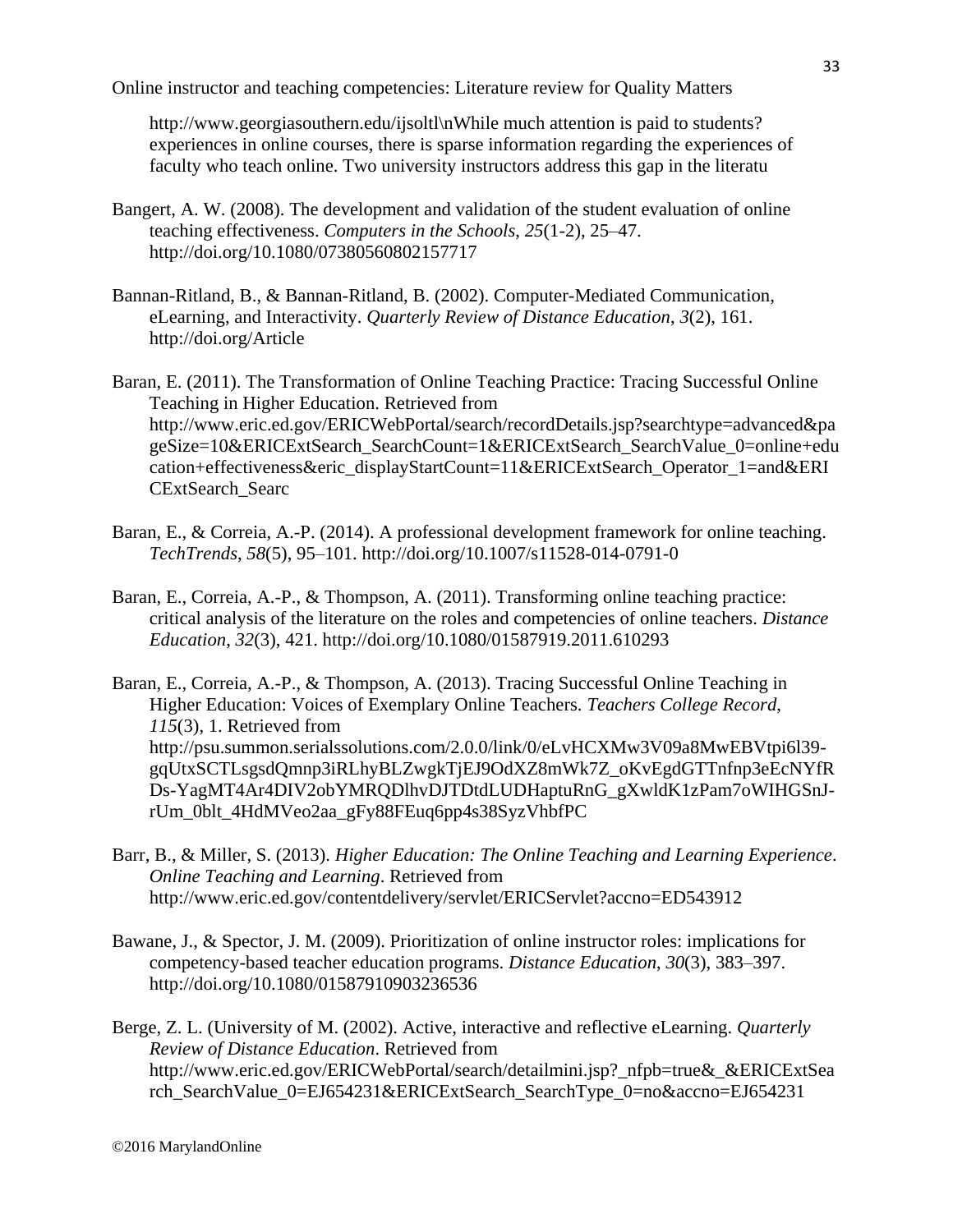- Bigatel, P. M., Ragan, L. C., Kennan, S., May, J., & Redmond, B. F. (2012a). The identification of competencies for online teaching success. *Journal of Asynchronous Learning Network*, *16*(1), 59–78.
- Bigatel, P. M., Ragan, L. C., Kennan, S., May, J., & Redmond, B. F. (2012b). The identification of competencies for online teaching success. *Journal of Asynchronous Learning Networks*, *16*(1), 59. Retrieved from http://psu.summon.serialssolutions.com/2.0.0/link/0/eLvHCXMw3V1LS8NAEF60Jy\_iw178lIimzmsQeFUiwKVqGt57LZhxY0hT4Q\_72z2U3aKP0DXjeXJN8w883wzbcI0eiGBL9yAlRJp YwmYcYTRSIJgcZ4GCtmgAJkaV5tjzk5VD3fX539F-AnyouAakIoK34MnXEpLXQWGe1FpaacL8urEzeR1fl3Ia2PrlXMPlXjlGenIV-
- Bolldén, K. (2015). The emergence of online teaching practices: a socio-material analysis. *Learning, Media and Technology*, 1–19. http://doi.org/10.1080/17439884.2015.1044536
- Bolliger, D. U., & Wasilik, O. (2009). Factors influencing faculty satisfaction with online teaching and learning in higher education. *Distance Education*, *30*(1), 103–116. http://doi.org/10.1080/01587910902845949
- Bolliger, D., & Wasilik, O. (2009). Factors influencing faculty satisfaction with online teaching and learning in higher education. *Distance Education*, *30*(1), 103–116. http://doi.org/10.1080/01587910902845949
- Bonk, C. J. (2001). Online teaching in an online world. *Bloomington, IN: CourseShare. Com*, (May). Retrieved from http://www.publicationshare.com/docs/faculty\_survey\_report.pdf
- Bonnel, W., & Boehm, H. (2011a). Improving Feedback to Students Online: Teaching Tips From Experienced Faculty. *The Journal of Continuing Education in Nursing*, *42*(11), 503. http://doi.org/10.3928/00220124-20110715-02
- Bonnel, W., & Boehm, H. (2011b). Improving Feedback to Students Online: Teaching Tips From Experienced Faculty. *The Journal of Continuing Education in Nursing*, *42*(11), 503– 509. http://doi.org/10.3928/00220124-20110715-02
- Botturi, L., Succi, C., Cantoni, L., & Inversini, A. (2007). Managing eLearning quality in the practice. In *Advanced Principles of Effective eLearning* (pp. 161–183).
- Briggs, S. (2005). Changing roles and competencies of academics. *Active Learning in Higher Education*, *6*(3), 256–268. http://doi.org/10.1177/1469787405057753
- Britain, S., & Liber, O. (2004). A Framework for the Pedagogical Evaluation of eLearning Environments. *Jisc*.
- Carril, P. C. M., Sanmamed, M. G., & Sellés, N. H. (2013). Pedagogical roles and competencies of university teachers practicing in the e-learning environment. *International Review of*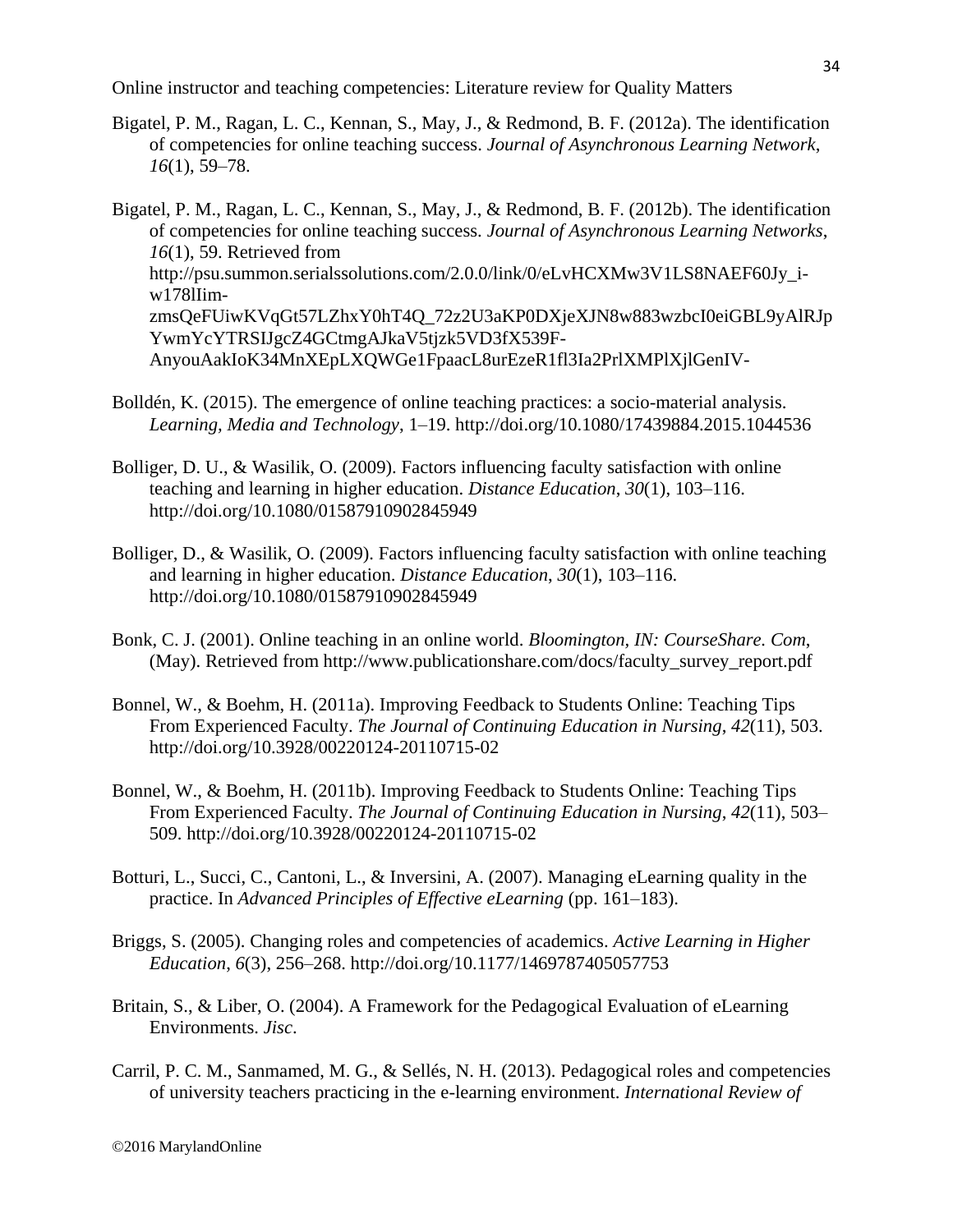*Research in Open and Distance Learning*, *14*(3). Retrieved from http://psu.summon.serialssolutions.com/2.0.0/link/0/eLvHCXMwnV3JTsMwELVYLlzYl7J I\_oGA7TixfWITFUcOFdfIa1WpSkvTXvh6PIlTISgXrskhiWy\_eTOZeQhnN2S7AcmxCjpXPCESlU6wmzcaFzRwvEQKYAUpp8eS-1QD32loFvtHiRb5HYzC0Xzu0gkYCoy5-R- \_pGBjRT8bk2eGttoF9JSOKkke19nYKCn3o4bKZbF1Iw

Chester, A., & Gwynne, G. (1998). Online teaching: Encouraging collaboration through anonymity. *Journal of Computer-Mediated Communication*, *4*(2), 1–9. http://doi.org/10.1111/j.1083-6101.1998.tb00096.x

Cleveland-Innes, M., & Campbell, P. (2012). Emotional presence, learning, and the online learning environment. *International Review of Research in Open and Distance Learning*, *13*(4). Retrieved from http://psu.summon.serialssolutions.com/2.0.0/link/0/eLvHCXMwnV3JTsMwELWgXLiwL 2WR8gENOI4dOycoqBUfAFwjL-MKqUpLSy98PePEqRDQC8fEySGxPX7PnnmPkJzd0PRHTMBV0jkPNFNl4SizONB4m QnHPUIAJU1XPRbToe67nYK2t7sg2URuN7Nh0\_wWgQTnMmdC3c3f02AjFY5bo6fGNt kJtDTMVJq-rhlY0FNvyo1KliI

- Conceição, S. C. O. (2007). Understanding the environment for online teaching. *New Directions for Adult and Continuing Education*, (113), 16–18. http://doi.org/10.1002/ace
- Conrad, D. (2004). University instructors' reflections on their first online teaching experiences. *Journal of Asynchronous Learning Network*, *8*(2), 31–44.
- Dabbagh, N. (2003). Scaffolding: An important teacher competency in online learning. *TechTrends*, *47*(2), 39–44. http://doi.org/10.1007/BF02763424

Dailey-Hebert, A., Norris, V. R., Mandernach, B. J., & Donnelli-Sallee, E. (2014). Expectations, Motivations, and Barriers to Professional Development: Perspectives from Adjunct Instructors Teaching Online. *The Journal of Faculty Development*, *28*(1), 67. Retrieved from http://psu.summon.serialssolutions.com/2.0.0/link/0/eLvHCXMwnZ3JTsMwEIZHUC5c2P

dF8wAEUk8SFy5QEBUckHqouFaO7UqgKilNT316PHFSIkovHKNIlrP4H3s8\_n4AEtdh8 EsT2spQYklZkp1Yuyl2ZEehSI0haYX2XO1GOdRDnSnwX7sWyVK5Ta45aX7TThIpOI1 C95OvgG2keLu18tRYhw1elvJIDYP3WpoTIUv\_NRfmKHC

- Darabi, A. A., Sikorski, E. G., & Harvey, R. B. (2006). Validated Competencies for Distance Teaching. *Distance Education*, *27*(1), 105–122. http://doi.org/10.1080/01587910600654809
- Davidson Smith, R. (2009). Virtual Voices : online Teachers ' perceptions of online Teaching Standards. *Journal of Technology and Teacher Education*, *17*(4), 547–571.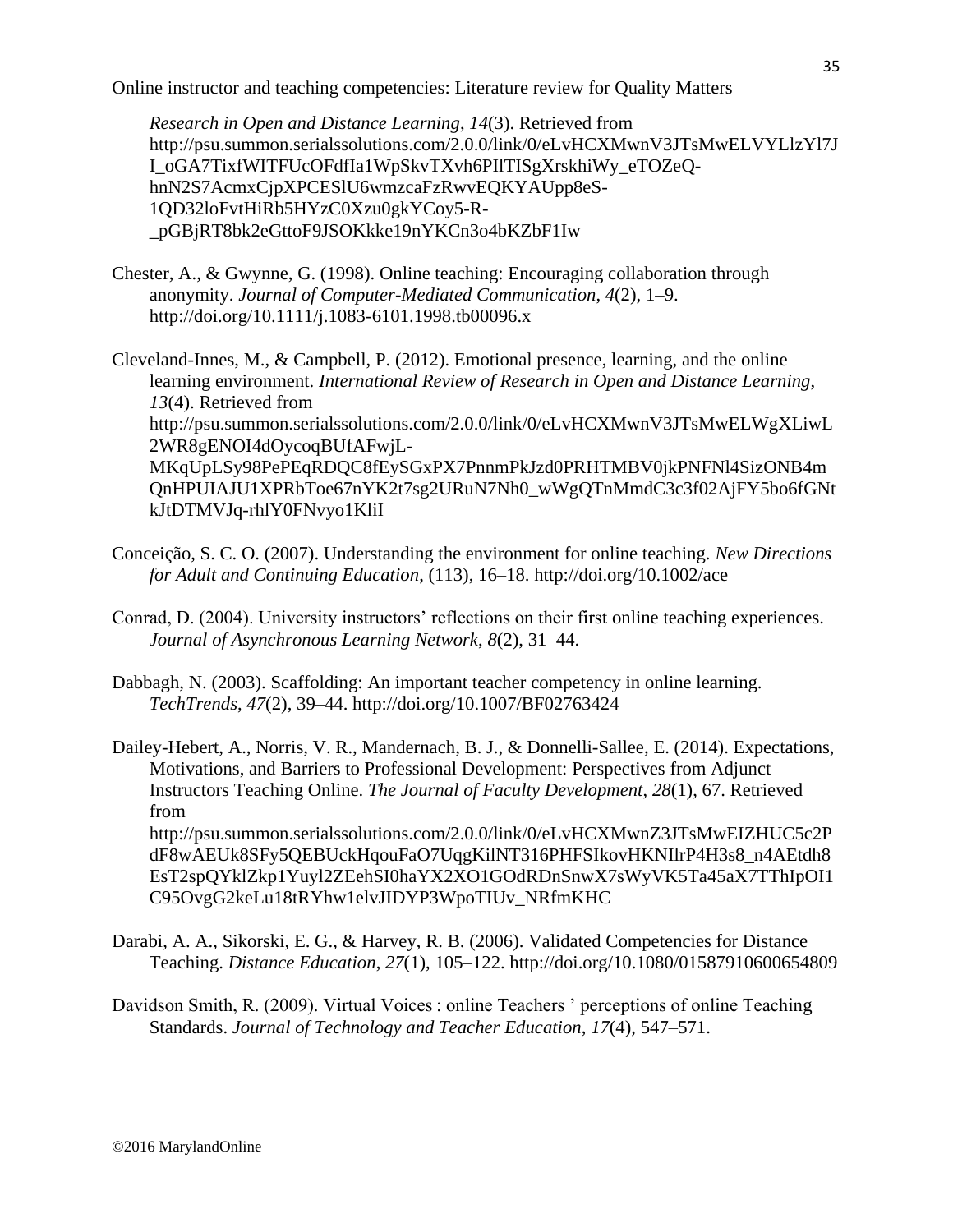- Dawley, L., Un, S., Klinger, K., Berger, S., & Schmidt, A. (2007). The Tools for Successful Online Teaching. *British Journal of Educational Technology*, *38*(5), 949–950. http://doi.org/10.1111/j.1467-8535.2007.00749\_8.x
- De Gagne, J. C., & Walters, K. (2009). Online Teaching Experience: A Qualitative Metasynthesis ( QMS ). *MERLOT Journal of Online Learning and Teaching*, *5*(4), 577– 589. Retrieved from http://jolt.merlot.org/
- DE LAAT, M., LALLY, V. I. C., LIPPONEN, L., & SIMONS, R.-J. (2007). Online teaching in networked learning communities: A multi-method approach to studying the role of the teacher. *Instructional Science*, *35*(3), 257–286. http://doi.org/10.1007/s11251-006-9007-0
- Demiray, U. (2011). Distance education and eLearning practices: In Turkey and Eastern countries. *eLearning Papers*. Retrieved from http://www.elearningeuropa.info/files/media/media25539.pdf
- Dittmar, E., & McCracken, H. (2012). Promoting Continuous Quality Improvement in Online Teaching: The META Model. *Journal of Asynchronous Learning Networks*, *16*(2), 163– 175. Retrieved from http://eric.ed.gov/?id=EJ971050
- Docherty, C., Hoy, D., Topp, H., & Trinder, K. (2005). eLearning techniques supporting problem based learning in clinical simulation. *International Journal of Medical Informatics*, *74*, 527–533. http://doi.org/10.1016/j.ijmedinf.2005.03.009
- Doherty, I. (2012). Evaluating the Impact of an eLearning Strategy on the Quality of Teaching and Learning at The University of Hong Kong. In *CITE Research Symposium 2012 ELearning in a Changing Landscape of Emerging Technologies and Pedagogies*. Retrieved from http://citers2012.cite.hku.hk/en/paper\_521.htm
- Dooly, M. (2009). New competencies in a new era? Examining the impact of a teacher training project. *ReCALL*, *21*(03), 352. http://doi.org/10.1017/S0958344009990085
- Douglas-Faraci, D. (2010). A correlational study of six professional development domains in elearning teacher professional development. *Journal of Online Learning and Teaching*, *6*(4), 754–766. Retrieved from http://jolt.merlot.org/vol6no4/douglas-faraci\_1210.pdf
- Drexler, W. (2010). The networked student model for construction of personal learning environments: Balancing teacher control and student autonomy. *Australasian Journal of Educational Technology*, *26*(3), 369–386. http://doi.org/10.1038/sj.tpj.6500311
- Dykman, C. A., & Davis, C. K. (2008). Online Education Forum Part Three A Quality Online Educational Experience. *Journal of Information Systems Education*, *19*(3), 281. Retrieved from

http://psu.summon.serialssolutions.com/2.0.0/link/0/eLvHCXMwnV27TsMwFLVQJxYK5 VUokn8g4NhxYk-oQlRILB06sUTxa6paaMvA33NvYgeplIU1ThTFvj459-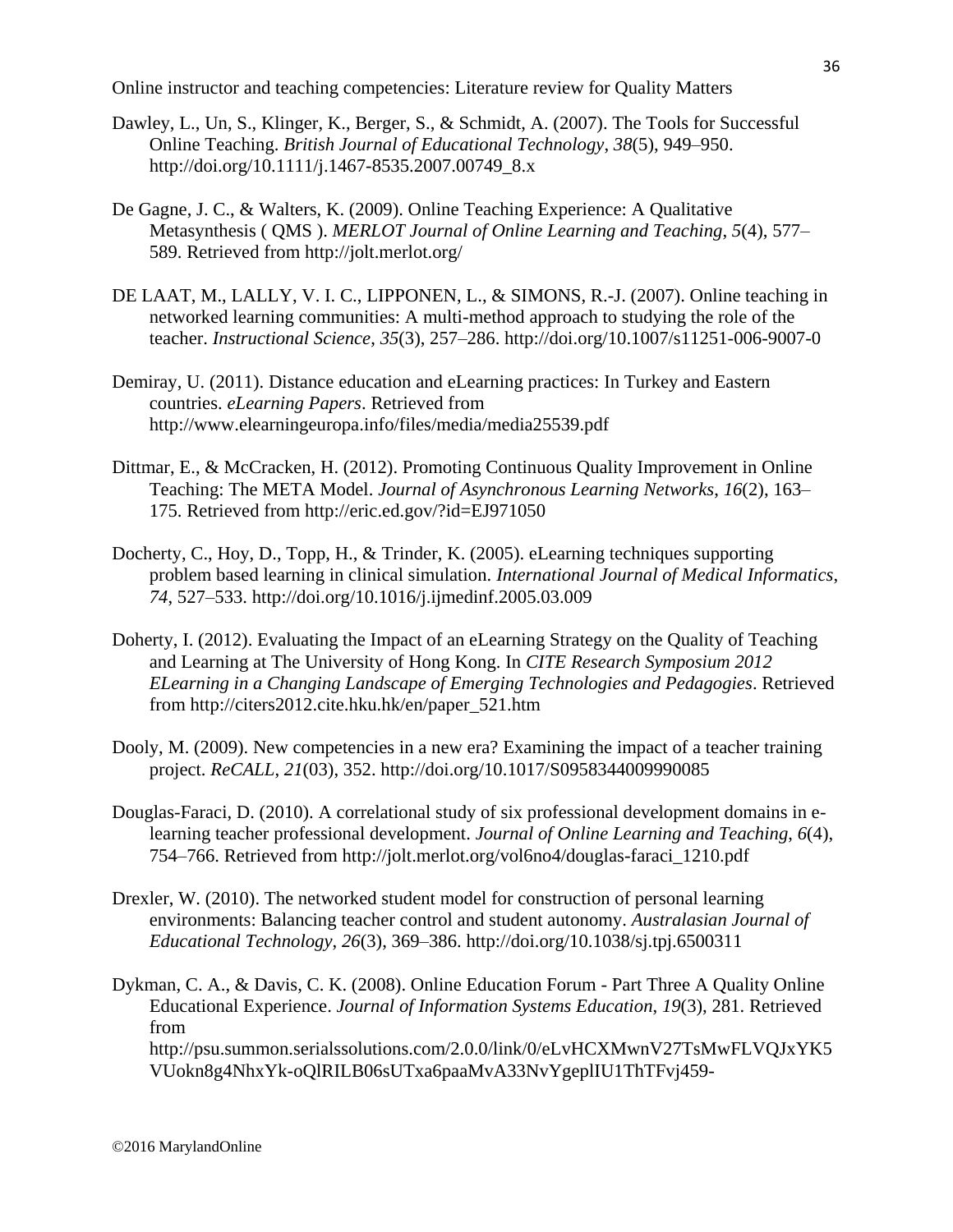FzCRH8nmV7mAB\_SeeCZ7nSpWPcgqEVOpeuCEABVGXS6bFYDpVUIeJqJ5BskdutL QbNH7AYSCqwz8f3jwy7SGG2NbbUAEgWXKCU\_ly-9UkFqdvUJbaEzARrZfo

- Edwards, S., & Bone, J. (2012). Integrating peer assisted learning and elearning: Using innovative pedagogies to support learning and teaching in higher education settings. *Australian Journal of Teacher Education*, *37*(5), 1–12. http://doi.org/10.14221/ajte.2012v37n5.4
- Ekanayake, H., Karunarathna, D. D., & Hewagamage, K. P. (2006). Cognitive Architecture for Affective eLearning. In *Third International Conference on eLearning for Knowledge-Based Society* (pp. 1–8).
- Esani, M. (2010). Moving from face-to-face to online teaching. *Clinical Laboratory Science : Journal of the American Society for Medical Technology*, *23*, 187–190.
- Eslaminejad, T., Masood, M., & Ngah, N. A. (2010). Assessment of instructors' readiness for implementing e-learning in continuing medical education in Iran. *Medical Teacher*, *32*(10), e407–e412. http://doi.org/10.3109/0142159X.2010.496006
- Espasa, A., & Meneses, J. (2010). Analysing Feedback Processes in an Online Teaching and Learning Environment: An Exploratory Study. *Higher Education*, *59*(3), 277–292. http://doi.org/10.1007/s10734-009-9247-4

FLOOD, J. (2004). Successful online learning the five Ps. *The Turkish Online Journal of Distance Education*, *5*(2), 7–9. Retrieved from http://psu.summon.serialssolutions.com/2.0.0/link/0/eLvHCXMw3V05T8MwFLZKJxbEK U4pE0uVykl8ZWAASsWA1Eotc-QTKtQU9fj\_2HHSuoUJMbFkyBAn7728I\_7yfQBkaRfGOznBVkmljIYJy4mCqbSBhvIEK 2RsC8CoaP4e83Co1ugbROo\_OH60qjQQHfbY02A0yhD-tyjjoELDRdiUVvoq\_mHIzfy1KOdoE\_tuQ7Tvf5rLMg

- Foronda, C. (2014). Spice Up Teaching Online. *Nurse Educator*, *39*(6), 265–266. http://doi.org/10.1097/NNE.0000000000000081
- Frydenberg, J. (2002). Quality standards in eLearning: A matrix of analysis. In *International Review of Research in Open and Distance Learning* (Vol. 3, pp. 68–85).
- Fuller. (2014). LESSONS LEARNED: ONLINE TEACHING ADVENTURES AND MISADVENTURES. *Journal of Social Sciences*, *10*(1), 33–38. http://doi.org/10.3844/jssp.2014.33.38
- Galbraith, M. W., & Jones, M. S. (2010). Understanding Incivility in Online Teaching. *Journal of Adult Education*, *39*(2), 1. Retrieved from http://psu.summon.serialssolutions.com/2.0.0/link/0/eLvHCXMwnV3LTsMwEFxBuXDh\_ QYpd2Rw7DhOTgghKj6gcK1i70aqVKXQAhJ\_j7d2pIrChXMuUZKdzK5nZwC0upHiByb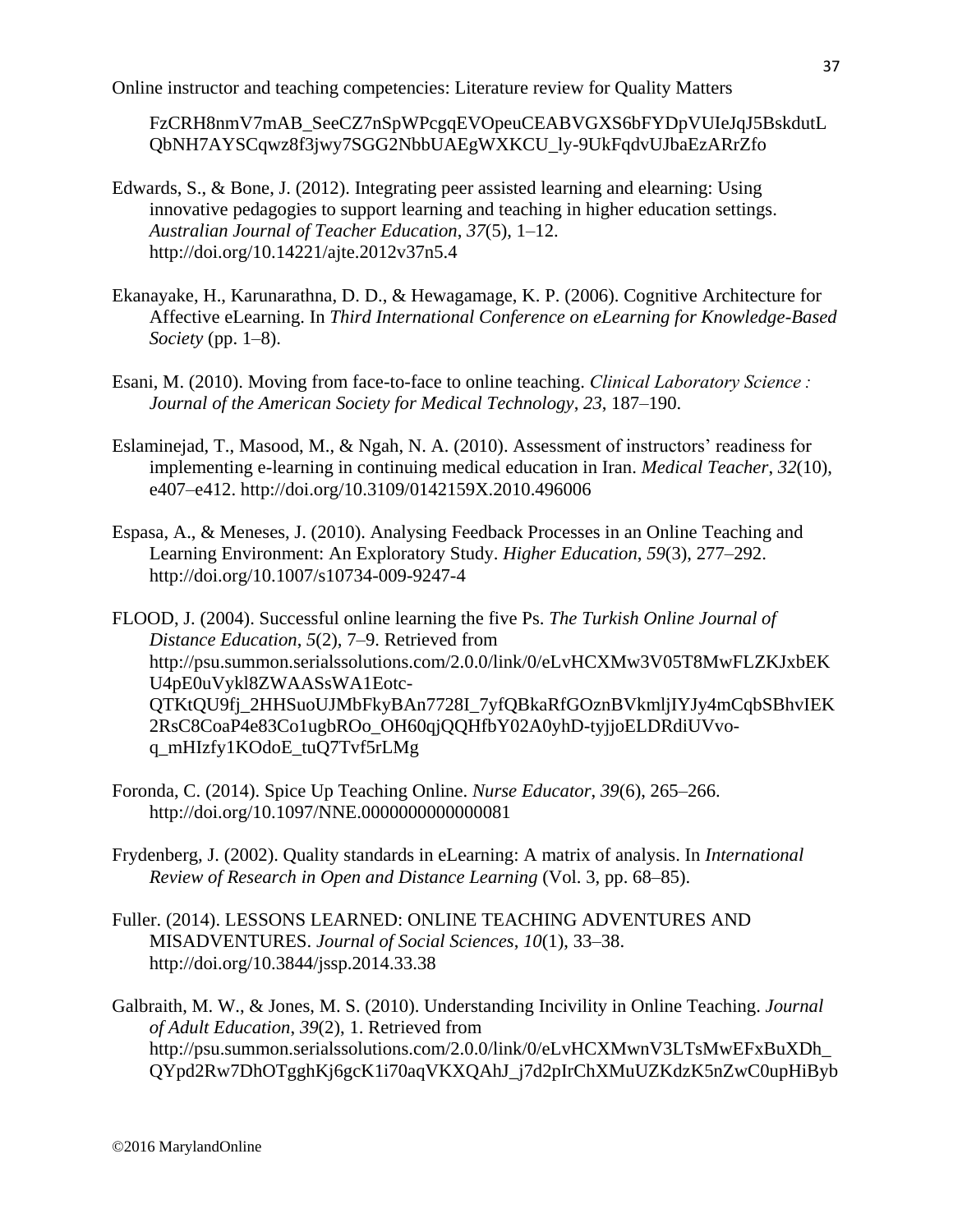kDeqSdEPaVsYHil1QK5VD1JaUj77aK3Ko3hUive0eJJfIjTPPQ\_PbwPRDoYbf-d3rm-AUKT5tTZEam7DFXSkXqhQvPTJz0ExM0Kul4AWvdfwtGCS

- Gaskamp, C. D., & Kintner, E. (2014). Development, Evaluation, and Utility of a Peer Evaluation Form for Online Teaching. *Nurse Educator*, *39*(1), 22–25. http://doi.org/10.1097/NNE.0000000000000007
- González, C. (2010). What do university teachers think eLearning is good for in their teaching? *Studies in Higher Education*, *35*(1), 61–78. http://doi.org/10.1080/03075070902874632
- González, K., Padilla, J. E., & Rincón, D. A. (2011). Roles, Functions and Necessary Competences for Teachers' Assessment in b-Learning Contexts. *Procedia - Social and Behavioral Sciences*, *29*, 149–157. http://doi.org/10.1016/j.sbspro.2011.11.219

González-Sanmamed, M., Muñoz-Carril, P.-C., & Sangra, A. (2014). Level of proficiency and professional development needs in peripheral online teaching roles. *International Review of Research in Open and Distance Learning*, *15*(6). Retrieved from http://psu.summon.serialssolutions.com/2.0.0/link/0/eLvHCXMwnV25TsQwFLRgaWi4j-WQ\_AOB2HESp-ISKwpKoKGIfKKVVtllsxTw9bznOIvE0aBIkeLIRWJ7PM8ezyMk42dp8g0TYJa01ruUyaq wKTfQ0UTFcis8UABZ6v70WJRDXfYrBV1r9yAZkNtODS6anwOREAwuzi5mrwmmkcL t1phTY5WsYViKIzVNnpYRGPqph-NGFU8

- Goodyear, P., Salmon, G., Spector, J. M., Steeples, C., & Tickner, S. (2001). Competences for Online Teaching: A Special Report. *Educational Technology Research and Development*, *49*(1), 65–72. http://doi.org/10.1007/BF02504508
- Gorsky, P., & Blau, I. (2009). Online teaching effectiveness: A tale of two instructors. *International Review of Research in Open and Distance Learning*, *10*, 1–27.
- Greer, D., Rowland, A. L., & Smith, S. J. (2014). Critical Considerations for Teaching Students With Disabilities in Online Environments. *TEACHING Exceptional Children*, *46*(5), 79–91. http://doi.org/10.1177/0040059914528105
- Guasch, T., Alvarez, I., & Espasa, A. (2010). University teacher competencies in a virtual teaching/learning environment: Analysis of a teacher training experience. *Teaching and Teacher Education*, *26*(2), 199–206. http://doi.org/10.1016/j.tate.2009.02.018
- Guichon, N. (2009). Training future language teachers to develop online tutors' competence through reflective analysis. *ReCALL*, *21*(2), 166–185. http://doi.org/10.1017/S0958344009000214
- Gvaramadze, I. (n.d.). Developing generic competences in online virtual education programmes at the University of Deusto. *Campus-Wide Information Systems*, *29*(1), 4–20. http://doi.org/10.1108/10650741211192028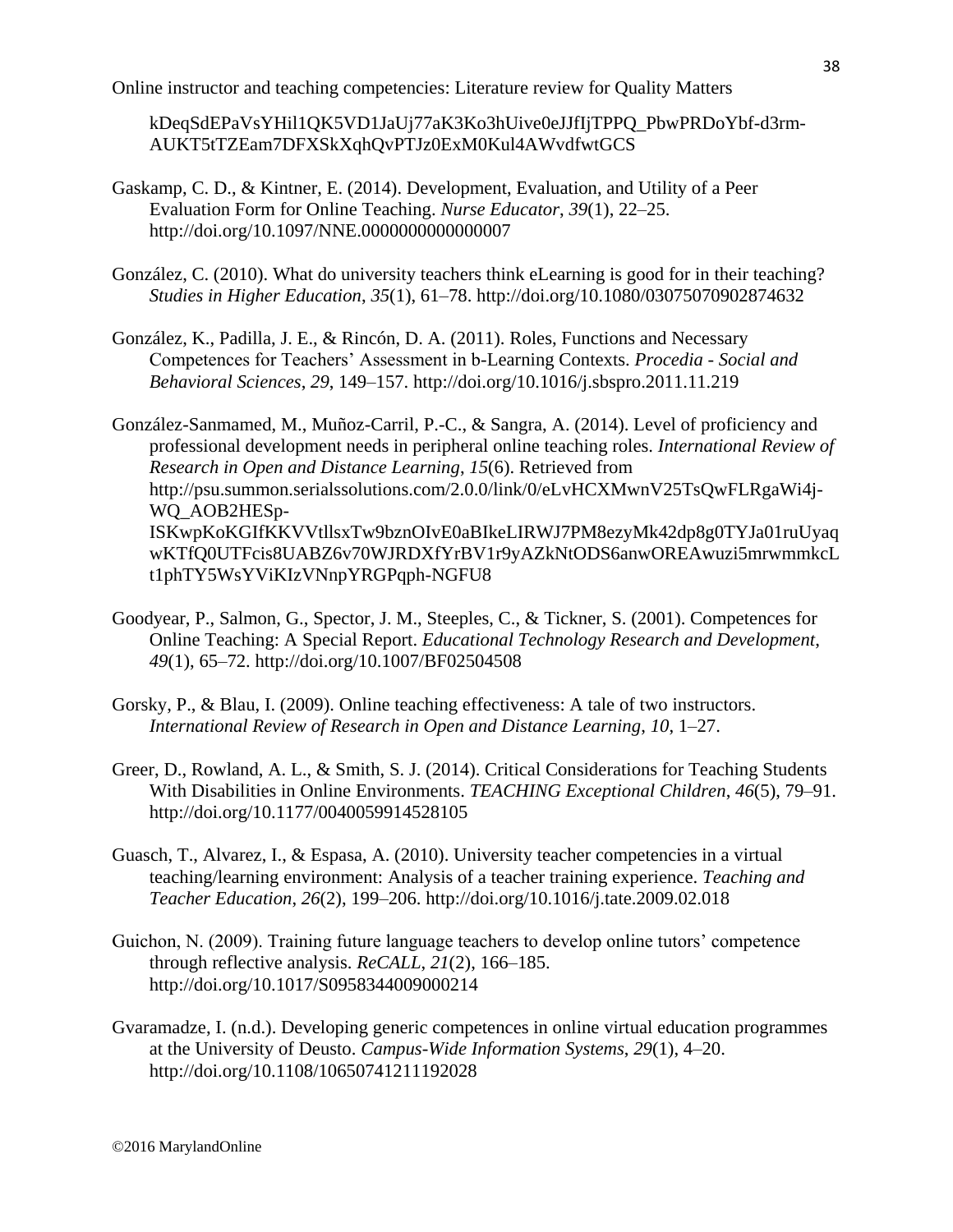- Hannon, J. (2009). Breaking down online teaching: Innovation and resistance. In *Australasian Journal of Educational Technology* (Vol. 25, pp. 14–29).
- Hathaway, D., & Norton, P. (2012). An Exploratory Study Comparing Two Modes of Preparation for Online Teaching. *Journal of Digital Learning in Teacher Education*, *28*(4), 146–149. http://doi.org/10.1080/21532974.2012.10784695
- Henderson, M., & Bradey, S. (2008). Shaping online teaching practices: The influence of professional and academic identities. *Campus - Wide Information Systems*, *25*(2), 85–92. http://doi.org/10.1108/10650740810866585
- Hew, K. F., & Hara, N. (2007). Empirical study of motivators and barriers of teacher online knowledge sharing. *Educational Technology Research and Development*, *55*(6), 573–595. http://doi.org/10.1007/s11423-007-9049-2
- Hislop, G. W., & Ellis, H. J. C. (2004). A study of faculty effort in online teaching. *Internet and Higher Education*, *7*(1), 15–31. http://doi.org/10.1016/j.iheduc.2003.10.001
- Holly, C., Legg, T. J., Mueller, D., & Adelman, D. S. (2008). Online Teaching: Challenges for a New Faculty Role. *Journal of Professional Nursing*, *24*(4), 254–258. http://doi.org/10.1016/j.profnurs.2007.07.003
- Horvitz, B. S., & Beach, A. L. (2011). Professional development to support online teaching. *Journal of Faculty Development*, *25*(2), 24–32. Retrieved from http://www.metapress.com/content/x570122261854365/
- Horvitz, B. S., Beach, A. L., Anderson, M. L., & Xia, J. (n.d.). Examination of Faculty Selfefficacy Related to Online Teaching. *Innovative Higher Education*, *40*(4), 305–316. http://doi.org/10.1007/s10755-014-9316-1
- HRC, T. H. R. C. (2009). *Best Practices in Online Teaching Strategies*. *Hanaover Research Council*. Retrieved from http://www.uwec.edu/AcadAff/resources/edtech/upload/Best-Practices-in-Online-Teaching-Strategies-Membership.pdf
- Hubackova, S. (2014). Pedagogical Foundation of Elearning. *Procedia - Social and Behavioral Sciences*, *131*, 24–28. http://doi.org/10.1016/j.sbspro.2014.04.073
- Hung, W. C., & Jeng, I. (2013). Factors influencing future educational technologists' intentions to participate in online teaching. *British Journal of Educational Technology*, *44*(2), 255– 272. http://doi.org/10.1111/j.1467-8535.2012.01294.x
- Hunter, S. (2014). Experiences in online teaching and research with undergrad engineering students. *Journal of the Idaho Academy of Science*, *50*(1), 92. Retrieved from http://psu.summon.serialssolutions.com/2.0.0/link/0/eLvHCXMw3Z3JTsMwEIZH0BMgIV r2TXNCoKqoiZM4HDggRAWnHlokbpVju9ADrhTCxMviZOK8gBcHcmy84\_GS\_58A0DC2-FgJScETJBEEiYJTWNebrEjOR-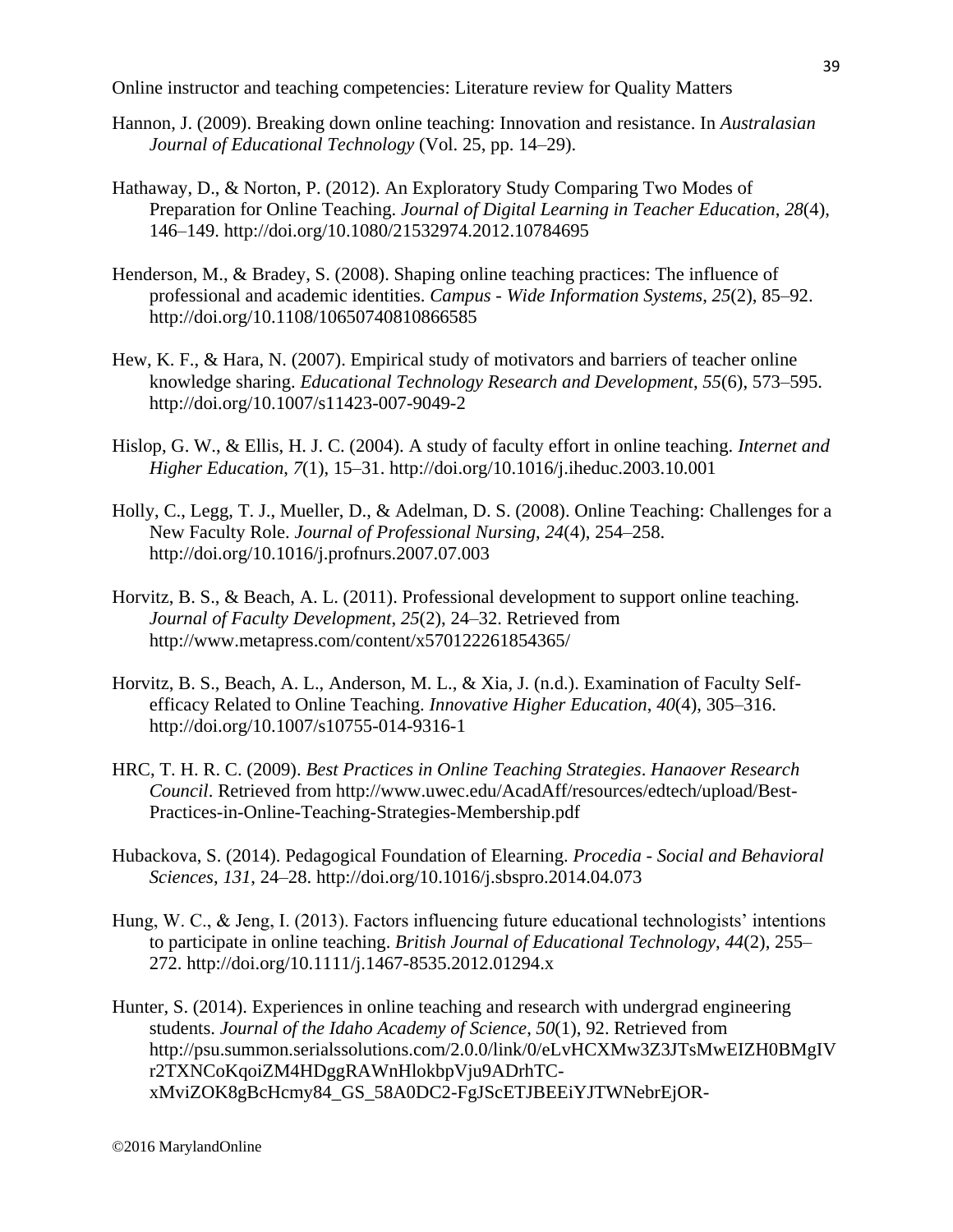GmRCEypBbrra3Q9XF3HzbfxDew4uN1dWiMPpF5Zo0fnJnt7O3sPo3svw9Z6IvPZzQcGc rztMvu1djuhTsY-k

- iNACOL, I. A. F. K. O. L. (2011). National Standards for Quality Online Teaching. *Learning*, 18.
- Irlbeck, S. A. (2008). Implementation of best practices for online teaching and learning in an online institution. *Performance Improvement*, *47*(10), 25–29. http://doi.org/10.1002/pfi.20036
- Jones, S. J., & Meyer, K. A. (2012). Introduction to the special issue: faculty development for online teaching. *Journal of Asynchronous Learning Networks*, *16*(2), 5. Retrieved from http://psu.summon.serialssolutions.com/2.0.0/link/0/eLvHCXMw3V1JSwMxFA7akxdx16q Qk5cykkkmswgeilisuICt55LJIgWdQjseu\_Nm2QWhf4BrxkYZt4X3pYv30OI0WsS\_PEJoVAs1kxolqRc2hQ70obQXCmWaCqdrnZ Lh2pmc7Zr\_wH4MXDPlROFrTPLlZsyP6isDE0AI0ByY13fmaoYAUA4dMIZg9JzLDelrqt 1IUFVF\_i
- Jowallah, R. (2014). An investigation into the management of online teaching and learning spaces: A case study involving graduate research students. *International Review of Research in Open and Distance Learning*, *15*(4). Retrieved from http://psu.summon.serialssolutions.com/2.0.0/link/0/eLvHCXMwnZ3JTsMwEIYtKBcu7Et ZJL9AIImdOOECBVHxABXXyMukVCpJ6XLhwLMzk7gFUbhwzKJIlu0\_\_0wm3zAm4q sw-KEJkXYiBaFBqCyxaLEllGFsnBMKYttytb-VQ90tMwXtbC9FslFuV1tKmljkUAtDVUe3k7eAmojRZ9bfU-NTbZFYSnt1DB4XkVgxFNvfjfK4wB
- Kaiden, R. (2002). Lessons from the Cyberspace Classroom: the Realities of Online Teaching. *The Internet and Higher Education*, *5*(1), 71–74. http://doi.org/10.1016/S1096- 7516(02)00064-7
- Kanuka, H. (2006). Instructional Design and eLearning : A Discussion of Pedagogical Content Knowledge as a Missing Construct. *E-Journal of Instructional Science and Technology*, *9*(2), 1–17. Retrieved from http://files.eric.ed.gov/fulltext/EJ846720.pdf
- Ke, F. (2010). Examining online teaching, cognitive, and social presence for adult students. *Computers and Education*, *55*(2), 808–820. http://doi.org/10.1016/j.compedu.2010.03.013
- Kearsley, G. (2010). Online Teaching: State of the Art. *Contemporary Educational Technology*, *1*(1), 87–89. Retrieved from http://search.ebscohost.com/login.aspx?direct=true&db=ehh&AN=50506151&site=edslive&scope=site
- Keebler, D. W. (2009). Online Teaching Strategy : A Position Paper. *MERLOT Journal of Online Learning and Teaching*, *5*, 546–549. Retrieved from http://jolt.merlot.org/vol5no3/keebler\_0909.htm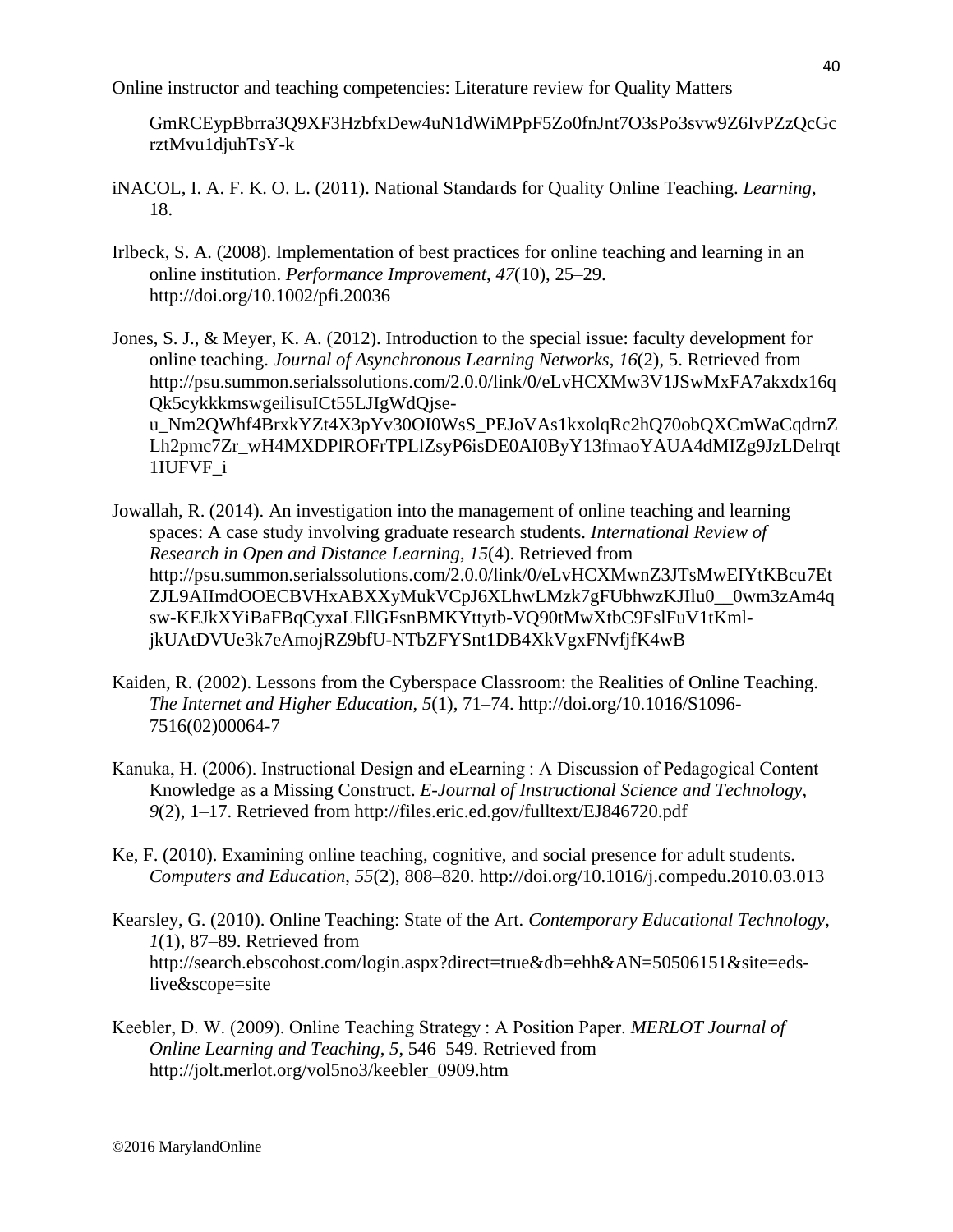Keengwe, J., & Georgina, D. (2012). The digital course training workshop for online learning and teaching. *Education and Information Technologies*, *17*(4), 365–379. http://doi.org/10.1007/s10639-011-9164-x

Kerrick, S. A., Miller, K. H., & Ziegler, C. (2015). Using Continuous Quality Improvement (CQI) to Sustain Success in Faculty Development for Online Teaching. *The Journal of Faculty Development*, *29*(1), 33. Retrieved from http://psu.summon.serialssolutions.com/2.0.0/link/0/eLvHCXMwnV1NT4NAEJ1ovXjx- \_sjc9QDCjvC1pOaRqJHY-O1WdhtbNKAlnKov96dXTCNtRdPkJAQCMubmcfjPQASV2HwCxMipSkxpAzJbpzbFvv GDEORaU3SiNz7as\_Joe5bpsA\_7RYkHXLrMmfS\_DpiWxcOPxR3H58Bx0jx59YmU2M V1ngs5Tc1DN5aaE6EdPlrtsxRYCt

- Kim, K., & Bonk, C. J. (2006). The Future of Online Teaching and Learning in Higher Education : The Survey Says. *EDUCAUSE Quarterly*, *29*, 22–30. http://doi.org/não achei
- Kinnie, J. (2012). Teacher as Student: Lessons Learned in an Online Teaching Fellows Program. *Journal of Library & Information Services in Distance Learning*, *6*(3-4), 350–361. http://doi.org/10.1080/1533290X.2012.705163
- Kinuthia, W. (2005). Planning faculty development for successful implementation of web-based instruction. *Campus-Wide Information Systems*, *22*(4), 189–200. http://doi.org/10.1108/10650740510617502

Koralek, D., & Shillady, A. (2011). Preparing and Supporting Teachers: Innovative Approaches. *YC Young Children*, *66*(3), 10. Retrieved from http://psu.summon.serialssolutions.com/2.0.0/link/0/eLvHCXMwnV27TsQwEFzB0dDwfo PkHwjkaTs06IQ4QUdxoj3F9vqaU3IkwPezmzgNBw11msiP2dnJZgYgS2\_j6AcmUJV0zm Oc6FK6OLV00PIyKVzuiQJoZca\_x8I41OgKEXZ7BMkeuV1jWTS\_09TUccJK8bBjzhFir-2hkiNbdjhrpQvahy9jchMTKYPGO0vOdWlchN\_-0I

- Koster, B., Brekelmans, M., Korthagen, F., & Wubbels, T. (2005). Quality requirements for teacher educators. *Teaching and Teacher Education*, *21*(2), 157–176. http://doi.org/10.1016/j.tate.2004.12.004
- Laat, M. De, Lally, V., Lipponen, L., & Simons, R.-J. (2006). *Online teaching in networked learning communities: A multi-method approach to studying the role of the teacher*. *Instructional Science* (Vol. 35). http://doi.org/10.1007/s11251-006-9007-0
- Lee, K. V. (2008). A neophyte about online teaching: Almost done. *Qualitative Inquiry*, *14*, 1180–1186. http://doi.org/10.1177/1077800408322226
- Levinsen, K. T. (2007). Qualifying online teachers: Communicative skills and their impact on elearning quality. *Education and Information Technologies*, *12*(1), 41–51. http://doi.org/10.1007/s10639-006-9025-1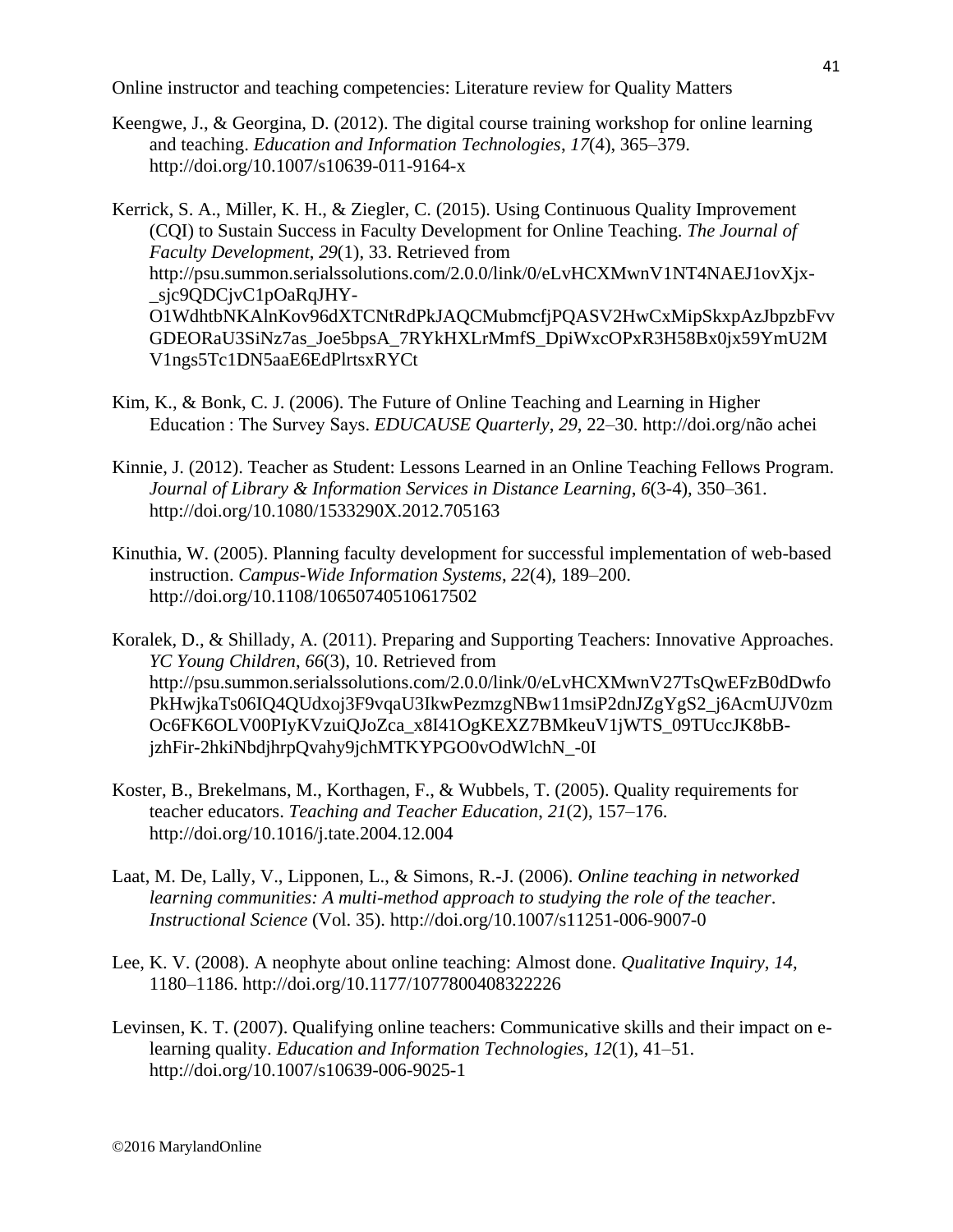- Lewis, C. C., & Abdul-Hamid, H. (2006). Implementing effective online teaching practices: Voices of exemplary faculty. *Innovative Higher Education*, *31*(2), 83–98. http://doi.org/10.1007/s10755-006-9010-z
- Li, L., & Chen, N. (2013). Study on Agent-based Intelligent Feedback System in Online Teaching and Interactive Learning. *Information Technology Journal*, *12*(4), 763–769. http://doi.org/10.3923/itj.2013.763.769
- Li, Q., & Akins, M. (2004). Sixteen myths about online teaching and learning in higher education: don't believe everything you hear. *TechTrends*, *49*(4), 51–60. http://doi.org/10.1007/BF02824111
- Limperos, A. M., Buckner, M. M., Kaufmann, R., & Frisby, B. N. (2015). Online teaching and technological affordances: An experimental investigation into the impact of modality and clarity on perceived and actual learning. *Computers & Education*, *83*, 1–9. http://doi.org/10.1016/j.compedu.2014.12.015
- Lowes, S. (2008). Online Teaching and Classroom Change : The Trans-Classroom Teacher in the Age of the Internet Teaching the Online Course. http://doi.org/39
- Macdonald, J., & Campbell, A. (2012). Demonstrating online teaching in the disciplines. A systematic approach to activity design for online synchronous tuition. *British Journal of Educational Technology*, *43*(6), 883–891. http://doi.org/10.1111/j.1467-8535.2011.01238.x
- Magna, A. (2009). 10 Principles of Effective Online Teaching : Best Practices in Distance Education. *Online*, 26. Retrieved from https://laulima.hawaii.edu/access/content/group/MAN.1248.201113/Readings/10Principles EffectiveOnlineTeaching.pdf
- Maier, L. (2012). What Are Online Teaching Faculty Telling Us About Building Community? *Community College Journal of Research and Practice*, *36*(11), 884–896. http://doi.org/10.1080/10668926.2012.679463
- Maor, D. (2006). Using reflective diagrams in professional development with university lecturers: A developmental tool in online teaching. *The Internet and Higher Education*, *9*(2), 133–145. http://doi.org/10.1016/j.iheduc.2006.03.005
- Martin, F., & Noonan, D. (2010). Synchronous technologies for online teaching. In *Technology for Education (T4E), 2010 International Conference on* (pp. 1–4). http://doi.org/10.1109/T4E.2010.5550062
- MarylandOnline's inter-institutional project to train higher education adjunct faculty to teach online - ProQuest. (n.d.). Retrieved December 22, 2015, from http://search.proquest.com.ezaccess.libraries.psu.edu/docview/1634474383?pqorigsite=summon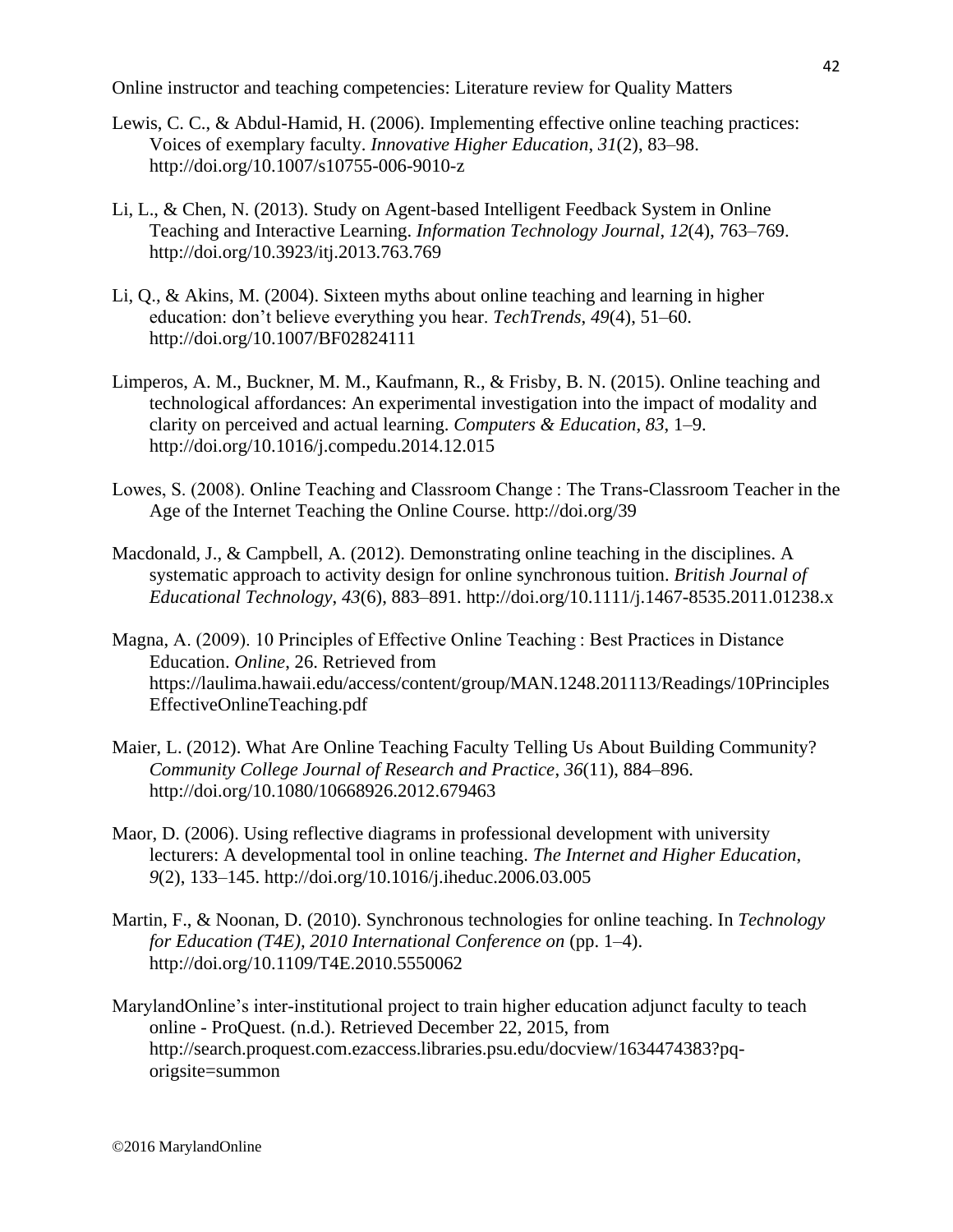- Mason, R., & Rennie, F. (2006). Elearning: the key concepts. *British Journal of Educational Technology*, *39*(3), 565–566. http://doi.org/10.1177/14614448070090060803
- Mastel-Smith, B., Post, J., & Lake, P. (2015). Online Teaching: "Are You There, and Do You Care?" *Journal of Nursing Education*, *54*(3), 145. http://doi.org/10.3928/01484834- 20150218-18
- May, G. L., & Short, D. (2003). Gardening in Cyberspace: A Metaphor to Enhance Online Teaching and Learning. *Journal of Management Education*, *27*(6), 673–693. http://doi.org/10.1177/1052562903257940
- McQuiggan, C. A. (2012). Faculty development for online teaching as a catalyst for change. *Journal of Asynchronous Learning Networks*, *16*(2), 27. Retrieved from http://psu.summon.serialssolutions.com/2.0.0/link/0/eLvHCXMw3V3LSsQwFA06Kzfiw1ZuZFKmzRJuxAcxEHBBzrjekiTVAa0A9POYv7e3CZ9KPoDbtMu2pxw77k3JycIUXIZ Bj9iQiQ15YZKQ0XClKXYsclDkmlNhSHK-Wp3cqj2ErZu7D8AP5LgprFqjkPVm\_2gJXSeGBdVI5- UJRyMhO7NqnRvqOakwa90tVwVCpx0QTP70DR
- Meyer, K. (2012). The Influence of Online Teaching on Faculty Productivity. *Innovative Higher Education*, *37*(1), 37–52. http://doi.org/10.1007/s10755-011-9183-y
- Meyers, S. A. (2008). Using Transformative Pedagogy When Teaching Online. *College Teaching*, *56*(4), 219–224. http://doi.org/10.3200/CTCH.56.4.219-224
- Min Shi, Curtis J. Bonk, R. J. M. (2006). Time Management Strategies for Online Teaching. *International Journal of Instructional Technology and Distance Learning*, *3*(2), 3–10. http://doi.org/ISSN 1550-6908
- Mitchell, A. (2014). Online Courses and Online Teaching Strategies in Higher Education. *Creative Education*, *5*(23), 2017–2019. http://doi.org/10.4236/ce.2014.523225
- Mohamad, S. N. M., Salleh, M. A. M., & Salam, S. (2015). Factors Affecting Lecturers Motivation in Using Online Teaching Tools. *Procedia - Social and Behavioral Sciences*, *195*, 1778–1784. http://doi.org/10.1016/j.sbspro.2015.06.378
- Na, S. (2006). *A delphi study to identify teaching competencies of teacher education faculty in 2015*. *ProQuest Dissertations and Theses*.

Naidu, S. (2013). EDITORIAL: Learning about learning and teaching online. *Distance Education*, *34*(1), 1. Retrieved from http://psu.summon.serialssolutions.com/2.0.0/link/0/eLvHCXMw3V1La4NAEB7anHopfb\_ LnnqzRDe6m0IPoUlpIFBoLPQW1NlAwBgoyf-Ps-uuS0P-QI-rsOo3Oi8\_vgHg0XM3- OMTwgx5onimuJBxUafYPTXvRjkiFyoqjK52S4dy4hbtsf9g-NFwnH5 jQcTKvYntvNhCMilWxJv0hIpjVqGn6YOKaukT97xP1wnZrWsPfICN36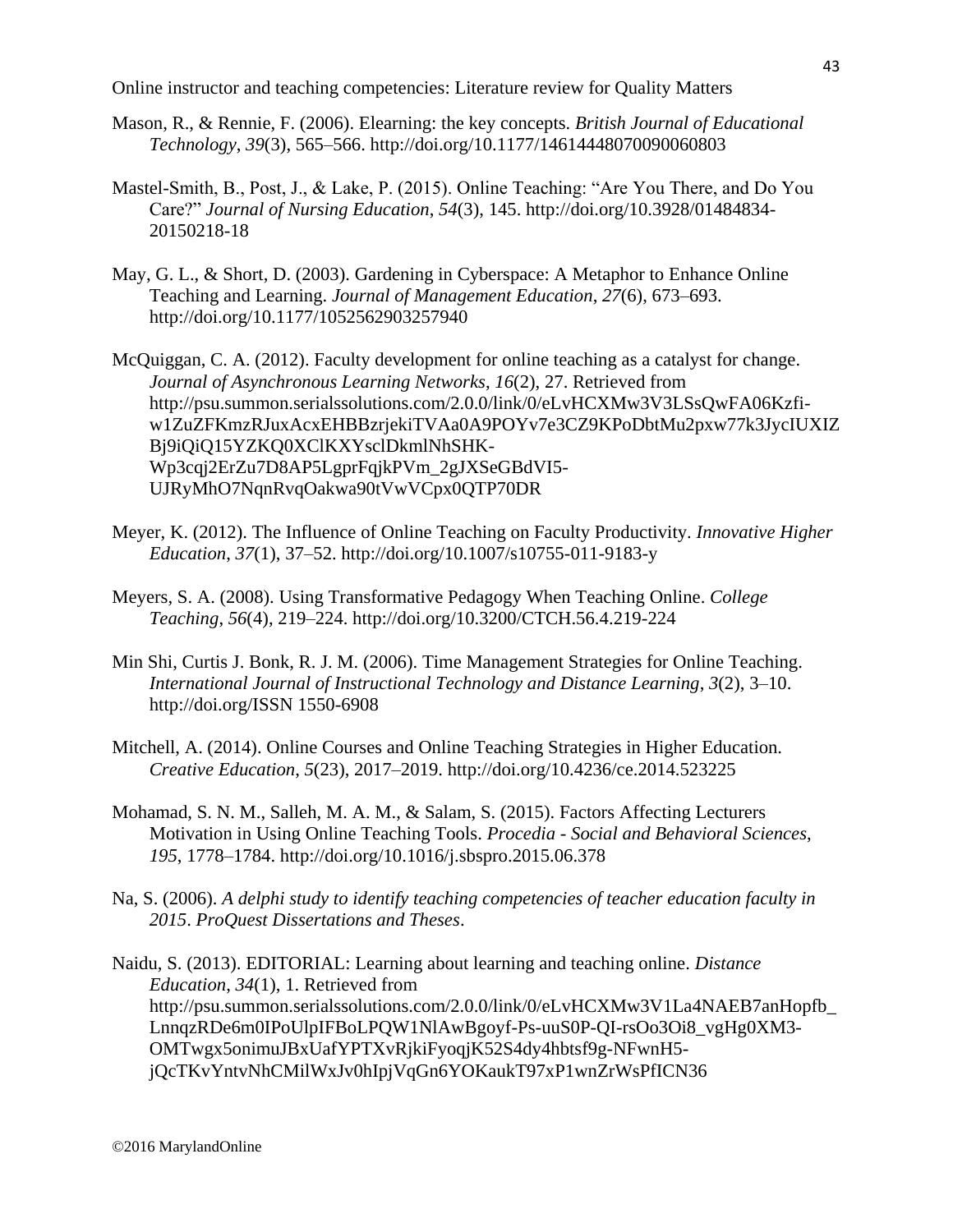- Northcote, M., Seddon, J., & Brown, P. (2011). Benchmark yourself: Self-reflecting about online teaching. *ASCILITE 2011 - The Australasian Society for Computers in Learning in Tertiary Education*, 904–908. Retrieved from http://www.scopus.com/inward/record.url?eid=2-s2.0- 84870794668&partnerID=40&md5=eee37c0d03453171c53463c4fdc210b2
- O'Dowd, R. (2013). The competences of the telecollaborative teacher. *The Language Learning Journal*, *43*(2), 194–207. http://doi.org/10.1080/09571736.2013.853374
- O'Neill, K., Singh, G., & O'Donoghue, J. (2004). Implementing eLearning Programmes for Higher Education: A Review of the Literature. *Journal of Information Technology Education*, *3*(2), 313–323. Retrieved from http://jite.org/documents/Vol3/v3p313-323- 131.pdf
- Oliver, K., Osborne, J., & Brady, K. (2009). What are secondary students' expectations for teachers in virtual school environments? *Distance Education*, *30*(1), 23–45. http://doi.org/10.1080/01587910902845923
- Oliver, M. (2001). Evaluating online teaching and learning. *Innovation*, *20*, 83–94. Retrieved from http://iospress.metapress.com/content/3c54m356jdjd20y2/?p=b693ccd250294f94b551dee3a edacc7d&pi=3
- Oliver, R. (1999). Exploring strategies for online teaching and learning. *Distance Education*, *20*(2), 240–254. http://doi.org/10.1080/0158791990200205
- Orr, R., Williams, M. R., & Pennington, K. (2009). Institutional efforts to support faculty in online teaching. *Innovative Higher Education*, *34*, 257–268. http://doi.org/10.1007/s10755- 009-9111-6
- Penuel, W. R., & Gallagher, L. P. (2009). Preparing Teachers to Design Instruction for Deep Understanding in Middle School Earth Science. *Journal of the Learning Sciences*, *18*(4), 461–508. http://doi.org/10.1080/10508400903191904
- Petty, D. (2000). The online teaching guide: A handbook of attitudes, strategies, and techniques for the virtual classroom. *Internet and Higher Education*. http://doi.org/10.1016/S1096- 7516(01)00041-0
- Põldoja, H., Väljataga, T., Laanpere, M., & Tammets, K. (2014). Web-based self- and peerassessment of teachers' digital competencies. *World Wide Web*, *17*(2), 255–269. http://doi.org/10.1007/s11280-012-0176-2
- Posey, L., & Pintz, C. (2006). Online teaching strategies to improve collaboration among nursing students. *Nurse Education Today*, *26*(8), 680–7. http://doi.org/10.1016/j.nedt.2006.07.015
- Raffanti, M. A. (2006). Discussion-Based Online Teaching to Enhance Student Learning: Theory, Practice and Assessment. *Quarterly Review of Distance Education*. Charlotte: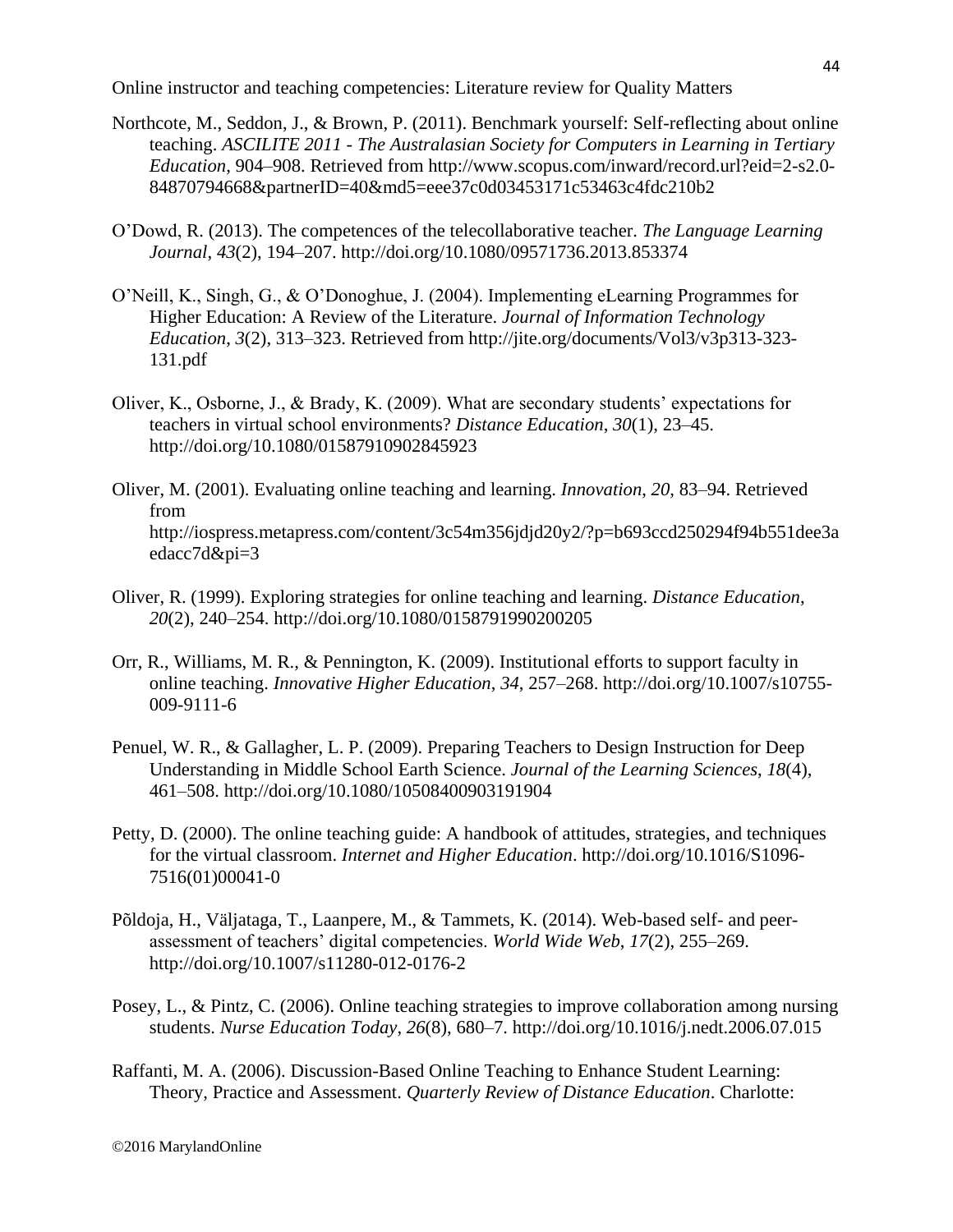Information Age Publishing. Retrieved from http://psu.summon.serialssolutions.com/2.0.0/link/0/eLvHCXMwnV3LTsMwEFxBucCF9x u0H4DBTtLE4YJ4tOKIRMUNVU3sAFLllKb9f7y20wOlF86RIktxZndnZ2cB4uias1- YYKOkUpXmQuap4lFpL1qSi65KKpsCyKxop8eCHKp1hQhfuwVJh9yqLok0v7GJiaClrybfDPaIkXd1rBSYx02qCqlH5Wzt0VXQXK3bM6GLEkKdrm

Ragan, L. (2009). Defining Competencies for Online Teaching Success. *Distance Education Report*, *13*(19), 3–6. Retrieved from http://moxy.eclibrary.ca.roxy.nipissingu.ca/login?url=http://search.ebscohost.com.roxy.nipi ssingu.ca/login.aspx?direct=true&db=ehh&AN=44769582&site=ehost-live

- Redmond, P. (2011). From face-to-face teaching to online teaching : Pedagogical transitions. *Changing Demands, Changing Directions: Proceedings Ascilite Hobart 2011*, (2002), 1050–1060.
- Rehm, M., Allison, B. N., Bencomo, A., & Godfrey, R. V. (2013). Online Education in Family and Consumer Sciences University Programs and Four Models for Teaching Online. *Family and Consumer Sciences Research Journal*, *41*(3), 235–253. http://doi.org/10.1111/fcsr.12011

Repetto, J., Cavanaugh, C., Wayer, N., & Liu, F. (2010). Virtual high schools: improving outcomes for students with disabilities. *Quarterly Review of Distance Education*, *11*(2), 91. Retrieved from http://psu.summon.serialssolutions.com/2.0.0/link/0/eLvHCXMwnV3JTsMwELWgXLiw7 yD5BwLekrpcUAV0kZCQaCnHKPECSFULTfr\_zCRODywXzo4UORPPvFn8HiFSXLLo m09gGSDxLElUzrxn3ngbW6mydq68Tpx3ze2xMA7VsEIEazdOsvLcdm6waH6lAWuoDk Tfm4\_PCFWksNsaJDXWyQZmpXhQWTRZdRU0q8TmIGRpnGDXf7n

- Richards, J., & Schubert-Irastorza, C. (2013). Valuing Creativity in Online Teaching. *Journal of Research in Innovative Teaching*, *6*, 68–79. Retrieved from http://www.proxy.its.virginia.edu/login?url=http://search.ebscohost.com/login.aspx?direct=t rue&db=ehh&AN=88176005&site=ehost-live
- Richmond, A. S., Boysen, G. A., Gurung, R. A. R., Tazeau, Y. N., Meyers, S. A., & Sciutto, M. J. (2014). Aspirational Model Teaching Criteria for Psychology. *Teaching of Psychology*, *41*(4), 281–295. http://doi.org/10.1177/0098628314549699
- Robinia, K. a., & Anderson, M. L. (2010). Online teaching efficacy of nurse faculty. *Journal of Professional Nursing*, *26*(3), 168–175. http://doi.org/10.1016/j.profnurs.2010.02.006
- Rocco, S. (2007). Assessment and Online Teaching. *Education And Training*, *2007*, 75–86. http://doi.org/10.1002/ace
- Rossman, M. H., & Ed, D. (1999). Successful Online Teaching Using An Asynchronous Learner Discussion Forum. *JALN*, *3*(2), 91–97. Retrieved from http://general.utpb.edu/FAC/keast\_d/Tunebooks/pdf/Rossman Article.pdf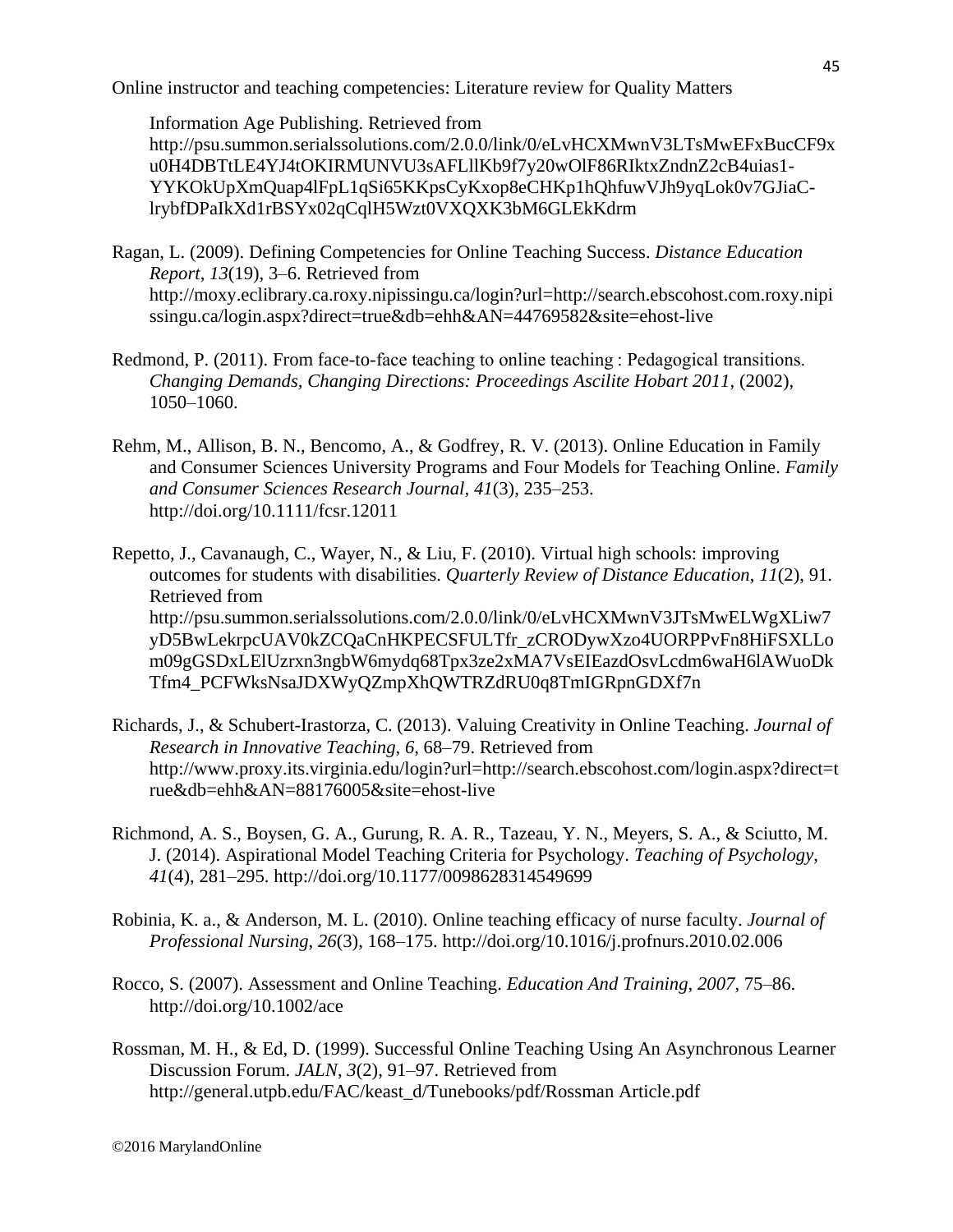- Sagheb-Tehrani, M. (2009). Online teaching: A case study. *15th Americas Conference on Information Systems 2009, AMCIS 2009*, *8*, 5142–5154. Retrieved from http://www.scopus.com/inward/record.url?eid=2-s2.0- 84870316911&partnerID=40&md5=8ef33edd092e901703aea43bc91e0c53
- Santilli, S., Beck, V., & Anonymous. (2005). Graduate Faculty Perceptions of Online Teaching. *Quarterly Review of Distance Education*, *6*(2), 155–160. Retrieved from http://search.epnet.com/login.aspx?direct=true&db=aph&an=17913825
- Schmidt, S. W., Hodge, E. M., & Tschida, C. M. (2013). How university faculty members developed their online teaching skills. *Quarterly Review of Distance Education*, *14*(3), 131. Retrieved from http://psu.summon.serialssolutions.com/2.0.0/link/0/eLvHCXMwnV3JTsMwELWgXLiw7 yD5BwJOnDrJCUpx1Yi0ldoA4hR5RUhVC2258PWM04QD0AuSJUv2KR575s2SeQjR4JJ 4P3QCWEmtrSF-nDBNAgUXLUz8pg4tQIA4kvXfY1U51E0dKVhKu1aSpebWU-WC5ldgqkiQgP9Cr9\_ePUcj5dKtFafGOtpwbql7qcR7\_E4rxKRkmwO
- Sharma, R. C. (2011). Teaching Online By Susan Ko & Steve Rossen. *British Journal of Educational Technology*, *42*(1), E13–E14. http://doi.org/10.1111/j.1467- 8535.2010.01154\_6.x
- Shea, P., & Bidjerano, T. (2009). Community of inquiry as a theoretical framework to foster "epistemic engagement" and "cognitive presence" in online education. *Computers & Education*, *52*(3), 543–553. http://doi.org/10.1016/j.compedu.2008.10.007
- Shelley, M., Baumann, U., & Murphy, L. (2010). Qualities of Effective Tutors in Distance Language Teaching: Student Perceptions. *Innovation in Language Learning and Teaching*, *4*(2), 119. Retrieved from http://psu.summon.serialssolutions.com/2.0.0/link/0/eLvHCXMw3V09T8MwELUQLCwIB IhveWILsh2nbpAYoAKB1AHRdq7iLykD6VLE38fnr6R0YGeNIlu655xfzs\_vECrZHSl-5QS3S2ptDaHjeqQJU26h8ZpWmltHAcZCpttjQQ6Vm7n1z\_4D8MEVow1mssGcGNRB8y \_fV6ftwHBz7S8KTGOtMtg6x5vPs2B2CdL4pHgZEti33EU
- Shi, M. (2006). Time Management Strategies for Online Teaching. *International Journal of Instructional Technology Distance Leaerning*, *3*(2), 3–10. Retrieved from http://itdl.org/Journal/Feb\_06/article01.htm
- Slaouti, D. (2007). Teacher learning about online learning: experiences of a situated approach. *European Journal of Teacher Education*, *30*(3), 285–304. http://doi.org/10.1080/02619760701486126
- Smith, T. C. (2005). Fifty-One Competencies for Online Instruction. *The Journal of Educators Online*, *2*, 1–18. Retrieved from http://web.kennisnet2.nl/attachments/session=cloud\_mmbase+1690923/Ted\_Smith\_Final.p df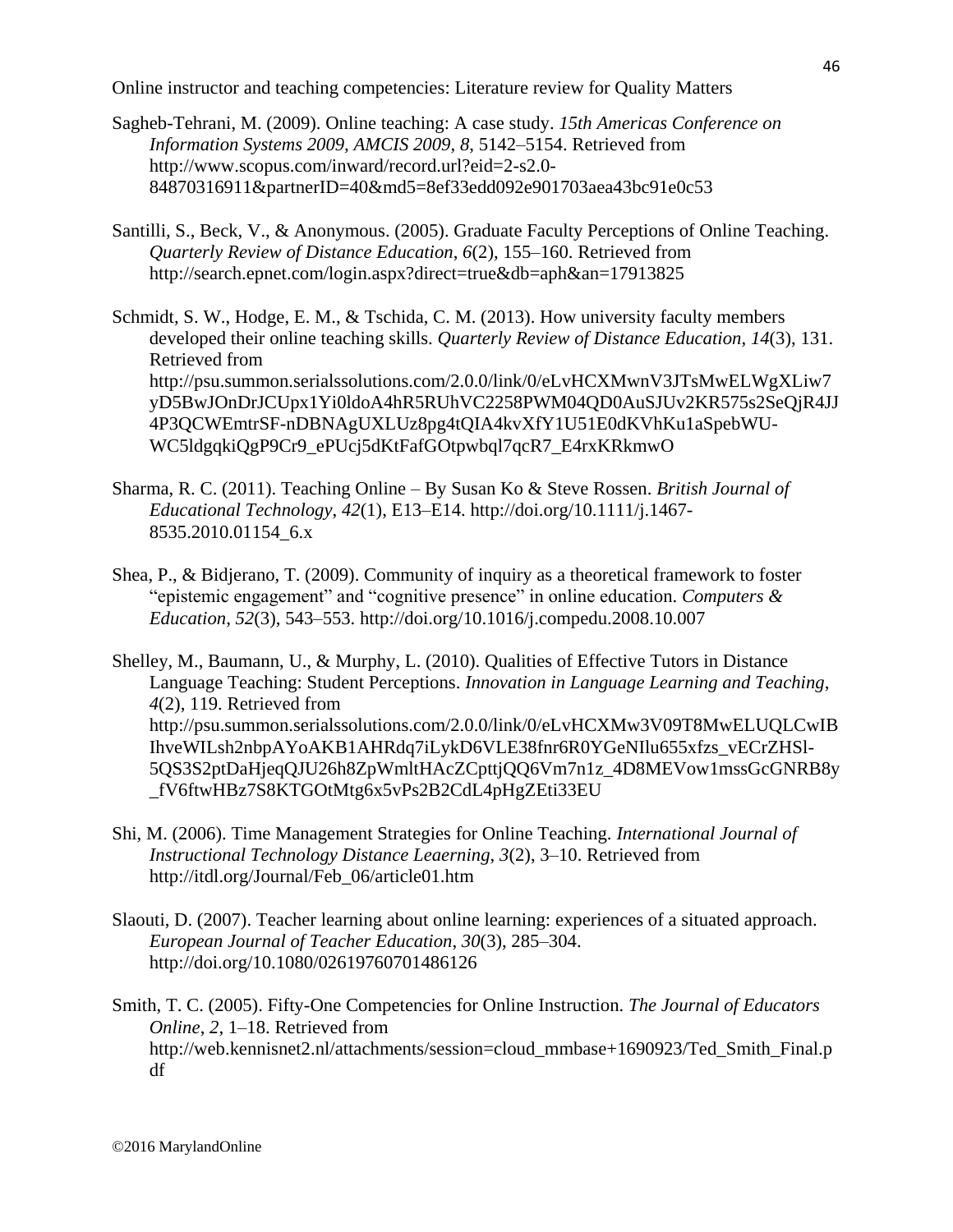- Soekartawi. (2006). Effectiveness Of Collaborative Learning In Online Teaching. *Malaysian Online Journal of Instructional Technology (MOJIT)*, *3*(1), 68–77. Retrieved from http://pppjj.usm.my/mojit/articles/pdf/0406/08-0106-Seokartawi\_UMalang-final.pdf
- Spector, J. M., & de la Teja, I. (2001). *Competencies for Online Teaching. ERIC Digest. Online*. Retrieved from http://www.eric.ed.gov/contentdelivery/servlet/ERICServlet?accno=ED456841
- Sr, C. N. A. (2014). Online Teaching and Learning at the Graduate School Level: Student Perceptions on Discussion Boards v. Synchronous Communication. *Journal of Systemics*, *12*(3), 60–65. Retrieved from http://psu.summon.serialssolutions.com/2.0.0/link/0/eLvHCXMw3Z27TsMwFIat0gkGLgX EVToTS5SoiZMmQWJoy1UqLClzlMQu6tAEpRepG4\_EI2LHceMUWICJsZWVqPZf5\_jk P99BCFtGW1\_bE8yI4A7FEcWu5yOsxLbpqG3FhGCXWongald2qMb7J4vUf1h4AQ8Vq GZZgTiQCRBRuqjd5RGZsyhTQjgH3DrEkwOBQF1yY7z0u\_D
- Sreb. (2003). Essential Principles of High-Quality Online Teaching. *Southern Regional Education Board*, *30318*(404), 8.
- Sreb. (2006). Online Teaching Evaluation for State Virtual Schools. *Most*, *30318*(404). Retrieved from http://publications.sreb.org/2006/06T04 Online teaching evaluation checklist.pdf\nhttp:// publications.sreb.org/2006/06T02\_Standards\_Online\_Teaching.pdf
- Stan, L. C. (2014). Online Teaching Technique in Maritime Learning Process. *Procedia - Social and Behavioral Sciences*, *116*, 4517–4520. http://doi.org/10.1016/j.sbspro.2014.01.977
- Steinbronn, P. E., & Merideth, E. M. (2003). An outward design support system to increase selfefficacy in online teaching and learning. *Campus-Wide Information Systems*, *20*(1), 17–24. http://doi.org/10.1108/10650740310455568
- Stephens, M., & Hennefer, D. (2013). Internationalising the nursing curriculum using a Community of Inquiry Framework and blended learning. *Nurse Education in Practice*, *13*(3), 170. http://doi.org/10.1016/j.nepr.2012.08.010
- Stickler, U. (2011). The DOTS project: Developing Online Teaching Skills. *Language Teaching*, *44*(3), 403–404. http://doi.org/10.1017/S0261444811000255
- Strand, S., Pearce, K., Norby, R. F., & Fuller, D. (2000). Internet Teaching By Style: Profiling the On-line Professor. *Educational Technology & Society*, *3*(2), 71–85. Retrieved from http://psu.summon.serialssolutions.com/2.0.0/link/0/eLvHCXMw3V25TsQwELWWrWgQ pzglVzSroMSxEwdEwXKIjpVY6sgnQoIERaHYv-CTia\_sARWiok3hJPbTm8MzbwBI0VkcrXCCErqz1cJE2nnnkbBYilyiTGKqOheE89A95sq hBp\_fSqT-w8G7HJ9qnVizyQSMO35oZ6-2C31iZ3SHHqmHKrJu5sQJdNTNUqI-1H6YFv4-A-8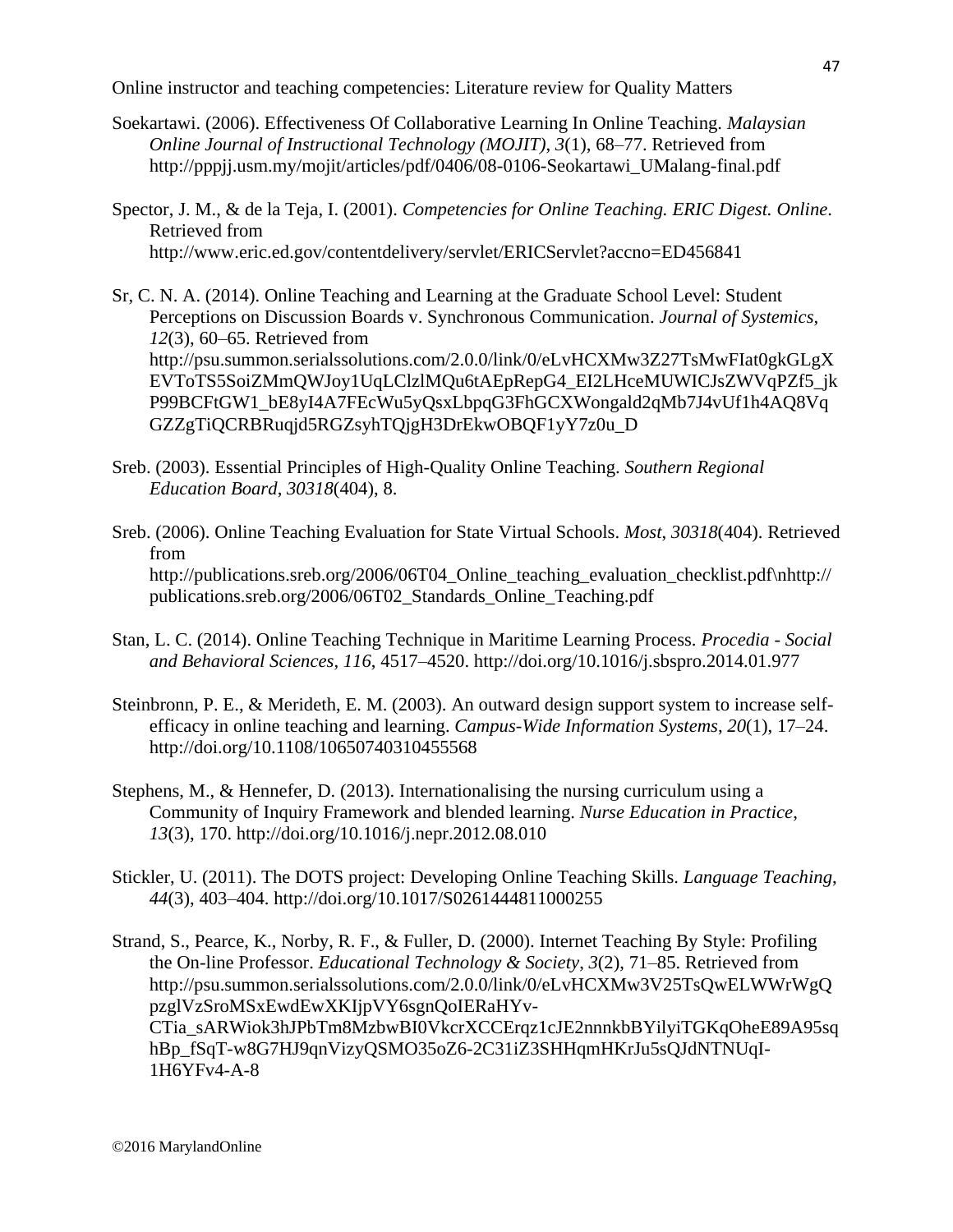Sulaiman, H. A. Bin, Ramlee, R. A. Bin, Othman, M. A. Bin, Misran, M. H. Bin, & Bade, A. Bin. (2013). Social Networking as Support Tool for Online Teaching and Learning Factors and Contributions. *International Journal of Engineering and Technology*, *5*(4), 3270–3274. Retrieved from http://psu.summon.serialssolutions.com/2.0.0/link/0/eLvHCXMw3V09b9swECUcTlQNE2CNG0BTl0MFzYpidTQISlqZGhSIHW3AgbFj1hAZAeWPdS\_uzgdyIVMXG7FJkympRoSfdwfDzcvSOEs4 j4SOfMFaGZ5Yry4VMNVDsxLoRK4zhwjLtdbW7dKje750Uqedg-FBwe-Xzu5saxHqAzTuBaA-mKLmJmYVeYtQLOrd1il\_bMMk

- Tallent-Runnels, M. K., Thomas, J. A., Lan, W. Y., Cooper, S., Ahern, T. C., Shaw, S. M., & Liu, X. (2006). Teaching Courses Online: A Review of the Research. *Review of Educational Research*, *76*(1), 93–135. http://doi.org/10.3102/00346543076001093
- Taylor, P., & Maor, D. (2000). Assessing the efficacy of online teaching with the Constructivist On-Line Learning Environment Survey. In *Proceedings of the 9th Annual Teaching Learning Forum, 2-4 February 2000. Perth: Curtin University of Technology.* Retrieved from http://lsn.curtin.edu.au/tlf/tlf2000/taylor.html
- Terrell, S. R. (2009). Introduction to the special issue on online teaching and learning. *The Internet and Higher Education*, *12*(2), 61–62. http://doi.org/10.1016/j.iheduc.2009.07.002
- Thach, E. C., & Murphy, K. L. (1995). Competencies for distance education professionals. *Educational Technology Research and Development*, *43*(1), 57–79. http://doi.org/10.1007/BF02300482

Tisdell, E. J., Strohschen, G. I. E., Carver, M. L., Corrigan, P., Nash, J., Nelson, M., … O'Connor, M. (2004). Cohort Learning Online in Graduate Higher Education: Constructing Knowledge in Cyber Community. *Journal of Educational Technology & Society*, *7*(1), 115– 127. Retrieved from http://psu.summon.serialssolutions.com/2.0.0/link/0/eLvHCXMwnV25TgMxELUQFQ33E SCSf2Ahe3ht03BEBCQailQUrMZjJ0SKkpCEInw9ntgbJAIN7Xqn2LE9-- Z6w1ieXbSSHzbBYc\_\_q5E8bekRCbQsSpuVtlDOQxBj6u6xWA51U0cKwm7XRnJpue0Y KWh-mVKKTsi0SK8n7wmNkaJ0a5yp4W1ynuXEpf8sXlYOGCUBw7CVMiH

Tomei, L. A. (2006). The Impact of Online Teaching on Faculty Load: Computing the Ideal Class Size for Online Courses. *Journal of Technology and Teacher Education*, *14*(3), 531. Retrieved from http://psu.summon.serialssolutions.com/2.0.0/link/0/eLvHCXMwnV07T8MwELZQJxbej0 KR\_AcC7uXhhAUhRAUSAxKdWEL8kpCqBJowwK\_nznE6QFmYT44U3- XL5\_PdfYzFcC6iH5iAf0ljnBXTvMiMAI2BlhTT1CQOKUAu1dA9FsqhhqkQwdsDSHrk No2mpPkFeHoLEq7e3iNSkaLb1iCpgZAcQ0yj9B\_T59WlAggv\_EiMIpLClzi

Tracy, B., Baltunis, S., & Swiderski, C. (2011). National standards for quality online teaching. *International Association for K-12 Online Learning*, (October), 18. Retrieved from http://www.inacol.org/research/nationalstandards/iNACOL\_TeachingStandardsv2.pdf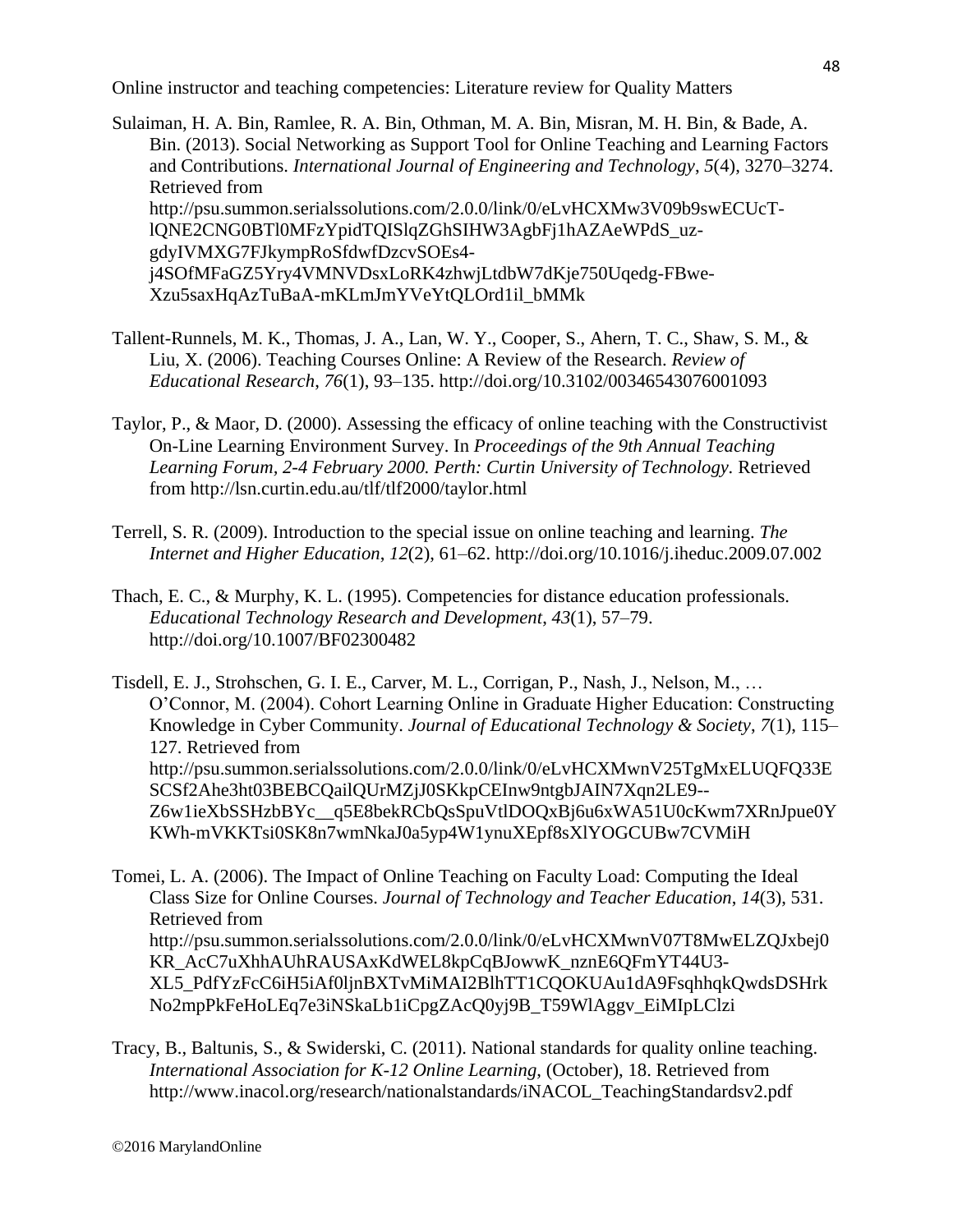- Uça-Güneş, E. P., & Gümüş, S. (2010). Instructors' transformations during early online teaching experiences. *Procedia - Social and Behavioral Sciences*, *9*, 839–844. http://doi.org/10.1016/j.sbspro.2010.12.245
- Vaill, A. L., & Testori, P. A. (2012). Orientation, mentoring and ongoing support: a three-tiered approach to online faculty development. *Journal of Asynchronous Learning Networks*, *16*(2), 111. Retrieved from http://psu.summon.serialssolutions.com/2.0.0/link/0/eLvHCXMw3V3LSsNAFB1qV27E9xt mr5Fk8mgiuChiURALprq0zFMCmkibLvx772Qm01TpD7hNILRzZs7cezn3XIRCcuV7vzg BbkkhlPSDNEuETzhstCgLYhEpCAHSAWu7x4wcqvf2RyL1H4AfzwrbT9QQiq7- Va4VsSrfq6aCsPhqZsg3rc414Cm9utBjO53JuA5KjY2Gnsm
- Valtonen, T., Kukkonen, J., & Wulff, A. (2006). High school teachers' course designs and their professional knowledge of online teaching. *Informatics in Education*, *5*(2), 301–316.
- Varvel, V. E. (2007). Master Online Teacher Competencies. *Online Journal of Distance Learning Administration*, *10*, 1–47. Retrieved from http://www.westga.edu/~distance/ojdla/spring101/varvel101.htm
- Villar, L. M., & Alegre, O. M. (2008). Measuring faculty learning in curriculum and teaching competence online courses. *Interactive Learning Environments*, *16*(2), 169–181. http://doi.org/10.1080/10494820701365937
- Vrasidas, C. (2013). E-moderating: the key to online teaching and learning. *Educational Media International*, *50*(3), 227–228. http://doi.org/10.1080/09523987.2013.843834
- Wang, L.-C. C., Song, J., & Liu, G. (2011). The eLearning Experience: General Truths and the Chinese eLearning Experience. *International Journal of Instructional Media*, *38*(3), 225– 236. Retrieved from http://ezproxy.umsl.edu/login?url=http://search.ebscohost.com/login.aspx?direct=true&db= eft&AN=508463849&site=ehost-live&scope=site
- Wang, V. C. X., & Torrisi-Steele, G. (2015). Online Teaching, Change, and Critical Theory. *New Horizons in Adult Education and Human Resource Development*, *27*(3), 18–26. http://doi.org/10.1002/nha3.20108
- Ward, C. L., & Benson, S. N. K. (2010). Developing New Schemas for Online Teaching and Learning: TPACK. *Learning*, *6*(2), 482–490. Retrieved from http://jolt.merlot.org/vol6no2/ward\_0610.htm
- Willment, J.-A. H., Baynton, M., Groen, J., & Slater, L. (2005). Faculty Perspectives in the Transition to Online Teaching. *Brock Education*, *15*(1), 69–81.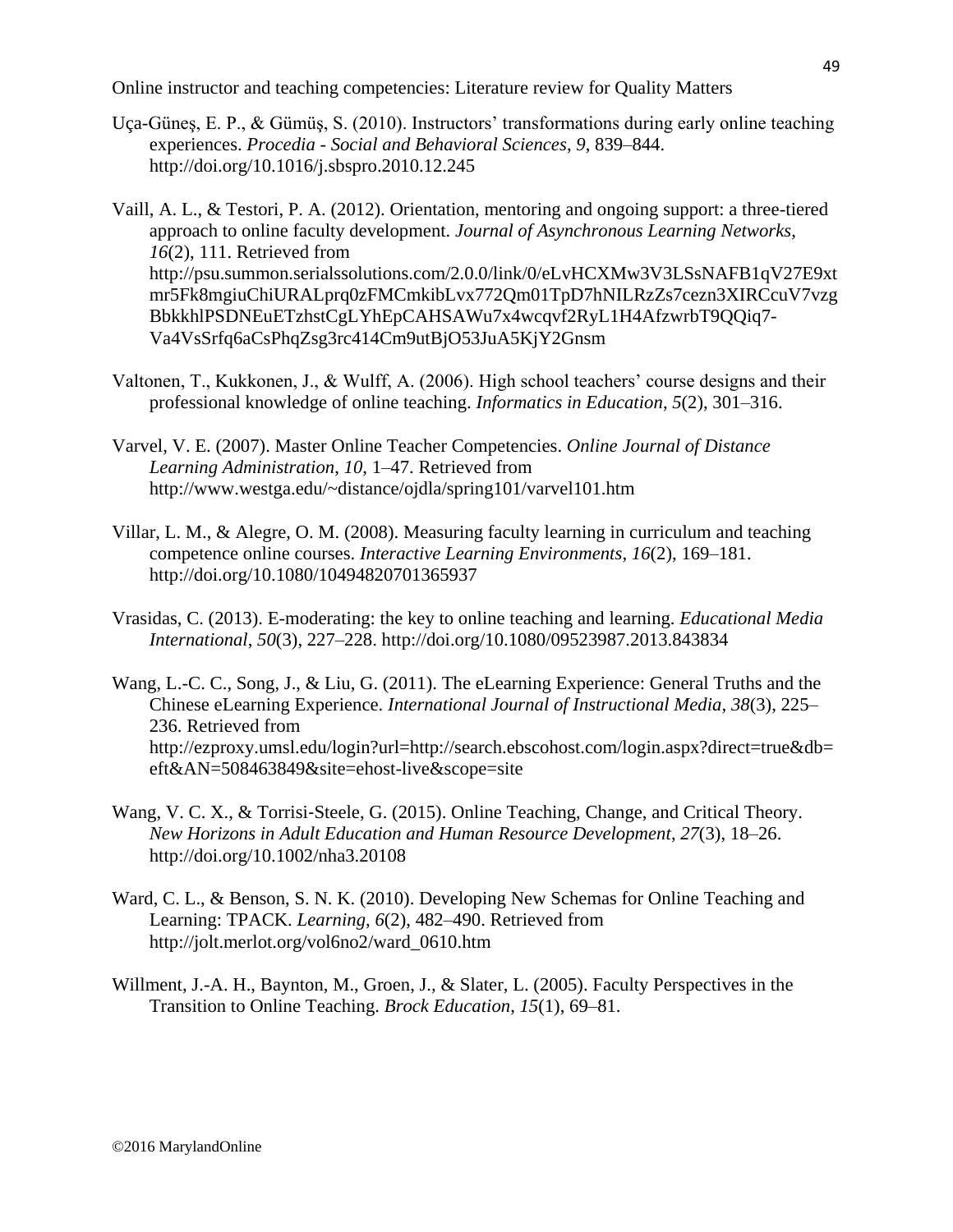- Winter, J. (2010). Educative assessment for/of teacher competency. *Assessment in Education*, *17*(1), 112. Retrieved from http://proquest.umi.com/pqdweb?did=1979837691&Fmt=7&clientId=11263&RQT=309& VName=PQD
- Young, S. (2006). Student views of effective online teaching in higher education. *American Journal of Distance Education*, *20*(2), 65–77. http://doi.org/10.1207/s15389286ajde2002
- Yuksel, I. (2009). Instructor Competencies for Online Courses. *Procedia - Social and Behavioral Sciences*, *1*(1), 1726–1729. http://doi.org/10.1016/j.sbspro.2009.01.305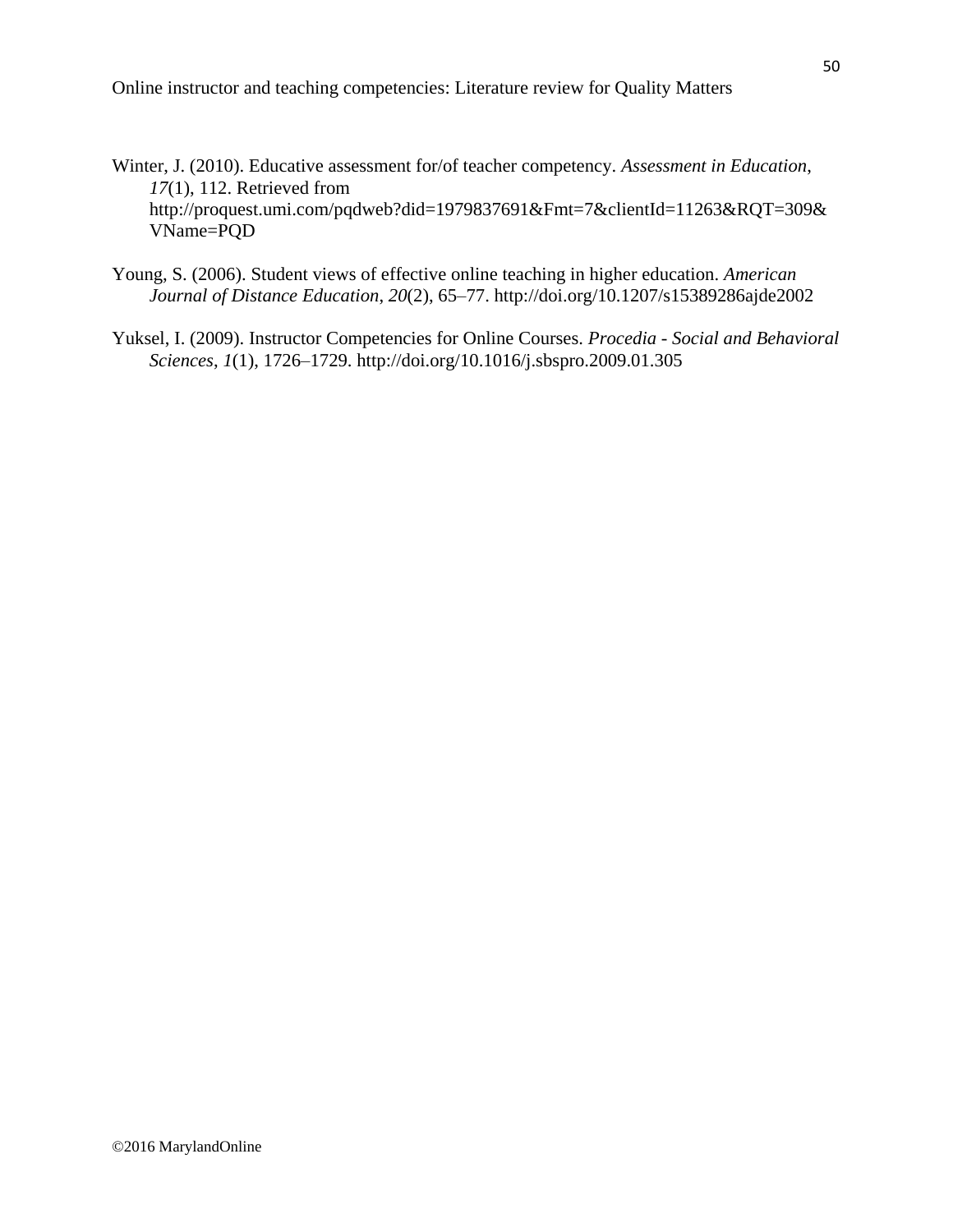<span id="page-50-0"></span>Competency Standards for Teaching Online

<span id="page-50-1"></span>Bibliography

(Compiled from \*C.Aydin, \*V.E.Varvel, \*T.C.Smith, and \*A.Darabi and updated by J.Hilke, 2009,

W.C..Diehl, 2011, J.Hilke 2012)

Allen, I. E., & Seaman, J. (2003). *Sizing the opportunity: The quality and extent of online education in the United States, 2002 and 2003*. Needham, MA: The Sloan Consortium.

Anderson, M. R. (1993). *Success in distance education courses versus traditional classroom courses.* Unpublished Ph.D., Oregon State University, Corvallis, OR.

Anderson, T., Rourke, L., Garrison, D.R., & Archer, W. (2001, September). Assessing teacher presence in a computer conferencing context. Journal of Asynchronous Learning Networks, 5(2). Retrieved April 1, 2008, from [http://www.sloan](http://www.sloan-c.org/publications/jaln/v5n2/v5n2_anderson.asp)[c.org/publications/jaln/v5n2/v5n2\\_anderson.asp](http://www.sloan-c.org/publications/jaln/v5n2/v5n2_anderson.asp) 

Ataizi, M. & Caliskan, H. (2003). *Evaluating online students: Online mentors' perceptions.* Unpublished raw data, Anadolu University of Eskisehir, Turkey.

\*Aydin, C. H (2005) "Turkish Mentors' Perception of Roles, Competencies and Resources for Online Teaching", Turkish Online Journal of Distance Education-TOJDE July 2005 ISSN 1302-6488 Volume :6 Number: 3 Article: 5. Accessed April 4, 2008 at

http://tojde.anadolu.edu.tr/tojde19/articles/caydin.htm

Aydin, C. H. & McIsaac, M.S. (2004). Impact of instructional technology in Turkey. *Educational Technology Research & Development, 54*(1), 105-112.

Aydin, C. H. (2001). Uses of the Internet in Turkey. *Educational Technology Research & Development, 49*(4), 120-123.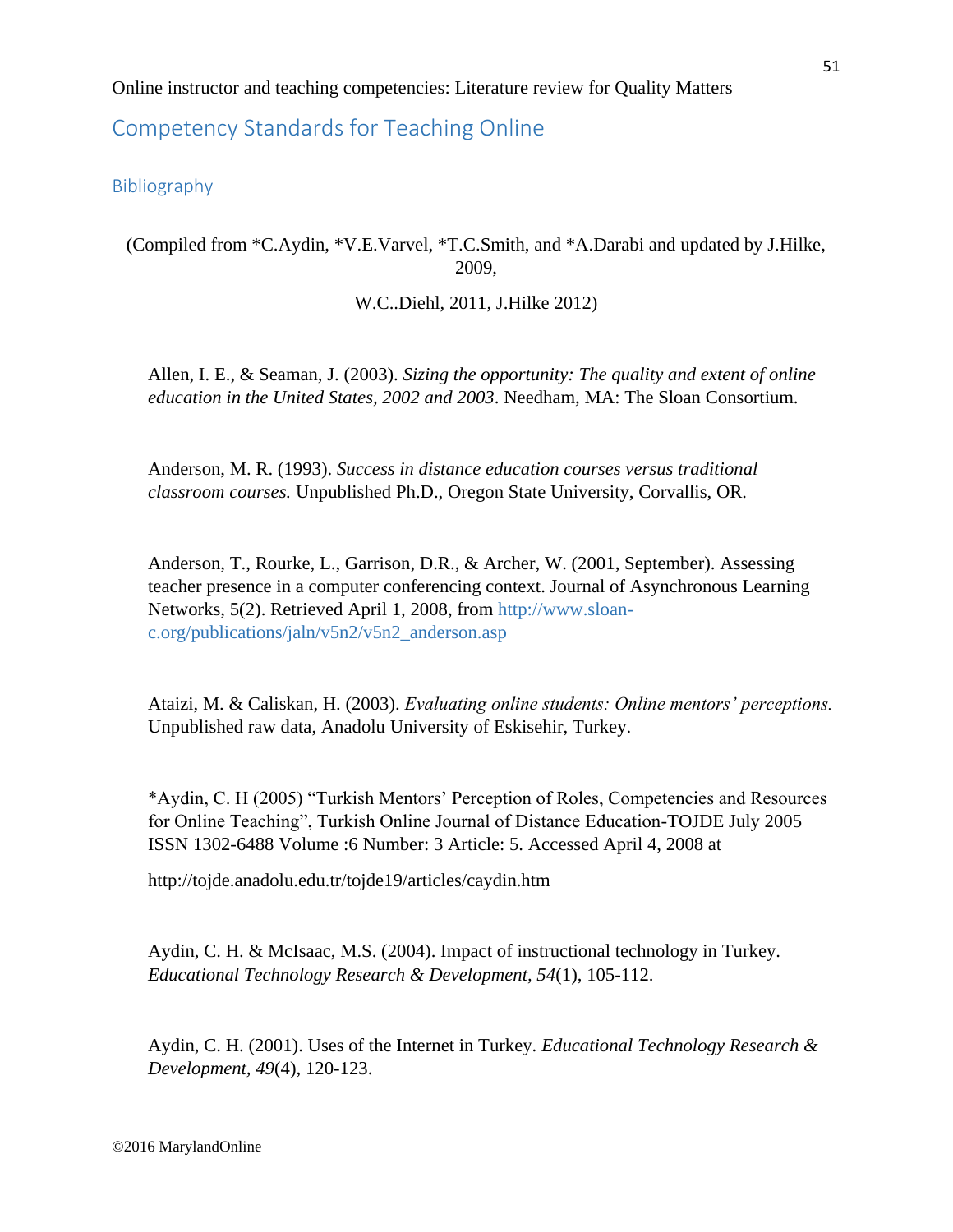Baker, J.D. (2004). An investigation of relationships among instructor immediacy and affective and cognitive learning in the online classroom. *Internet and Higher Education, 7*, 1-13.

Bailie, J. L. (2006). *Effective distance education competencies as perceived by online university faculty and students.* Nova Southeastern University). *ProQuest Dissertations and Theses,* Retrieved from <http://search.proquest.com/docview/275907126?accountid=13158>

Baran, E. (2011). *The transformation of online teaching practice: Tracing successful online teaching in higher education.* Iowa State University). *ProQuest Dissertations and Theses,*  Retrieved from<http://search.proquest.com/docview/894265253?accountid=13158>

Baran, E., Correia, A., & Thompson, A. (2011). Transforming online teaching practice: critical analysis of the literature on the roles and competencies of online teachers..*Distance Education*; Nov2011, Vol. 32 Issue 3, p. 421-439.

Barrett, N. F. (1998). *Theory and practice of distance education*. Unpublished Ph.D. of Education, University of Illinois, Champaign-Urbana, IL.

Bawane, J. & Spector, M. (2009). Prioritization of online instructor roles: Implications for competency-based teacher education programs. *Distance Education*, *30* (3), 383-397.

Belisle, C., & Linard, M. (1996). Quelles nouvelles competences des acteurs de la formation dans le contexte des TIC? "Education Permanente" (127).

Bice, L. R. (2005). *Construction of knowledge about teaching practice and educating students from diverse cultures in an online induction program.* Montana State University). *ProQuest Dissertations and Theses,* , 338 p. Retrieved from <http://search.proquest.com/docview/305456770?accountid=13158>

Boettcher, J., & Conrad, R. (2010). *The online teaching survival guide: Simple and practical pedagogical tips*. San Francisco: Jossey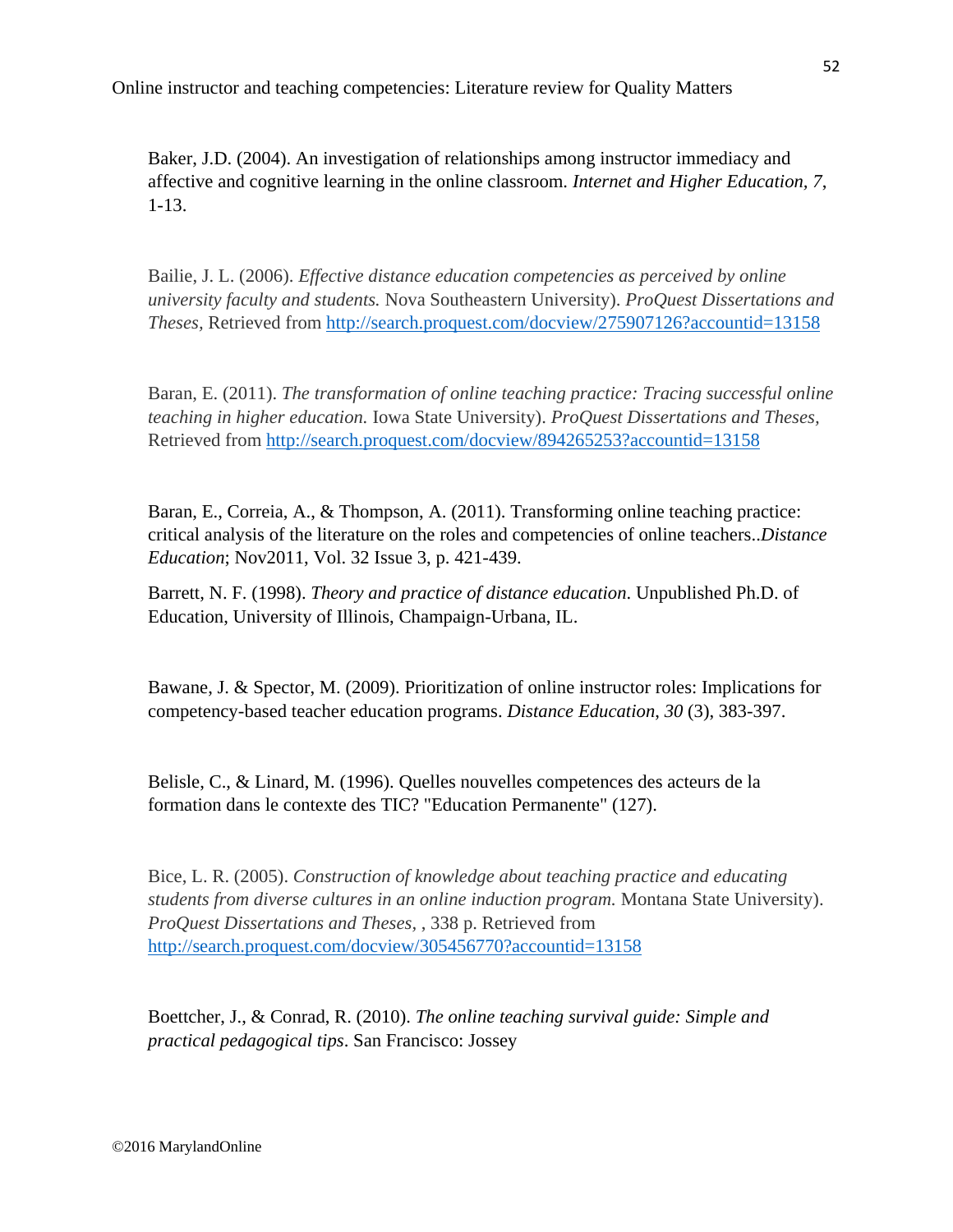Bourne, J., & Moore, J. C. (Eds.) (2003). *Elements of quality online education: Practice and direction*. Needham, MA: Sloan Center for OnLine Education.

Boyatzis, R.E. (1982) *The Competent Manager: A model for effective performance,* New York, Wiley

Bright, K. (2010). *Providing individual and written feedback on formative and summative assessments.* Retrieved August 15, 2011, from http://www.ukcle.ac.uk/resources/assessment-and-feedback/effectivefeedback/ (This is an archive site: UKCLE closed on 31 July 2011).

Calderhead, J. (1996). Teachers: Beliefs and knowledge. In D. Berliner & R. Calfee (Eds.), "Handbook of Educational Psychology" (pp. 709-725). New York: Simon & Schuster Macmillan.

California State University, Chico. (2003). *Rubric for online instruction*. Retrieved March 10, 2008, from http://www.csuchico.edu/celt/roi/index.html

Carnegie Mellon. (n.d.). *How can I monitor groups?* Retrieved May 21, 2011, from http://www.cmu.edu/teaching/designteach/design/instructionalstrategies/groupprojects/moni tor.html

Cerritos College. (2001). Competencies for online instructors. Norwalk, CA: Author. Retrieved January 26, 2006, from<http://www.cerritos.edu/ic/teched/competencies.html>

Chickering, A.W., & Ehrmann, S.C. (1996). Implementing the seven principles: Technology as a lever. *AAHE Bulletin, 49*(2), 3-6.

Chickering, A.W., & Gamson, Z.F. (1987, March). Seven principles for good practice in undergraduate education. *AAHE Bulletin, 39*(7), 3-7 (ERIC Document Reproduction Service No. ED282491)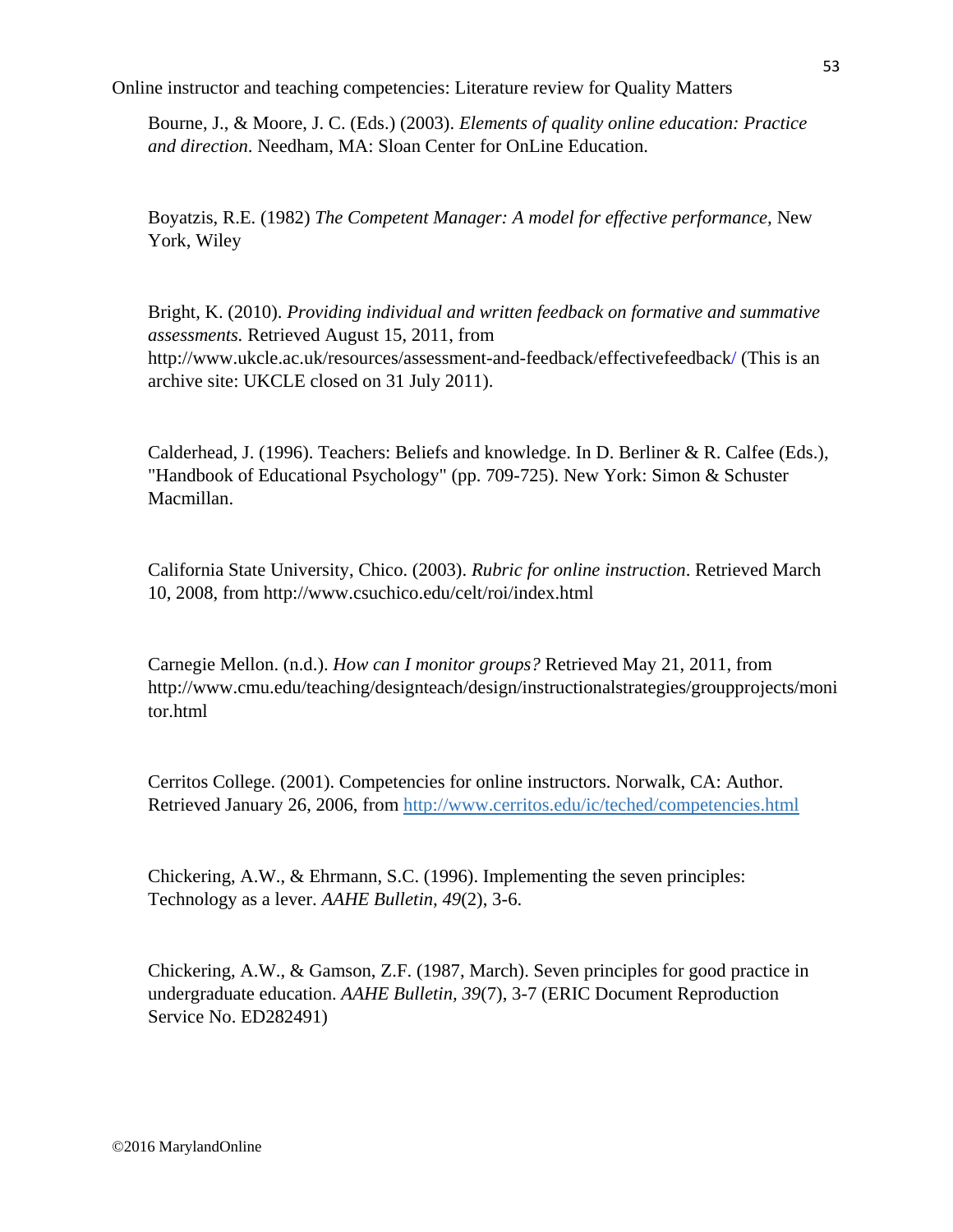Collins, M. (1996, June). Facilitating interaction in computer mediated online courses. Background paper presented at the FSU/AECT Distance Education Conference, Tallahassee, FL. Retrieved March 31, 2008, from <http://www.emoderators.com/moderators/flcc.html>

Collison, G., Elbaum, B., Haavind, S., & Tinker, R. (2000). "Facilitating online learning: Effective strategies for moderators." Madison, WI: Atwood Publishing. ED 448 684

Conceição, S. (2007). Understanding the environment for online teaching. *New Directions for Adult & Continuing Education*; *Spring2007* (113), 5-11.

Cox, J., Rayner, G., & Branson, R. (1998). Interservice procedures for instructional systems development, Phase I: Analyze. Tallahassee: Florida State University, Center for Performance Technology.

Cyrs, T. (1997). Competence in teaching at a distance. "New Directions for Teaching and Learning," 71, 15-18. EJ 554 107

Cyrus, T. (1997). Competence in teaching at a distance. *New Directions for Teaching and Learning, 71*, 15-18.

Daniel, J. (1996). *Mega universities and knowledge media: Technology strategies for higher education.* London: Kogan Page.

\*Darabi, A. A., Sikorski, C. G., Harvey, R. B., (2006, May). Validated competencies for distance teaching. *Distance Education, 27*(1), 105-122.

DeVellis, R. F. (2003). *Scale development: Theory and applications* (2nd Ed.) Applied Social Research Methods Series 26. Thousand Oaks, CA: Sage.

Douglas, J. (2011). Competency for quality online teaching. Ed.D. dissertation, University of Virginia, United States. Retrieved January 4, 2012, from Dissertations & Theses: A&I.(Publication No. AAT 3459455).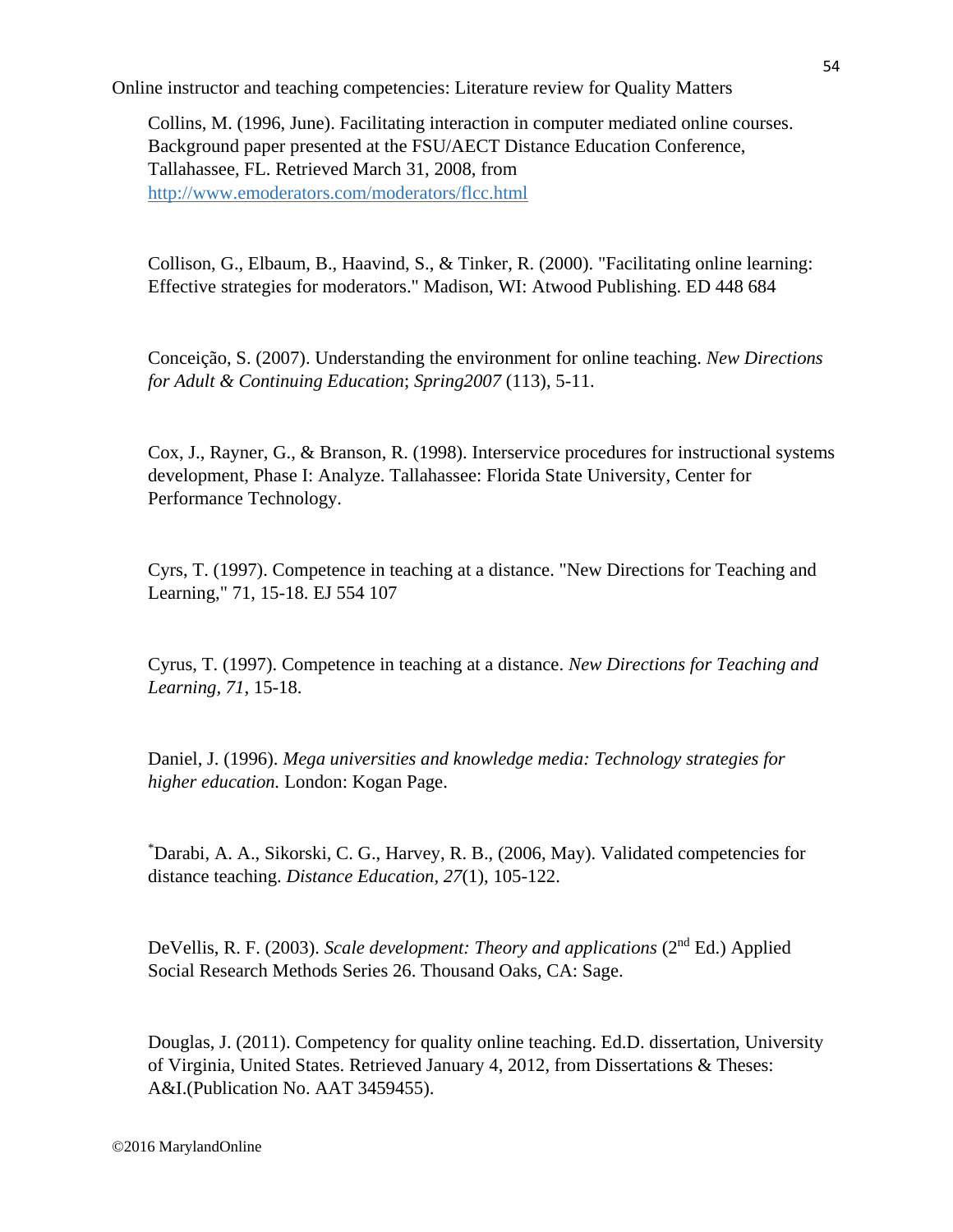Edwards, M., Perry, B.,& Janzen, E. (2011). The making of an exemplary online educator. *Distance Education*, *32*(1), 101-118.

Elbaum, B., McIntyre, C., & Smith, A. (2002). *Essential elements: Prepare, design, and teach your online course*. Madison, WI: Atwood Publishing.

Engelbart, D. C., (1962, October). Augmenting human intellect: A conceptual framework. (Stanford Research Institute Project No. 3578, Air Force Office of Scientific Research Summary Report # 3233). Menlo Park, CA: Stanford Research Institute. Retrieved March 31, 2008, from

[http://www.bootstrap.org/augdocs/friedewald030402/augmentinghumanintellect/ahi62index](http://www.bootstrap.org/augdocs/friedewald030402/augmentinghumanintellect/ahi62index.html) [.html](http://www.bootstrap.org/augdocs/friedewald030402/augmentinghumanintellect/ahi62index.html)

Eslaminejad, T., Massod, M., & Ngah, N. (2010). Assessment of instructors' readiness for implementing e-learning in continuing medical education in Iran. *Medical Teacher*, *32*(10), 407-412.

Fink, A. (1998). Conducting research literary reviews: From paper to the Internet. Thousand Oaks, CA: Sage.

Fish, W. & Wichersham, L. (2009). Best practices for online instructors: Reminders. *Quarterly Review of Distance Education*, *10*(3), 279-284.

Full Circle Associates. (2001). Facilitator qualities and skills. Retrieved March 31, 2008, from<http://www.fullcirc.com/community/facilitatorqualities.htm>

Garrison, D.R., & Anderson, T. (2003). *E-learning in the 21st century: A framework for research and practice*. New York: RoutledgeFalmer.

Gibson-Harman, K., Rodriguez, S., & Grant-Haworth, J. (2002). Community college faculty and professional staff: The human resource challenge. New Directions for Community Colleges, 117, 77-90.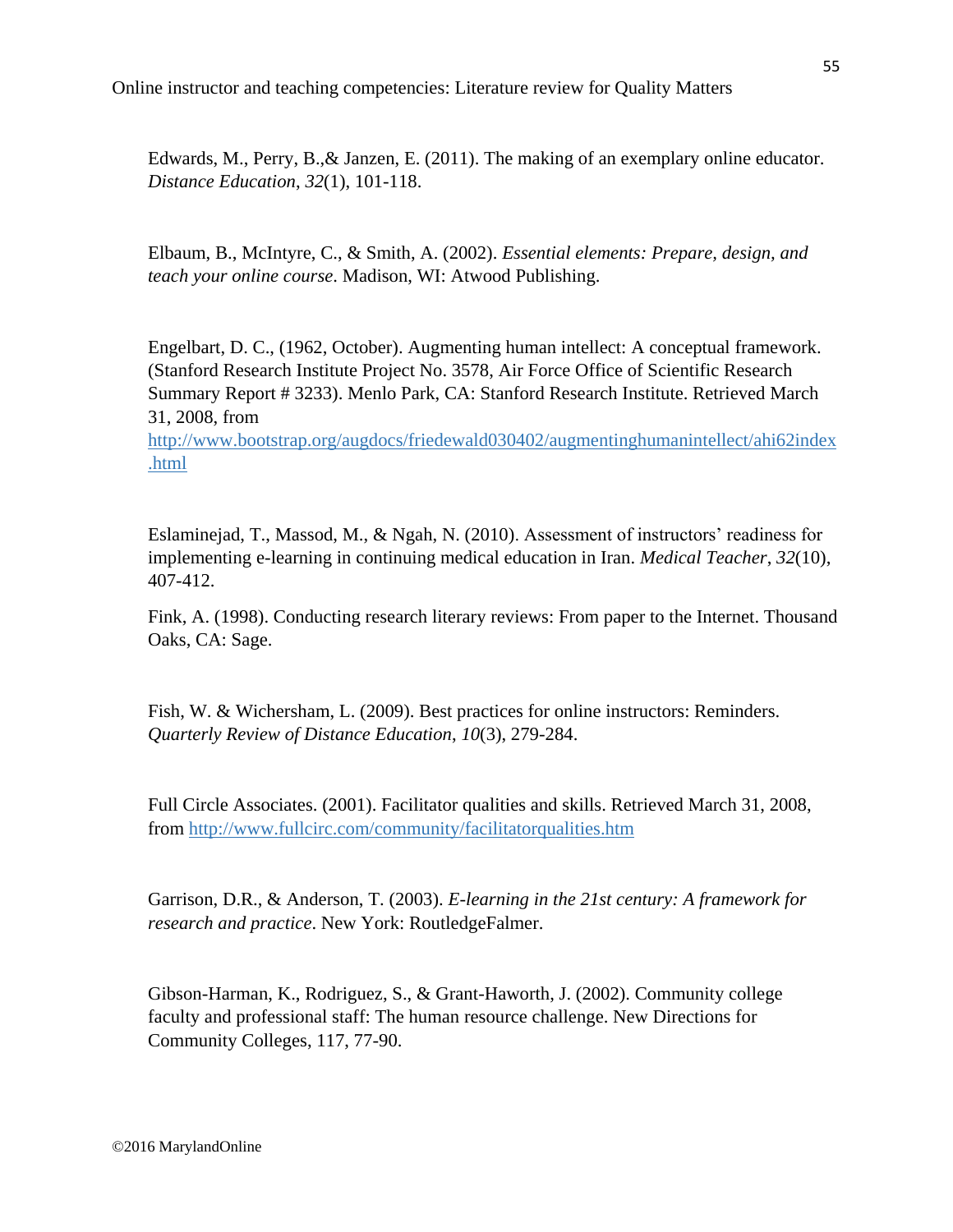Gonzalez, C. (2009). Conceptions of, and approaches to, teaching online: a study of lecturers teaching postgraduate distance courses.*Higher Education*, *57*(3), 299-314.

Goodyear, P. (2000). Online teaching. In N. Hativa & P. Goodyear (Eds.), "Teacher thinking, beliefs and knowledge in higher education." Dordrecht: Kluwer.

Goodyear, P., *et al.* (2001). Competences for online teaching. *Educational Technology Research & Development, 49*(1), 65-72.

Goodyear, P., Salmon, G., Spector, J. M., Steeples, C., & Tickner, S. (2001). Competencies for online teaching: A special report. Educational Technology Research and Development, 49(1), 65-72.

Goodyear, P., Salmon, G., Spector, M., Steeples, C., & Tickner, S. (2001) Competencies for online teaching. "Educational Technology Research & Development" 49 (1), 65-72. IR 544 351

Guasch, T., Alvarez, I., & Espasa, A. (2010). University teacher competencies in a virtual teaching/learning environment: Analysis of a teacher training experience. *Teaching and Teacher Education*, *26*(2), 199-206.

Gunawardena, C. N. *et al.*(2001) A cross-cultural study of group process and development in online conferences *Distance Education,22*(1), 85-121.

Gunawardena, C. N. *et al.*(2003). Culture and online education. In Moore, M.G. & Anderson, W.G. (eds) *Handbook of distance education* (753-776)*.* Mahwah, NJ: Lawrence Erlbaum.

Gunawardena, C.N. & Zittle, F. (1997). Social presence as a predictor of satisfaction within a computer mediated conferencing environment. *The American Journal of Distance Education,11*(3), 8-25.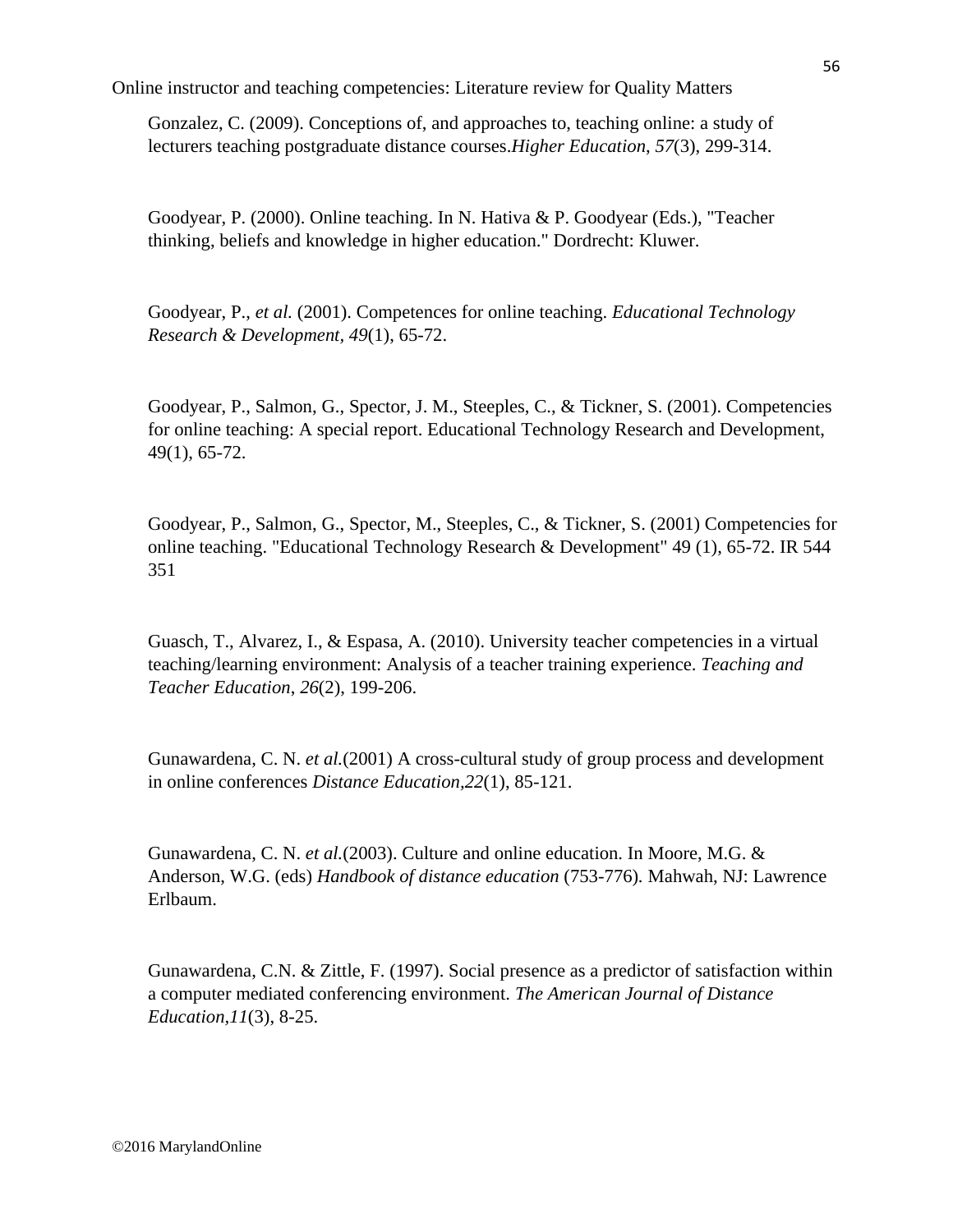Haehl, S. L. (1996, November 25). *Characteristics common to adult students enrolling in a distance education course via the Internet*. Unpublished Ph.D. of Education, Spalding University, Louisville, KY.

\*Hanna, D.E., Glowacki-Dudka, M., & Conceição-Runlee, S. (2000). *147 practical tips for teaching online groups: Essentials of Web-based education*. Madison, WI: Atwood Publishing.

Harasim, L. M. (1990). Online education: An environment for collaboration and intellectual amplification. In L. M. Harasim (Ed.), *Online education: Perspectives on a new environment* (pp. 39-64). New York: Praeger.

Haythornthwaite, C., & Kazmer, M. M. (Eds.). (2004). *Learning, culture and community in online education: Research and practice*. New York: Peter Lang Publishing, Inc.

Hedberg, J.G. & Brown, I. (2001). Understanding cross-cultural meaning through visual media. *Education Media International, 39*(1), 23-30.

Hine, C. (2000). *Virtual ethnography*. Thousand Oaks, CA: SAGE Publications, Inc.

Hoffmann, T. (1999). The meanings of competency. Journal of European Industrial Training, 23(6), 275-285.

Holmberg, B. (1995). The sphere of distance education theory revisited (ERIC Document Reproduction Service No. ED386578). Hagen, Germany: FernUniversitat Institute for Research into Distance Education.

Horton, W. (2000). *Designing web-based training.* New York: John Wiley & Sons.

Horton, W. (2001). *Evaluating e-learning*. Alexandria, VA: American Society for Training & Development.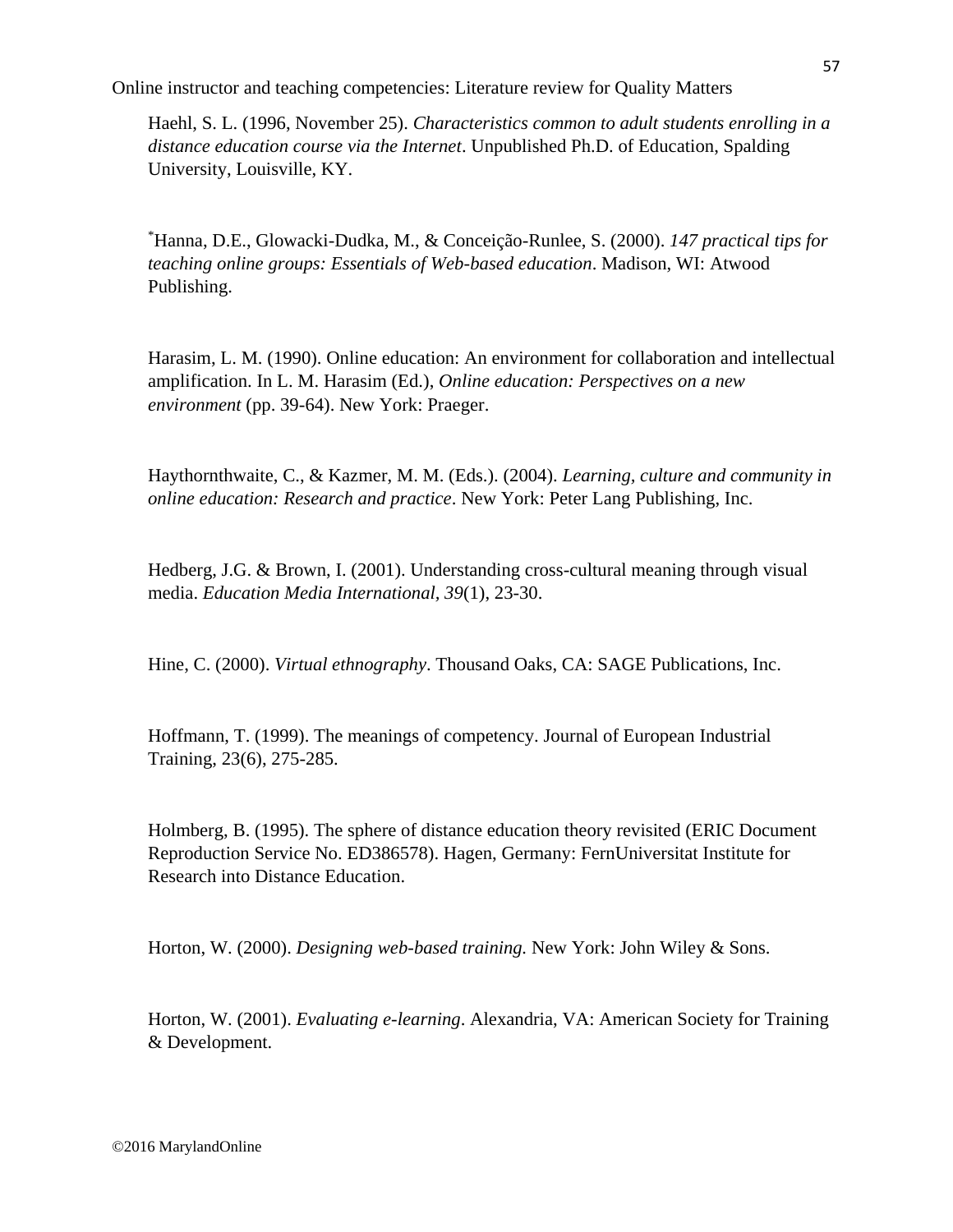Hou, H., & Wu, S. (2011). Analyzing the social knowledge construction behavioral patterns of an online synchronous collaborative discussion instructional activity using an instant messaging tool: A case study. *Computers & Education, 57*(2), 1459-1468.

IBSTPI. (2003). The 2003 instructor competencies. Batavia, IL: International Board of Standards for Training, Performance and Instruction.

Illinois Online Network[.What Makes a Successful Online Facilitator?](http://illinois.online.uillinois.edu/Resources/tutorials/pedagogy/instructorProfile.asp) Retrieved March 5,2009 from<http://www.ion.uillinois.edu/resources/tutorials/pedagogy/index.asp>

Illinois Online Network (ION). (2006). ION's quality online course initiative. Retrieved March 31, 2008, from<http://www.ion.uillinois.edu/initiatives/qoci/index.asp>

Illinois State Board of Education (ISBE). (2002). Illinois professional teaching standards  $(2<sup>nd</sup>$  ed.). Retrieved April 3, 2008, from [http://www.isbe.state.il.us/profprep/CASCDvr/pdfs/24100\\_ipts.pdf](http://www.isbe.state.il.us/profprep/CASCDvr/pdfs/24100_ipts.pdf)

International Association of Facilitators. (2003, February). IAF foundational competencies for certification. Retrieved April 4, 2008, from [http://www.iaf](http://www.iaf-world.org/i4a/pages/Index.cfm?pageid=3331%20)[world.org/i4a/pages/Index.cfm?pageid=3331](http://www.iaf-world.org/i4a/pages/Index.cfm?pageid=3331%20) 

Jaffee, D. (2001). Virtual transformation: Web-based technology and pedagogical change (ITForum Paper #58). Retrieved March 29, 2008, from <http://it.coe.uga.edu/itforum/paper58/paper58.htm>

Jelfs, A. & Whitelock, D. (2000). The notion of presence in virtual learning environments: what makes the environment "real". *British Journal of Educational Technology,31*(2), 145- 152.

Johnson, R., & Johnson, D. (1994). An overview of cooperative learning. In J. Thousand, A. Villa, & A. Nevin (Eds.), *Creativity and collaborative learning*. Baltimore, MD: Brookes Press.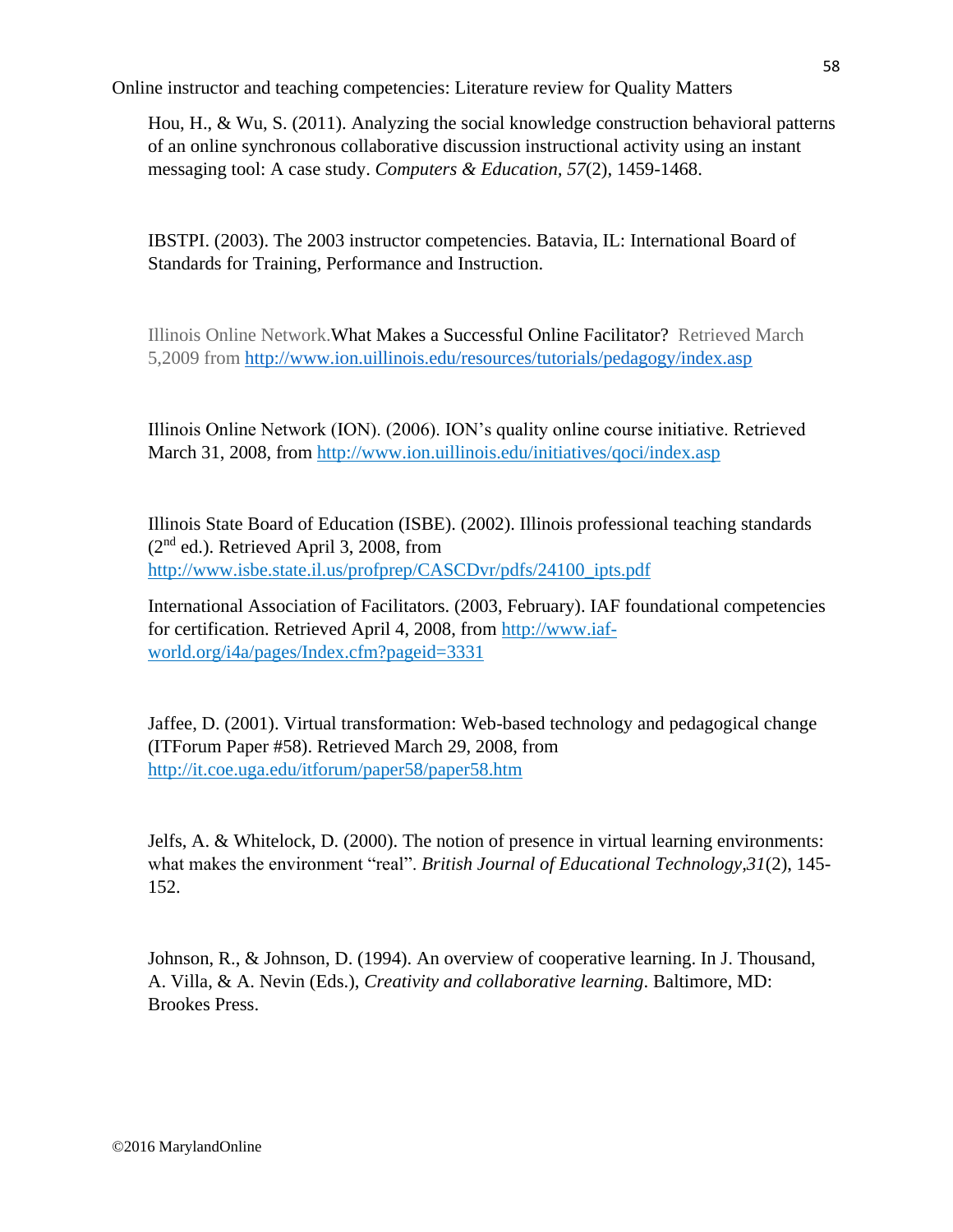Joinson, A. N. (2003). *Understanding the psychology of Internet behavior: Virtual worlds, real lives*. New York: Palgrave Macmillan.

Jones, C., Asensio, M., & Goodyear, P. (2000). Networked learning in higher education: practitioner perspectives. "Journal of the Association for Learning Technology", 8 (2).

Kavrakoglu, I. (March 2002). Türkiye'de e-learning [e-Learning in Turkey], *Globus.*

Kavuma, (nd). *Research study into virtual learning behaviour.* Retrieved April 1, 2008, from [http://general.rau.ac.za/infosci/www2003/Papers/Kavuma,%20H%20Research%20Study%](http://general.rau.ac.za/infosci/www2003/Papers/Kavuma,%20H%20Research%20Study%20into%20Virtual%20Learning%20Behaviour.pdf) [20into%20Virtual%20Learning%20Behaviour.pdf](http://general.rau.ac.za/infosci/www2003/Papers/Kavuma,%20H%20Research%20Study%20into%20Virtual%20Learning%20Behaviour.pdf)

Kearsley, G., Shneiderman, B. (1999). *Engagement theory: A framework for technologybased teaching and learning.* Retrieved April15, 2008, from <http://home.sprynet.com/~gkearsley/engage.htm>

Kearseley, G. (2000) *Online education: Learning and teaching in cyberspace.* Belmont, CA: Wadsworth.

Kearsley, G., & Blomeyer, R. (2004). Preparing K-12 teachers to teach online. Retrieved January 26, 2006, from<http://home.sprynet.com/~gkearsley/TeachingOnline.htm>

Kearsley, G., & Shneiderman, B. (1999). *Engagement theory: A framework for technologybased teaching and learning.* Accessed June 29, 2010 at <http://home.sprynet.com/~gkearsley/engage.htm>

Keegan, D. (2002). The future of learning: From e-learning to m-learning (ERIC Document Reproduction Service No. ED472435). Hagen, Germany: FernUniversitat Institute for Research into Distance Education.

Keeton, M.T. (2004, April). Best online instructional practices: Report of phase I of an ongoing study. *Journal of Asynchronous Learning Networks, 8*(2), 75-100.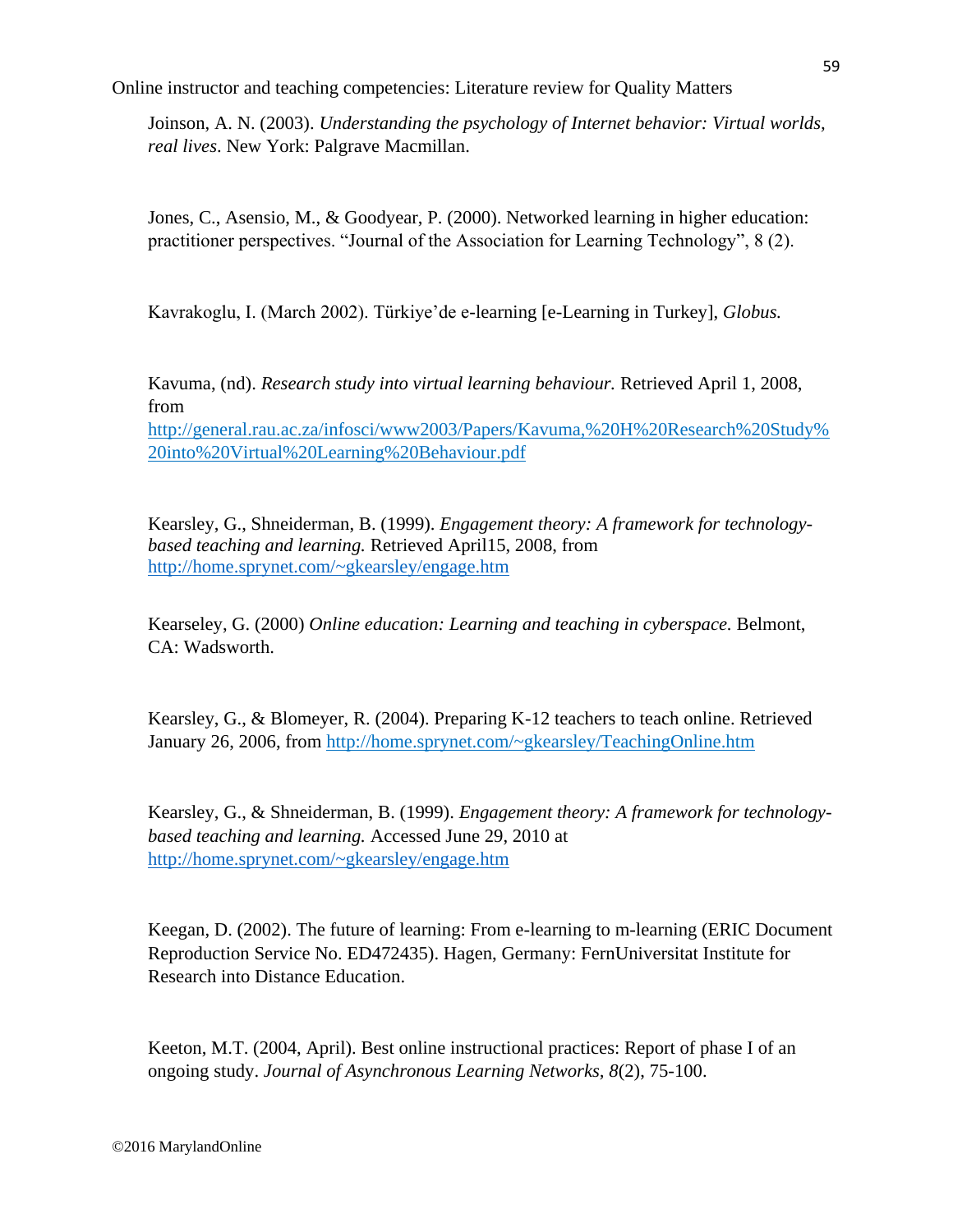Kemshal-Bell, G. (2001, April). The online teacher: Final report prepared for the project steering committee of the VET Teaching and Online Learning Project, ITAM ESD, TAFENSW. New South Wales. Retrieved March 30, 2008, from <http://cyberteacher.onestop.net/final%20report.pdf>

Klein, J. D., Spector, J. M., Grabowski, B., & de la Teja, I. (2004). Instructor competencies:Standards for face-to-face, online, and blended settings. Greenwich, CT: Information Age. McCormick, E. (1976). Job and task analysis. In M. Dunnette (Ed.), Handbook of industrial and organizational psychology (pp. 651-696). Chicago: Rand McNally.

Klein, J.D., Spector, J.M., Grabowski, B., & de la Teja, I. (2004). *Instructor competencies: Standards for face-to-face, online, and blended settings.* Greenwich, CT: Information Age Publishing.

Ko, S., & Rossen, S. (2001). *Teaching online: A practical guide*. Boston, MA: Houghton Mifflin Company.

Ku, H-Y. & Lohr, L.L. (2003). A case study of Chinese students' attitudes toward their first online learning experience. *Educational Technology Research & Development, 51*(3), 95- 102.

Le Boterf, G. (1998). Evaluer ses competences, quels jugements? Quells criteres? Quelles instances? "Education Permanente" (135).

Le Boterf, G. (2000). "L'ingenierie des competences," Second Edition. Paris: Editions d'organisation.

Le Boterf, G. (2001). "Construire les competences individuelles et collectives." Paris: Editions d'organisation.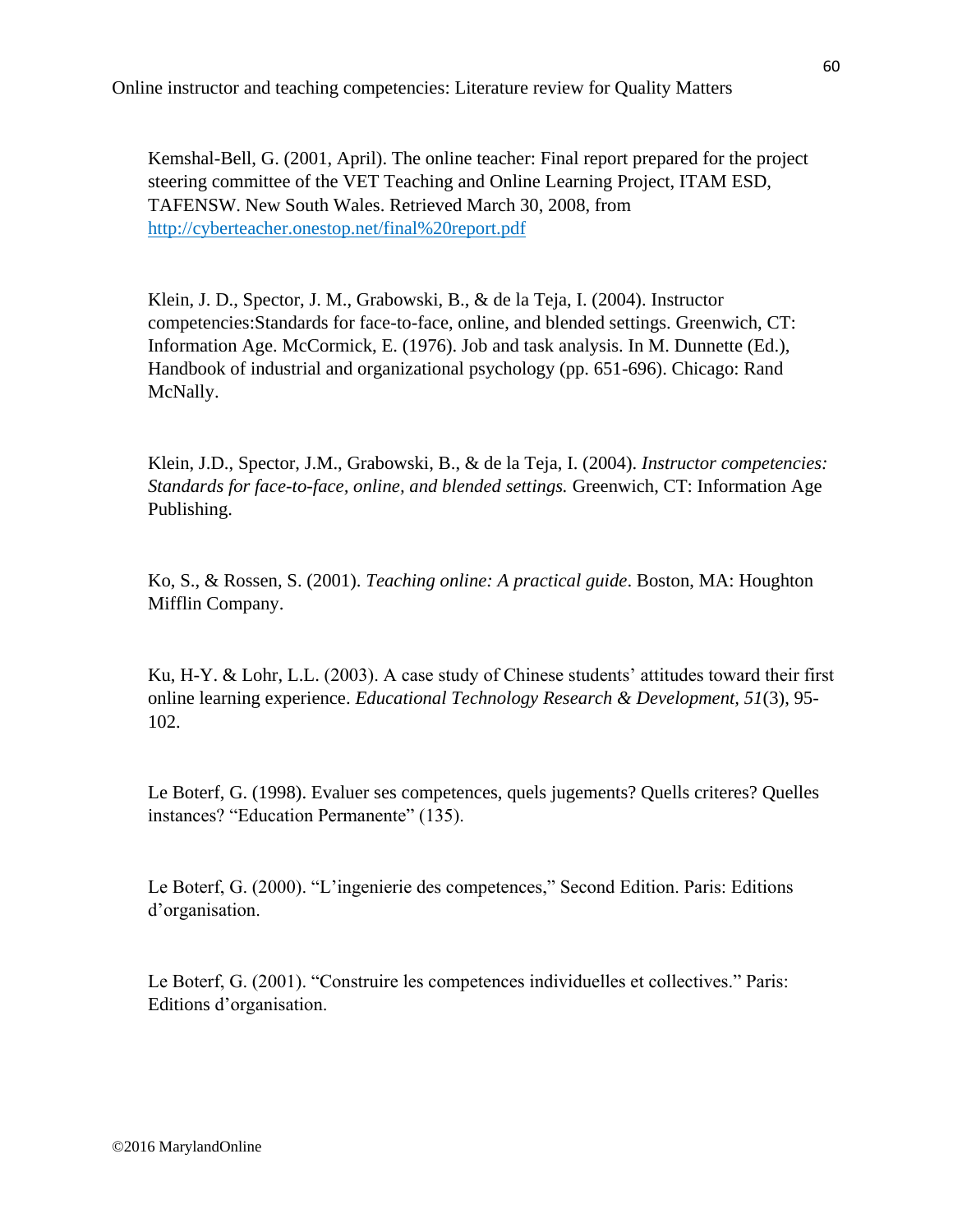Leinhardt, G. (1990). Capturing craft knowledge in teaching. "Educational Researcher," 19 (2), 18-25. EJ 411 277

Learning House, The (2012). "Course Delivery Rubric", <http://www.learninghouse.com/> (pdf document by staff courtesy)

Lewis, C. & Abdul-Hamid, H. (2006). Implementing Effective Online Teaching Practices: Voices of Exemplary Faculty. *Innovative Higher Education*, *31*(2), 83-98,

Levy-Leboyer, C. (1999). "La gestion des competences." Paris: Editions d'organisation.

Lim, C. P. & Cheah, P.L. (2003). The role of the tutor in asynchronous discussion boards: A case study of a pre-service teacher course. *Education Media International, 40*(1-2), 33-47.

Lorenzo, G., & Moore, J. (2002). The Sloan Consortium report to the nation: Five pillars of quality online education (Report). Needham, MA: The Sloan Consortium. Retrieved April 3, 2008, from<http://www.sloan-c.org/effective/pillarreport1.pdf>

MacDonald, J.B. (1964). An image of man: The learner himself. In R.C. Doll (Ed.) *Individualizing Instruction*, pp. 29-49. Washington, DC: Association for Supervision and Curriculum Development.

Maor, D. (2003). The teacher's role in developing interaction and reflection in an online learning community. *Education Media International, 40*(1-2), 127-137.

Martinet, M. A., Raymond, D., & Gauthier, C. (2001). "La formation a l'enseignement : les orientations : les competences professionnelles." Quebec: Ministere de l'Education du Quebec.

Mason, R. & Kaye, A. (1989). *Mindweave: Communication, computers and distance education*. Oxford, England: Pergamon Press plc.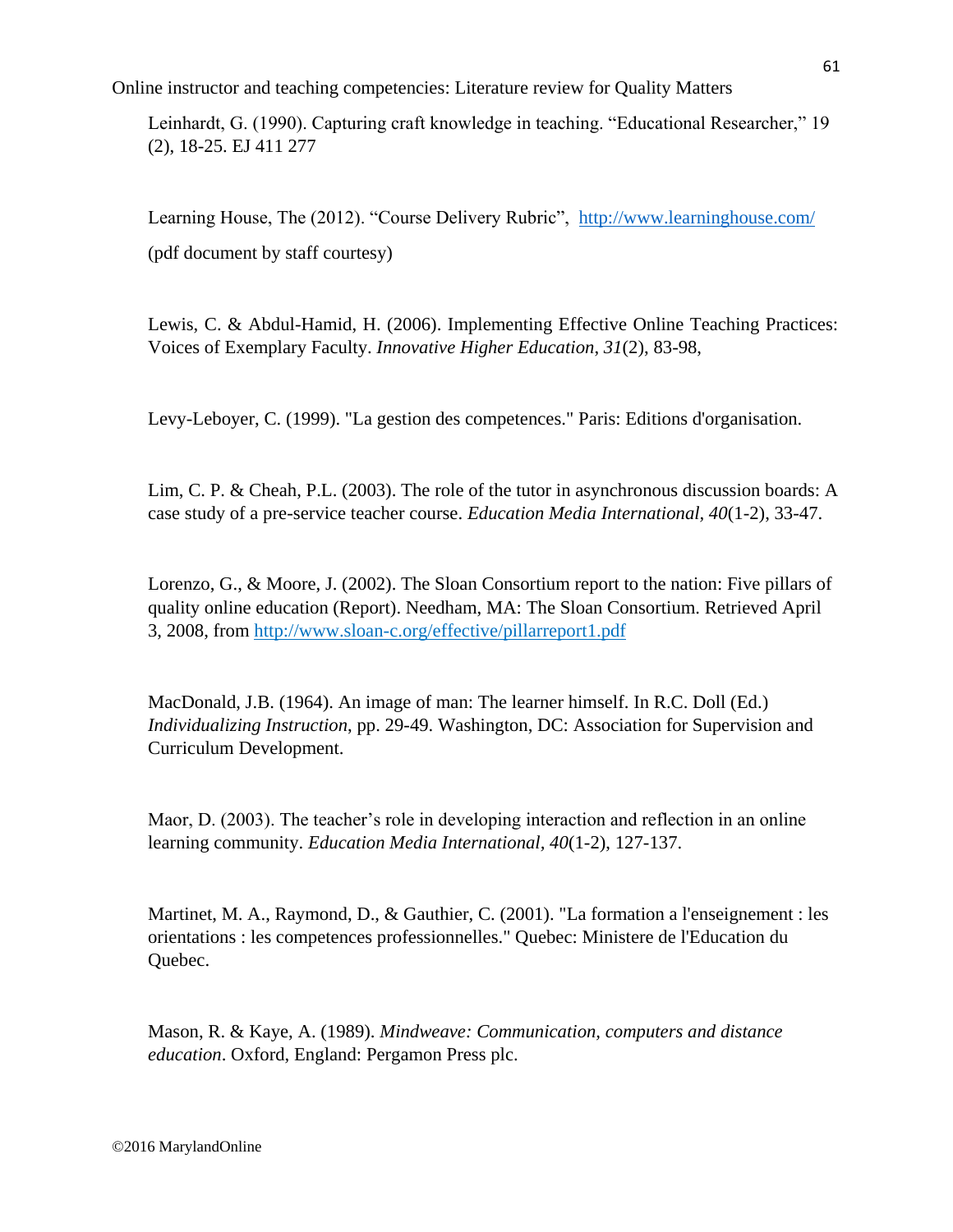Mason, R., & Kaye, T. (1990). Towards a new paradigm for distance education. In L. M. Harasim (Ed.), Online education: Perspectives on a new environment (pp. 15-38). New York: Praeger.

McIsaac, M. S. (2002). The Internet, culture and community building. In Murphy, D. *et al* (ed.) *Advancing Online Learning in Asia* (16-25). The Open University of Hong Kong.

McKenzie, B. K., Mims, N., Bennett, E. & Waugh, M. (2000, September 25). Needs, concerns and practices of online instructors. *Online Journal of Distance Learning Administration* , *1* (3). Retrieved March 4, 2009, from <http://www.westga.edu/~distance/ojdla/fall33/mckenzie33.html>

Menchaca, M. P., & Bekele, T. (2008). Learner and instructor identified success factors in distance education. *Distance Education*, *29*(3), 231-252.

Monjan, S.V., & Gassner, S.M. (1979). *Critical issues in competency based education*. New York: Pergamon Press.

Moore, G. S. *et al.*(2001). *You can teach online! The McGraw Hill guide to building creative learning environments.* New York: McGraw-Hill.

Moore , M. G. (2001). Surviving as a distance teacher. *The American Journal of Distance Education, 15* (2), 1-5.

Moore, M. G. & Kearsely, G. (1996). *Distance education: a systems view.* Belmont, CA: Wadsworth.

Munro, J.S. (1998). *Presence at a distance: The educator-learner relationship in distance learning*. University Park, PA: American Center for the Study of Distance Education, The Pennsylvania State University.

National Council for Accreditation of Teacher Education (NCATE), & International Society for Technology in Education (ISTE) (2005). Educational computing and technology programs: Technology facilitation initial endorsement. Retrieved April 4, 2008, from [http://cnets.iste.org/ncate/n\\_fac-stands.html](http://cnets.iste.org/ncate/n_fac-stands.html)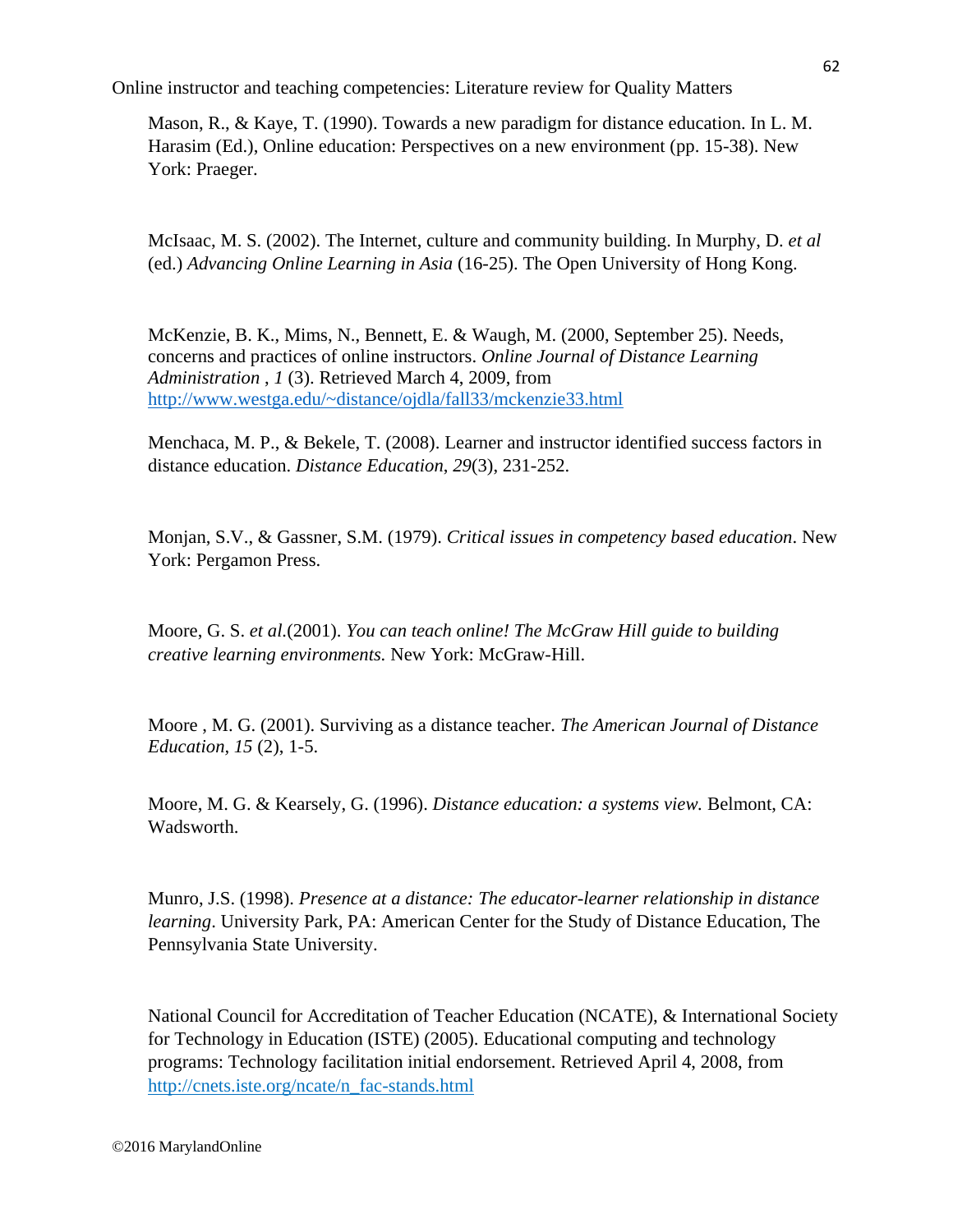Ozkul, A. E. (2004). *Acik ve uzaktan egitimin neresindeyiz?*[Where are we in Open and Distance Education?] A paper presented at the Workshop on Distance Education, April 30, 2004, University of Mersin, Turkey.

Padavano, D., & Gould, M. (2004, December). Best practices for faculty who teach online. DEOSNews, 13(9). Retrieved March 30, 2008, from [http://www.ed.psu.edu/acsde/deos/deosnews/deosnews13\\_9.pdf](http://www.ed.psu.edu/acsde/deos/deosnews/deosnews13_9.pdf)

Palloff, R. & Pratt, K. (2003). *The virtual student: A profile and guide to working with online learners.* San Francisco, CA: John Wiley and Sons.

Palloff, R., & Pratt, K. (2001). Lessons from the cyberspace classroom: The realities of online teaching. San Francisco, CA: Jossey-Bass.

Palloff, R.M., & Pratt, K. (1999). *Building learning communities in cyberspace: Effective strategies for the online classroom.* San Francisco, CA: Jossey-Bass Publishers.

Paquay, L., Altet, M., Charlier, E., and Perrenoud, P. (1998). "Former des enseignants professionnels: quelles strategies? quelles competences?" Bruxelles: De Boeck Universite. Second edition.

Paulsen, M. P. (1995). Moderating educational computer conferences. In Berge, Z.L. & Collins, M.P. (eds.) *Computer-mediated communication and the on-line classroom in distance education.* Cresskill, NJ: Hampton.

Pea, R. (Ed.) (2000). "The Jossey-Bass reader on technology and learning." San Francisco: Jossey-Bass. ED 450 109

Perraton, H., Creed, C., & Robinson, B. (2002). Teacher education guidelines: Using open and distance learning. Technology, cost, curriculum, evaluation (ERIC Document Reproduction Service No. ED468705). Paris, France: United Nations Educational, Scientific and Cultural Organization, Division of Higher Education and Research.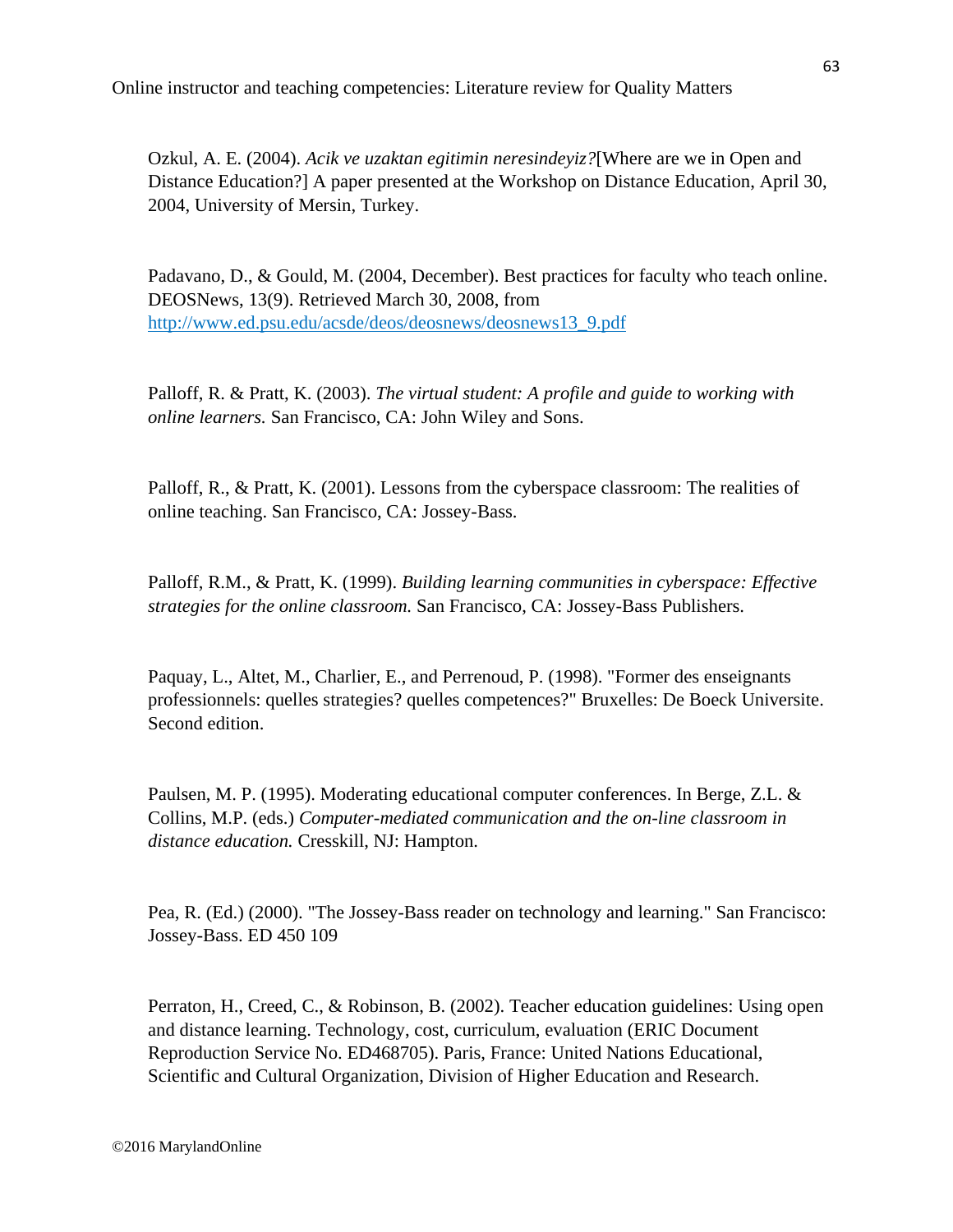Perraton, H., Creed, C., & Robinson, B. (2002). *Teacher education guidelines: Using open and distance learning: Technology – curriculum – cost – evaluation.* Paris: United Nations Educational, Scientific, and Cultural Organization.

Phillips, J., Phillips, P. P., & Zuniga, L. (2000). *Evaluating the effectiveness and the return on investment of e-learning: What works online*. Alexandria, VA: American Society for Training and Development (ASTD).

Phipps, R., & Harvey, J. (2000). Quality on the line: Benchmarks for success in Internetbased distance education. (Report) Washington, D.C.: Institute for Higher Education Policy.

Phipps, R., & Merisotis, J. (1999). *What's the difference? A review of contemporary research on the effectiveness of distance learning in higher education* (Report). Washington, D.C.: American Federation of Teachers, National Education Association, & The Institute for Higher Education Policy.

Prestera, G. E. & Moller, L.A. (2001). *Facilitating asynchronous distance learning: Exploiting opportunities for knowledge building in asynchronous distance learning environments.* A paper presented in the Annual Mid-South Instructional Technology Conference April 8-10, 2001, Murfreesboro, TN.

Ragan, L.; *Online Instructor Success: What's It Take?* (2009), Magna Publications [http://www.magnapubs.com/catalog/online-instructor-success-what-does-it-take/.](http://www.magnapubs.com/catalog/online-instructor-success-what-does-it-take/) Accessed 3/3/11

Ragan, L., Bigatel, P.M. et al. (2012) *From Research to Practice: Towards an Integrated and Comprehensive Faculty Development Program*. Journal of Asynchronous Learning Networks, Volume16: Issue 5, pp 71-86

Resources for Moderators and Facilitators of Online Discussion--A growing set of resources for moderators of online discussion in both academic and non-academic settings. Accessed April 2, 2008 at<http://www.emoderators.com/moderators.shtml>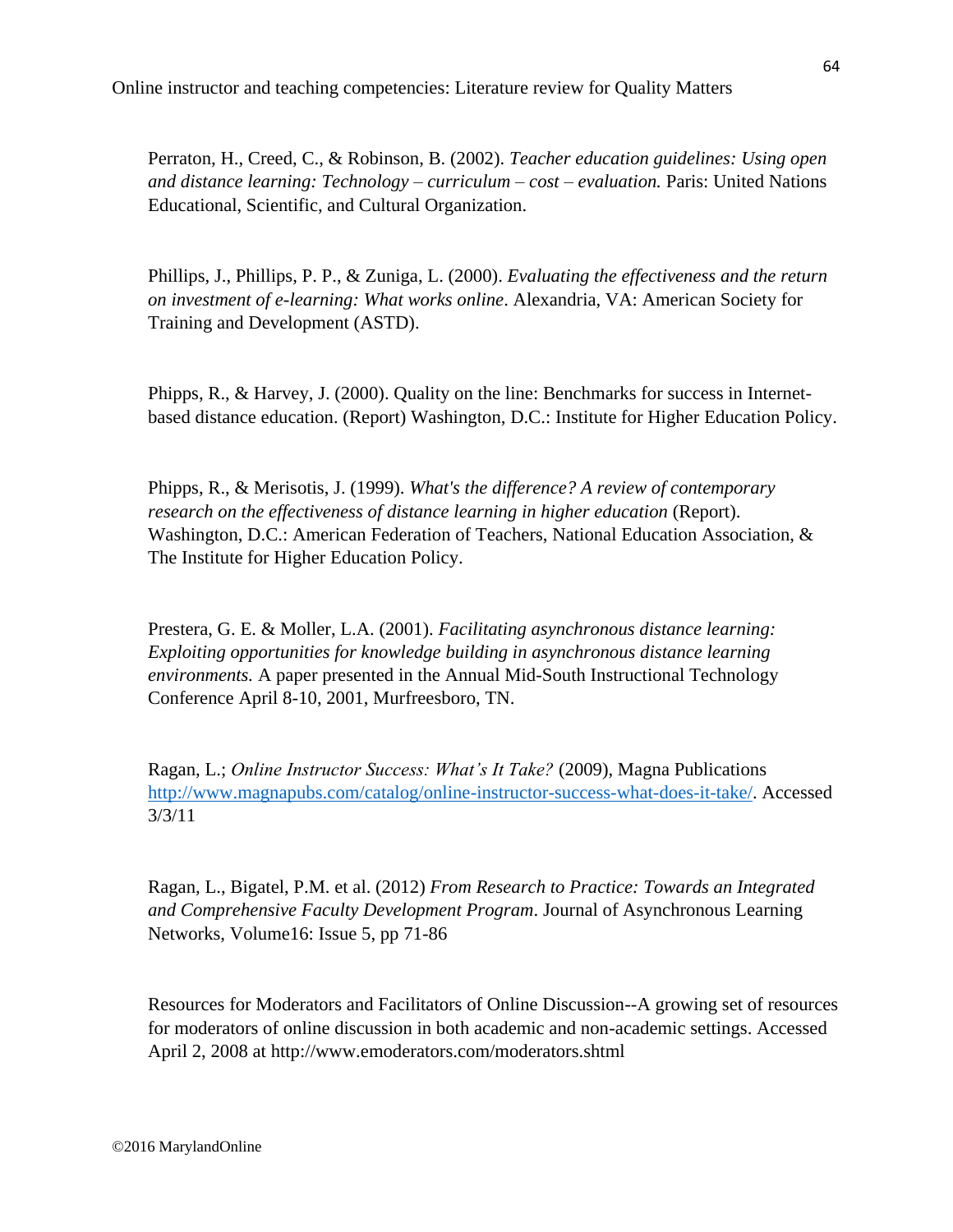Richey, R C., Fields, D. C., & Foxon, M. (2001). Instructional design competencies: The standards (3rd ed.). Syracuse, NY: ERIC Clearinghouse on Information and Technology.

Richey, R. C., Fields, D. C., & Foxon, M. (with Roberts, R. C., Spannaus, T. & Spector, J. M.) (2001). "Instructional design competencies: The standards" (3rd ed.). Syracuse, NY: ERIC Clearinghouse on Information and Technology. ED 453 803

Rosenberg, M. J. (2001). "E-learning: Strategies for delivering knowledge in the digital age." New York: McGraw Hill.

Rosie, A. (2002). Online pedagogies and the promotion of "deep learning". *Information Services & Use, 20* (2/3), 109-116. Retrieved March 4, 2009, from EBSCOhost database (permalink)

[http://search.ebscohost.com/login.aspx?direct=true&db=aph&AN=4507803&site=ehost](http://search.ebscohost.com/login.aspx?direct=true&db=aph&AN=4507803&site=ehost-live)[live](http://search.ebscohost.com/login.aspx?direct=true&db=aph&AN=4507803&site=ehost-live)

Rudestam, K. E. & Schoenholtz-Read, J. (2002). Overview: The coming of age of adult online education. In Rudestam, K.E. & Schoenholtz-Read, L. (eds.). *Handbook of online learning: Innovations in higher education and corporate training (3-28). London: Sage.* 

Rudestam, K. E. (2004). Distributed education and the role of online learning in training

Ruhleder, K., & Twidale, M. (May 2000). "Reflective collaborative learning on the web: Drawing on the master class." *First Monday*, [http://www.firstmonday.dk/issues/issue5\\_5/ruhleder/](http://www.firstmonday.dk/issues/issue5_5/ruhleder/)

Russell, T. L. (1999). *The no significant difference phenomenon as reported in 355 research reports, summaries and papers: A comparative research annotated bibliography on technology for distance education*. Raleigh, NC: North Carolina State University.

Sabry, K. & Baldwin, L. (2003). Web-based learning interaction and learning styles. *British Journal of Educational Technology,34*(4), 443-454.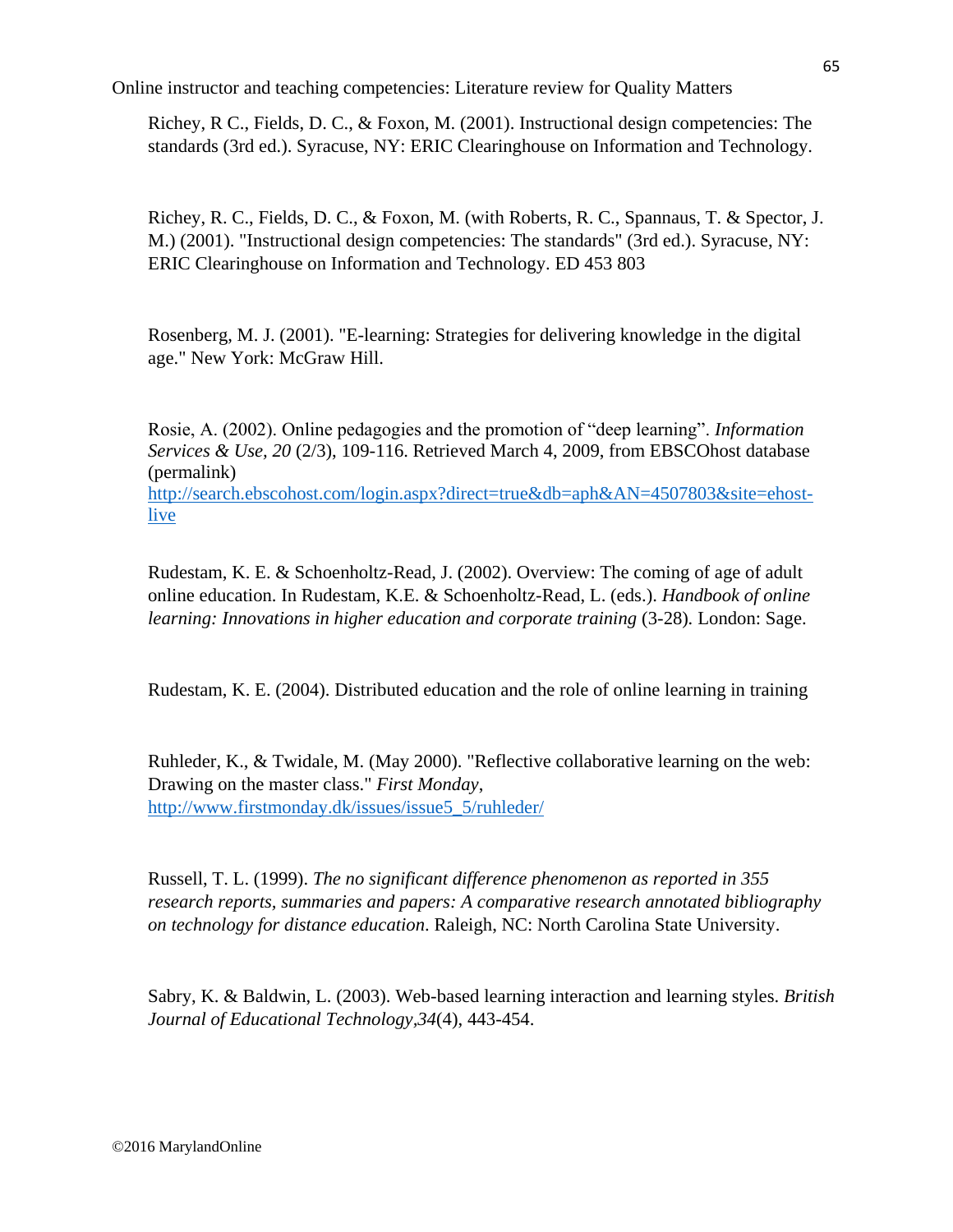Salmon, G. (2000). "E-moderating: the key to teaching and learning online." London: Kogan Page.

Sammons, M. (2003). Exploring the new conception of teaching and learning in distance education. In M.G. Moore & W.G. Anderson (Eds.) *Handbook of Distance Education*. Mahwah, NJ: Lawrence Erlbaum Associates.

Saud, M., Buntat, Y., Asnul, D., Subari, K. (2008). Competency, importance and educational needs of online learning technology (OLT) competencies perceived as needed by technical and vocational teacher in Malaysia. *European Journal of Social Science*, *14*(4), 621-627.

Schoenfeld, A. (1998). Toward a theory of teaching-in-context. "Issues in Education," 4 (1), 1-94

Schoenfeld-Tacher, R., & Persichitte, K. (2000). Differential skills and competencies required of faculty teaching distance education courses. "International Journal of Educational Technology," 2 (1). EJ 6167 28

Shank, P., (2004). Competencies for online instructors. Denver, CO: Learning Peaks, LLC. Retrieved March 31, 2008, from<http://www.learningpeaks.com/instrcomp.pdf>

Shepherd, C., Alpert, Madelon, & Koeller, M. (2007). Increasing the efficacy of educators teaching online. International Journal of Social Sciences, *2*(3), 173-179.

Sherman, R., Dobbins, D., Tibbets, J., Crocker, J., & Dion, M. (2002). Professional development coordinator competencies and sample indicators for the improvement of adult education programs.1 1 8 A. A. Darabi et al.Washington, DC: Building Professional Development Partnerships for Adult Educators Project.

Sieber, J. (2005). Misconceptions and realities about teaching online. *Science & Engineering Ethics*, *11*(3), 329-340.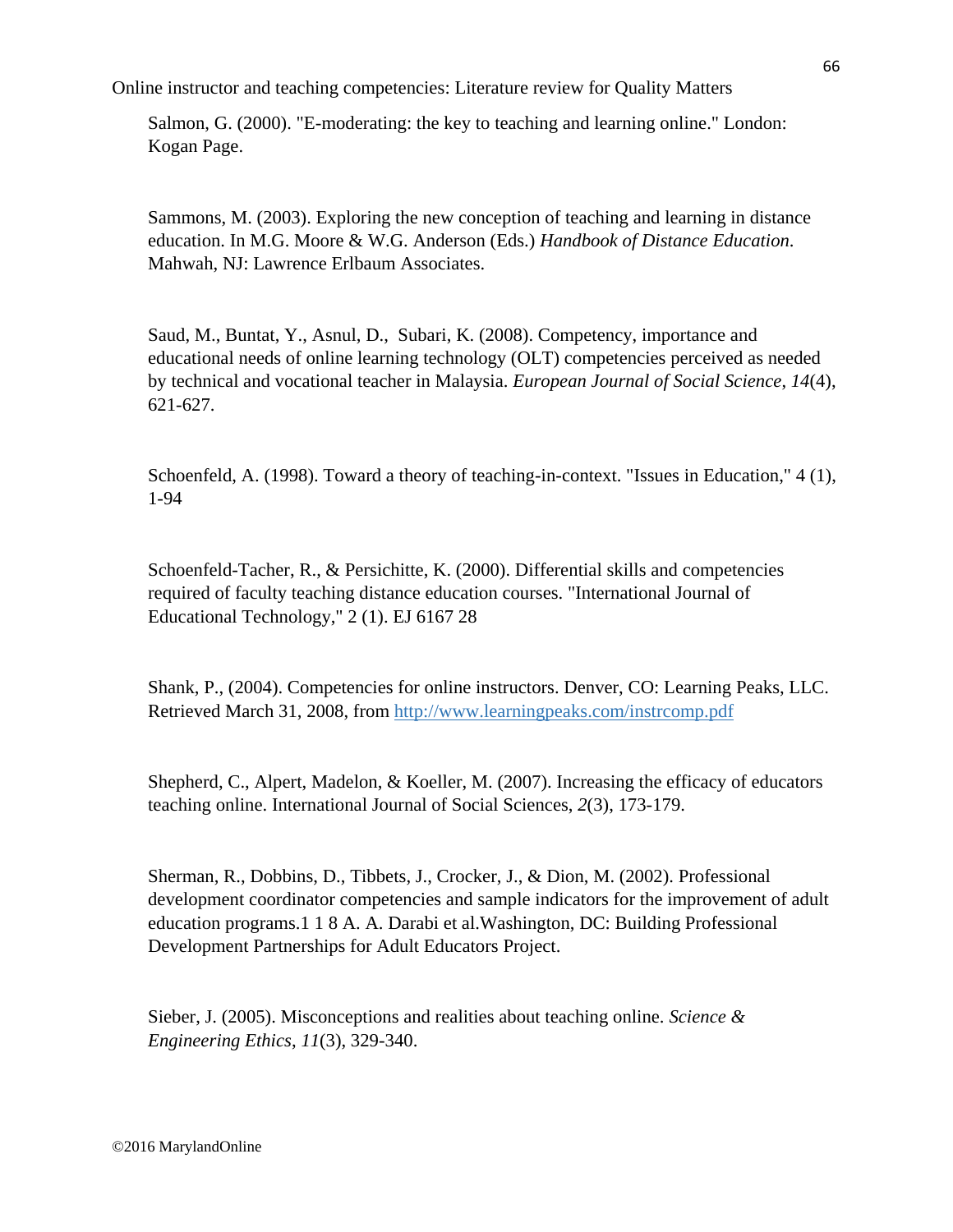Singh, B. (1982). Distance education in developing countries: The need for central planning. In J. S. Daniel, M. A. Stroud, & J. R. Thompson (Eds.), *Learning at a distance: A world perspective* (pp. 61-63). Edmonton: Athabasca University / International Council for Correspondence Education.

Smith, G. G., *et al.* (2002). Teaching over the web versus in the classroom: Differences in the instructor experience. *International Journal of Instructional Media, 29*(1), 61-67.

\*Smith, T. C, ."Fifty-one Competencies for Online Instruction" The Journal of Educators Online, Volume 2, Number 2, July 2005. Retrieved March 31, 2008 from

[http://64.233.169.104/search?q=cache:fb2NHy1c8\\_gJ:www.thejeo.com/Ted%2520Smith%](http://64.233.169.104/search?q=cache:fb2NHy1c8_gJ:www.thejeo.com/Ted%2520Smith%2520Final.pdf+Theodore+C.+Smith,+The+Journal+of+) [2520Final.pdf+Theodore+C.+Smith,+The+Journal+of+Educators+Online,+Vol+2,+No+2,+](http://64.233.169.104/search?q=cache:fb2NHy1c8_gJ:www.thejeo.com/Ted%2520Smith%2520Final.pdf+Theodore+C.+Smith,+The+Journal+of+) [July+2005&hl=en&ct=clnk&cd=1&gl=us](http://64.233.169.104/search?q=cache:fb2NHy1c8_gJ:www.thejeo.com/Ted%2520Smith%2520Final.pdf+Theodore+C.+Smith,+The+Journal+of+)

Sonwalkar, N. (2002, January). A new methodology for evaluation: The pedagogical rating of online courses. *Syllabus: Technology for Higher Education 15*(6), 18-21.

Spector, J. M., & Anderson, T. M. (Eds.) (2000). "Integrated and holistic perspectives on learning, instruction and technology: Understanding complexity." Dordrecht: Kluwer.

Spector, J. M., & de la Teja, Ileana , Competencies for Online Teaching (2001) Retrieved March 29, 2008 from <http://www.ericdigests.org/2002-2/teaching.htm>

Thatch, E. & Murphy, K. (1995). Competencies for distance education professionals. *Educational Technology Research & Development, 43*(1), 57-79.

Thatch, E., & Murphy, K. (1995). Competencies for distance education professionals. "Educational Technology Research and Development," 43 (1), 57-79. EJ 501 723

Tigers Project, Assessing Online Facilitation. Retrieved March 4, 2009 from http://www.humboldt.edu/~aof/index.html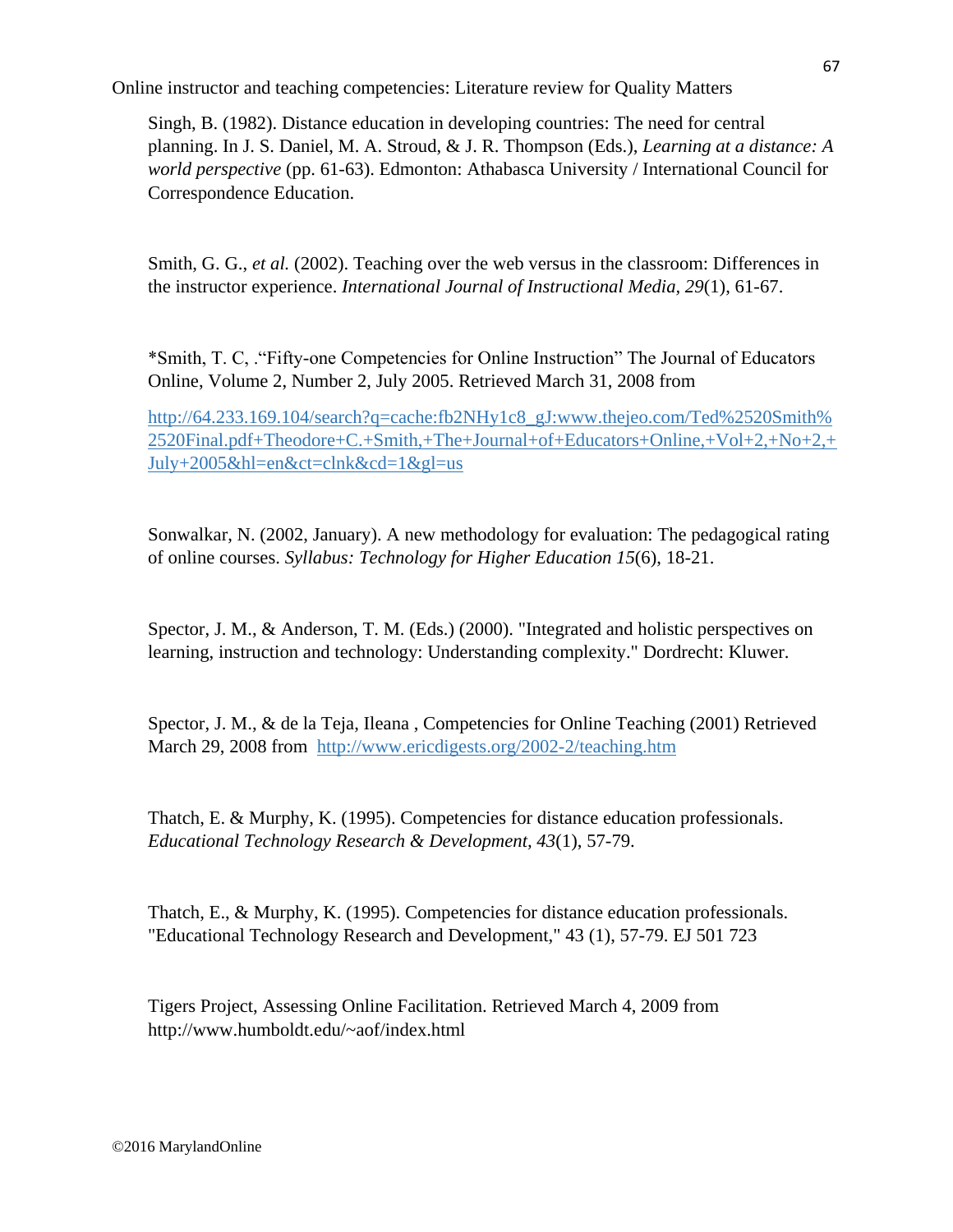Tu, C.H. & McIsaac, M. (2002). The relationship of social presence and interaction in online classes. *The American Journal of Distance Education, 16*(3), 131-150.

Turner, L. (2005, June). 20 technology skills every educator should have. THE Journal, 33(11). Retrieved April 3, 2008, from<http://thejournal.com/the/printarticle/?id=17325>

Twigg, C. A. (2001). *Innovations in online learning moving beyond no significant difference*. Troy, NY: The PEW Learning and Technology Program, Center for Academic Transformation at Rensselaer Polytechnic Institute.

University of Maryland University College (2004). Expectations for classroom setup and online teaching. Retrieved April 3, 2008, from [http://www.umuc.edu/distance/odell/ctla/expectations/online\\_exp\\_doc\\_042105.pdf](http://www.umuc.edu/distance/odell/ctla/expectations/online_exp_doc_042105.pdf) 

Van den Branden, J. & Lambert, J. (1999). Cultural issues related to transnational open and distance learning in universities: a European Problem? *British Journal of Technology, 30*(3), 251-260

van Rooij, S.W. (1999). Clash of the titans: Managing conflict online among adult distance learners. *Webnet (1)*, 1461-1462.

Varvel, V. (2004). Shifting to online education and back again: One educators experience learning to teach online, online and transferring instructional knowledge to face-to-face. *ION Research Case Studies, 3*(2). Retrieved April 4, 2008 from, <http://www.ion.uillinois.edu/resources/casestudies/vol3num2/index.asp>

Varvel, V. (2005). Honesty in online education. Pointers & Clickers, 6(1). Retrieved April 4, 2008 from http://www.ion.uillinois.edu/resources/pointersclickers/2005\_01/ VarvelCheatPoint2005.pdf

\*Varvel, V. (2007). Master Online Teacher Competencies, Online Journal of Distance Learning Administration, Volume X, Number I, Spring 2007 . Retrieved April 4, 2008 from <http://www.westga.edu/~distance/ojdla/spring101/varvel101.htm>